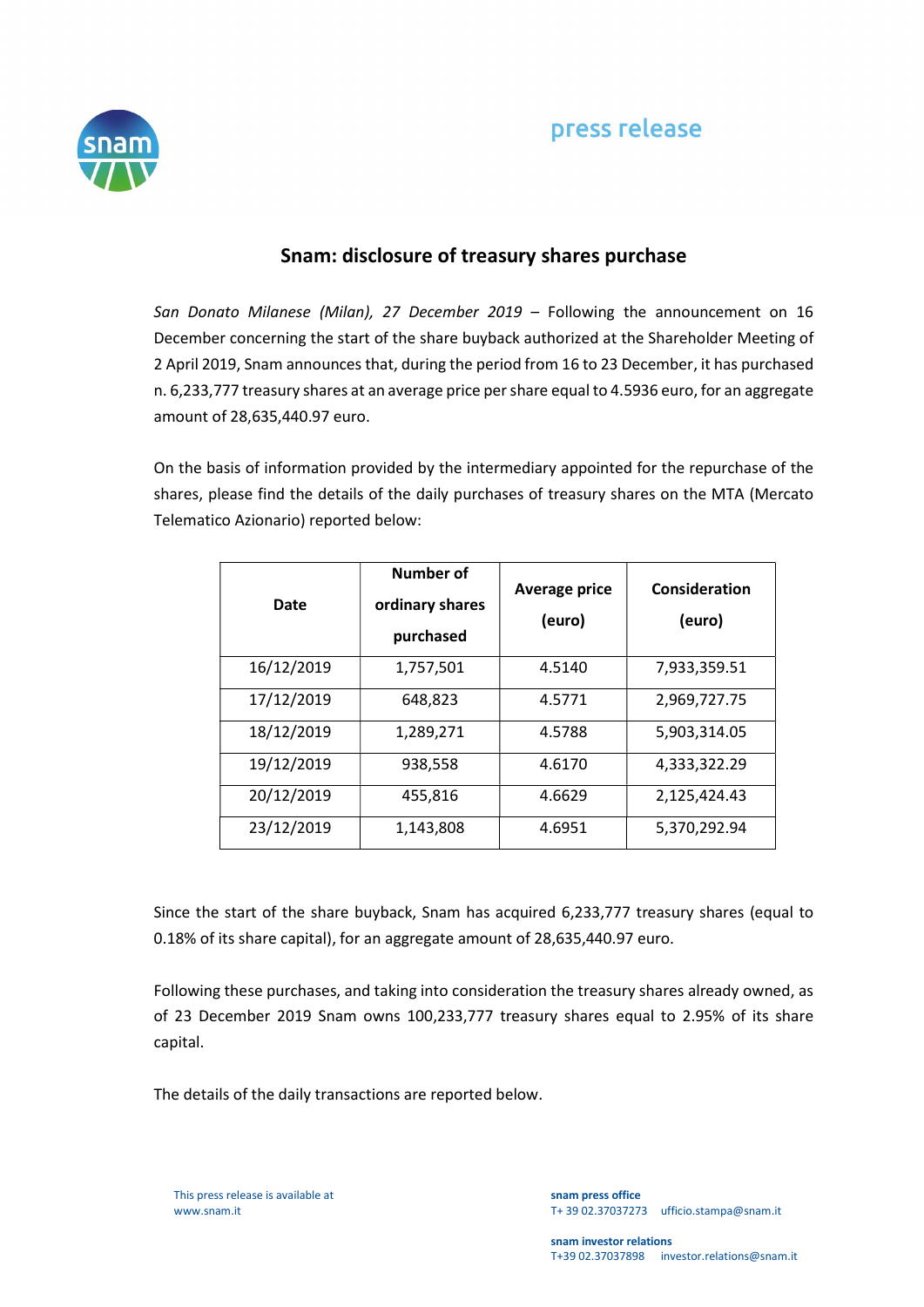

| <b>TRANSACTION</b>                    |                      |               |              |  |  |
|---------------------------------------|----------------------|---------------|--------------|--|--|
|                                       | <b>DETAIL</b>        |               |              |  |  |
| <b>TRANSACTION DATE</b><br>(dd/mm/yy) | <b>TIME (London)</b> | <b>AMOUNT</b> | <b>PRICE</b> |  |  |
| 16/12/19                              | 15:31:43             | 3,958         | 4.54         |  |  |
| 16/12/19                              | 15:31:43             | 4,005         | 4.54         |  |  |
| 16/12/19                              | 15:31:06             | 2,635         | 4.54         |  |  |
| 16/12/19                              | 15:30:53             | 1,220         | 4.54         |  |  |
| 16/12/19                              | 15:30:31             | 3,826         | 4.54         |  |  |
| 16/12/19                              | 15:30:25             | 222           | 4.54         |  |  |
| 16/12/19                              | 15:28:32             | 4,811         | 4.54         |  |  |
| 16/12/19                              | 15:28:32             | 26            | 4.54         |  |  |
| 16/12/19                              | 15:27:46             | 4,210         | 4.54         |  |  |
| 16/12/19                              | 15:24:42             | 4,191         | 4.54         |  |  |
| 16/12/19                              | 15:24:17             | 4,298         | 4.54         |  |  |
| 16/12/19                              | 15:24:17             | 4,777         | 4.54         |  |  |
| 16/12/19                              | 15:24:06             | 4,945         | 4.54         |  |  |
| 16/12/19                              | 15:24:00             | 5,264         | 4.54         |  |  |
| 16/12/19                              | 15:23:07             | 5,544         | 4.54         |  |  |
| 16/12/19                              | 15:22:29             | 4,667         | 4.54         |  |  |
| 16/12/19                              | 15:21:53             | 2,646         | 4.54         |  |  |
| 16/12/19                              | 15:21:53             | 1,216         | 4.54         |  |  |
| 16/12/19                              | 15:21:42             | 4,261         | 4.54         |  |  |
| 16/12/19                              | 15:20:36             | 525           | 4.53         |  |  |
| 16/12/19                              | 15:20:36             | 6,084         | 4.53         |  |  |
| 16/12/19                              | 15:19:57             | 2,500         | 4.53         |  |  |
| 16/12/19                              | 15:19:20             | 2,327         | 4.53         |  |  |
| 16/12/19                              | 15:19:20             | 73            | 4.53         |  |  |
| 16/12/19                              | 15:19:17             | 100           | 4.53         |  |  |
| 16/12/19                              | 15:16:43             | 57            | 4.53         |  |  |
| 16/12/19                              | 15:16:34             | 1,688         | 4.53         |  |  |
| 16/12/19                              | 15:16:34             | 1,727         | 4.53         |  |  |
| 16/12/19                              | 15:15:54             | 3,709         | 4.53         |  |  |
| 16/12/19                              | 15:15:54             | 1,267         | 4.53         |  |  |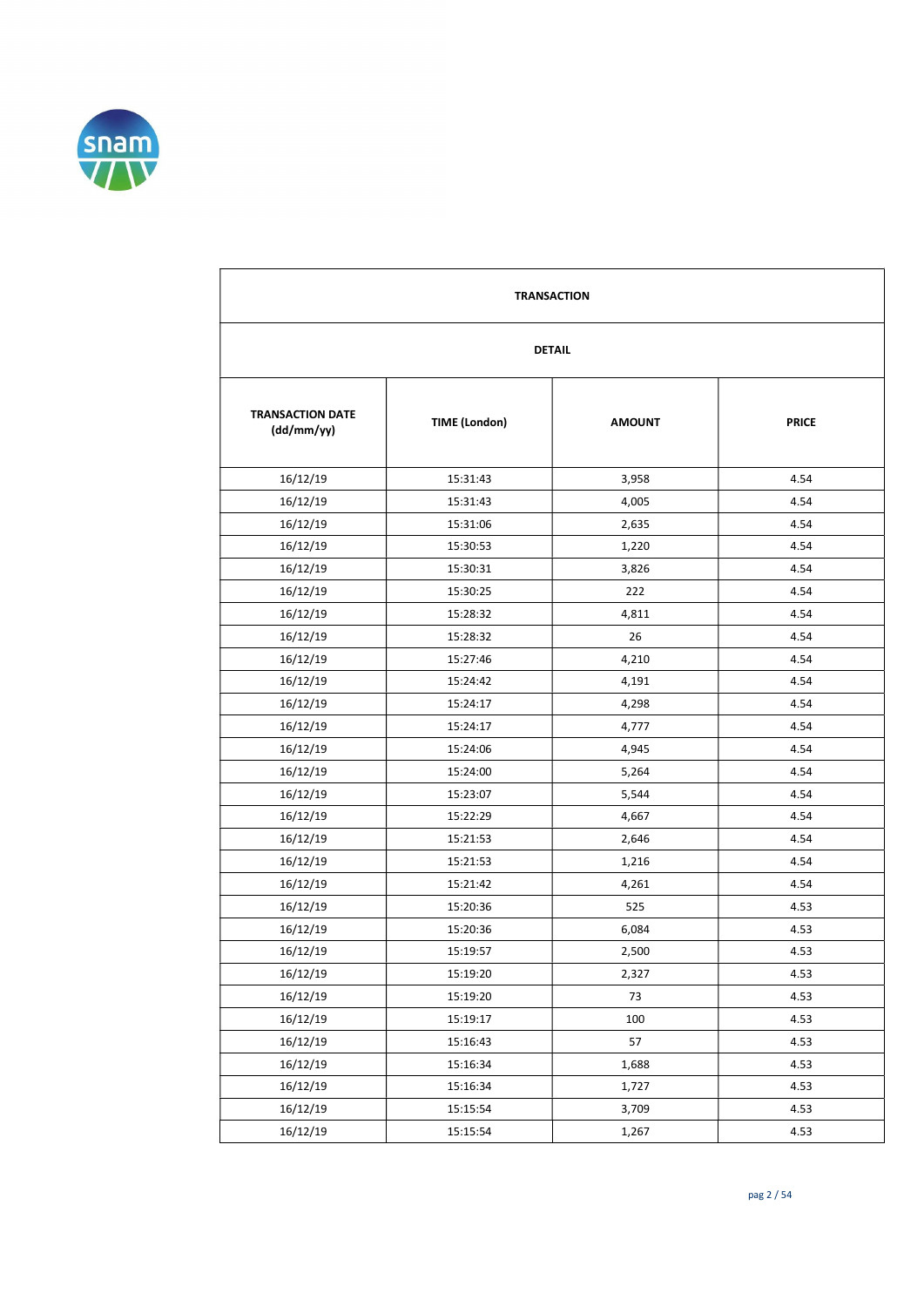

| 16/12/19 | 15:15:41 | 3,108  | 4.53 |
|----------|----------|--------|------|
| 16/12/19 | 15:14:38 | 4,399  | 4.53 |
| 16/12/19 | 15:14:38 | 325    | 4.53 |
| 16/12/19 | 15:14:38 | 3,448  | 4.53 |
| 16/12/19 | 15:13:23 | 4,237  | 4.53 |
| 16/12/19 | 15:13:23 | 4,258  | 4.53 |
| 16/12/19 | 15:11:06 | 1,188  | 4.53 |
| 16/12/19 | 15:10:16 | 5,060  | 4.53 |
| 16/12/19 | 15:10:00 | 4,136  | 4.53 |
| 16/12/19 | 15:09:17 | 2,500  | 4.53 |
| 16/12/19 | 15:09:17 | 10,097 | 4.53 |
| 16/12/19 | 15:09:17 | 962    | 4.53 |
| 16/12/19 | 15:09:17 | 1,157  | 4.53 |
| 16/12/19 | 15:07:24 | 2,218  | 4.52 |
| 16/12/19 | 15:07:24 | 2,229  | 4.52 |
| 16/12/19 | 15:05:16 | 3,981  | 4.52 |
| 16/12/19 | 15:03:23 | 3,884  | 4.52 |
| 16/12/19 | 15:02:39 | 2,925  | 4.52 |
| 16/12/19 | 15:02:39 | 754    | 4.52 |
| 16/12/19 | 15:02:26 | 4,719  | 4.53 |
| 16/12/19 | 15:02:21 | 848    | 4.53 |
| 16/12/19 | 15:02:21 | 3,087  | 4.53 |
| 16/12/19 | 15:01:04 | 3,838  | 4.53 |
| 16/12/19 | 14:59:48 | 1,292  | 4.53 |
| 16/12/19 | 14:59:42 | 2,587  | 4.53 |
| 16/12/19 | 14:59:42 | 413    | 4.53 |
| 16/12/19 | 14:59:18 | 3,518  | 4.53 |
| 16/12/19 | 14:58:09 | 4,413  | 4.53 |
| 16/12/19 | 14:57:39 | 3,893  | 4.53 |
| 16/12/19 | 14:57:16 | 4,158  | 4.53 |
| 16/12/19 | 14:55:51 | 4,476  | 4.53 |
| 16/12/19 | 14:55:02 | 5,423  | 4.53 |
| 16/12/19 | 14:54:50 | 3,168  | 4.53 |
| 16/12/19 | 14:54:50 | 413    | 4.53 |
| 16/12/19 | 14:54:50 | 3,935  | 4.53 |
| 16/12/19 | 14:53:29 | 4,834  | 4.53 |
| 16/12/19 | 14:51:48 | 4,328  | 4.53 |
| 16/12/19 | 14:50:34 | 4,226  | 4.53 |
| 16/12/19 | 14:49:39 | 4,869  | 4.53 |
| 16/12/19 | 14:49:29 | 3,805  | 4.53 |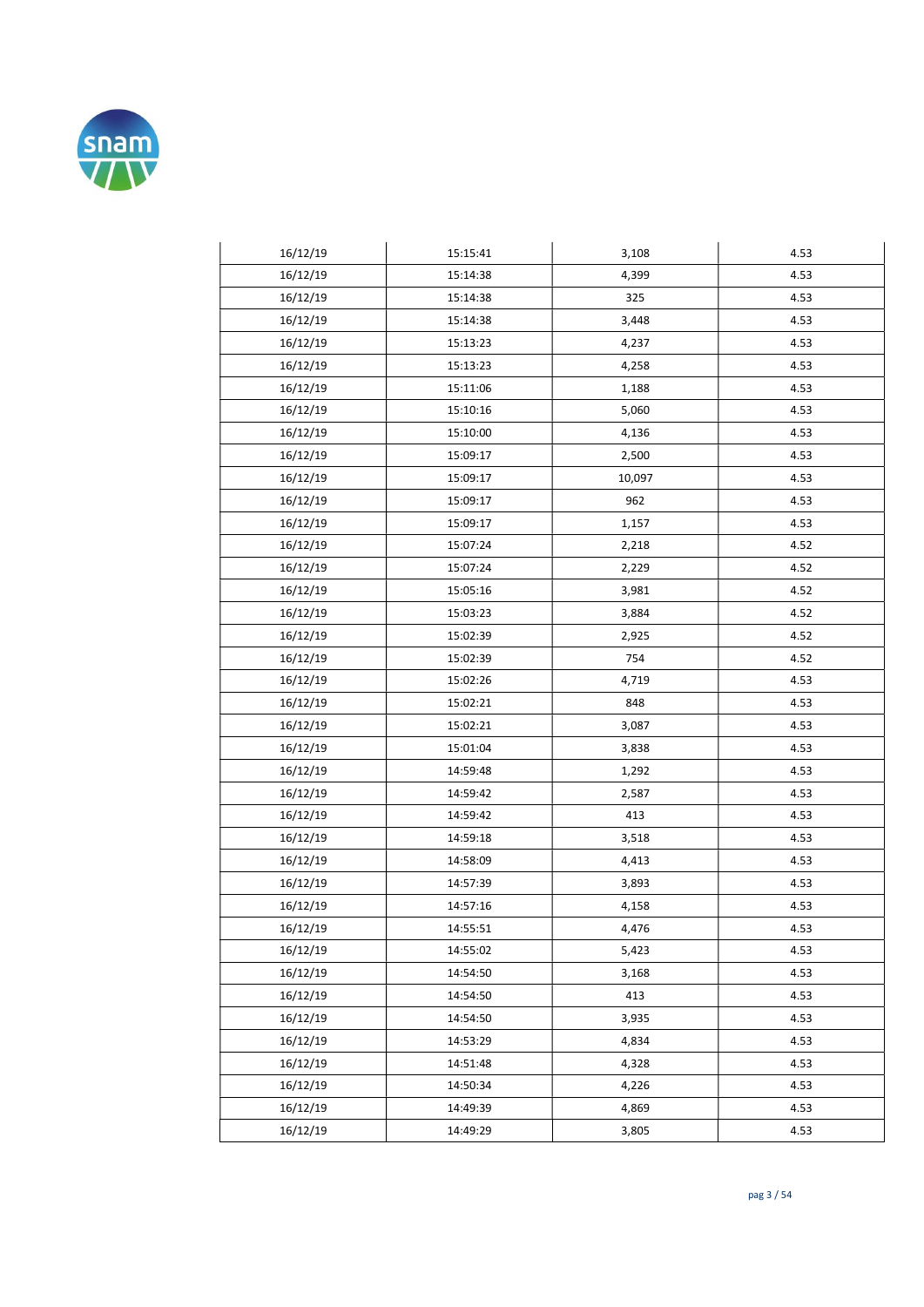

| 16/12/19 | 14:49:16 | 311   | 4.53 |
|----------|----------|-------|------|
| 16/12/19 | 14:48:12 | 2,500 | 4.53 |
| 16/12/19 | 14:48:12 | 4,909 | 4.53 |
| 16/12/19 | 14:47:09 | 5,233 | 4.54 |
| 16/12/19 | 14:46:56 | 4,768 | 4.54 |
| 16/12/19 | 14:46:52 | 1,100 | 4.54 |
| 16/12/19 | 14:46:52 | 2,869 | 4.54 |
| 16/12/19 | 14:46:52 | 700   | 4.54 |
| 16/12/19 | 14:46:52 | 799   | 4.54 |
| 16/12/19 | 14:44:21 | 4,437 | 4.53 |
| 16/12/19 | 14:43:44 | 4,000 | 4.53 |
| 16/12/19 | 14:43:44 | 259   | 4.53 |
| 16/12/19 | 14:43:44 | 4,380 | 4.53 |
| 16/12/19 | 14:43:44 | 3,693 | 4.53 |
| 16/12/19 | 14:42:33 | 149   | 4.53 |
| 16/12/19 | 14:42:15 | 701   | 4.53 |
| 16/12/19 | 14:40:30 | 4,132 | 4.53 |
| 16/12/19 | 14:40:11 | 3,092 | 4.53 |
| 16/12/19 | 14:40:11 | 653   | 4.53 |
| 16/12/19 | 14:39:09 | 3,888 | 4.53 |
| 16/12/19 | 14:37:13 | 2,621 | 4.53 |
| 16/12/19 | 14:37:13 | 1,723 | 4.53 |
| 16/12/19 | 14:37:13 | 2,355 | 4.53 |
| 16/12/19 | 14:37:13 | 3,002 | 4.53 |
| 16/12/19 | 14:36:28 | 4,295 | 4.53 |
| 16/12/19 | 14:35:24 | 3,755 | 4.53 |
| 16/12/19 | 14:34:19 | 4,505 | 4.53 |
| 16/12/19 | 14:33:37 | 1,068 | 4.53 |
| 16/12/19 | 14:33:36 | 1,453 | 4.53 |
| 16/12/19 | 14:33:35 | 1,352 | 4.53 |
| 16/12/19 | 14:33:35 | 2,728 | 4.53 |
| 16/12/19 | 14:33:00 | 1,204 | 4.53 |
| 16/12/19 | 14:33:00 | 4,000 | 4.53 |
| 16/12/19 | 14:32:58 | 981   | 4.53 |
| 16/12/19 | 14:32:58 | 3,842 | 4.53 |
| 16/12/19 | 14:32:56 | 2,500 | 4.53 |
| 16/12/19 | 14:32:50 | 3,437 | 4.53 |
| 16/12/19 | 14:32:46 | 2,500 | 4.53 |
| 16/12/19 | 14:32:36 | 3,000 | 4.53 |
| 16/12/19 | 14:31:19 | 10    | 4.53 |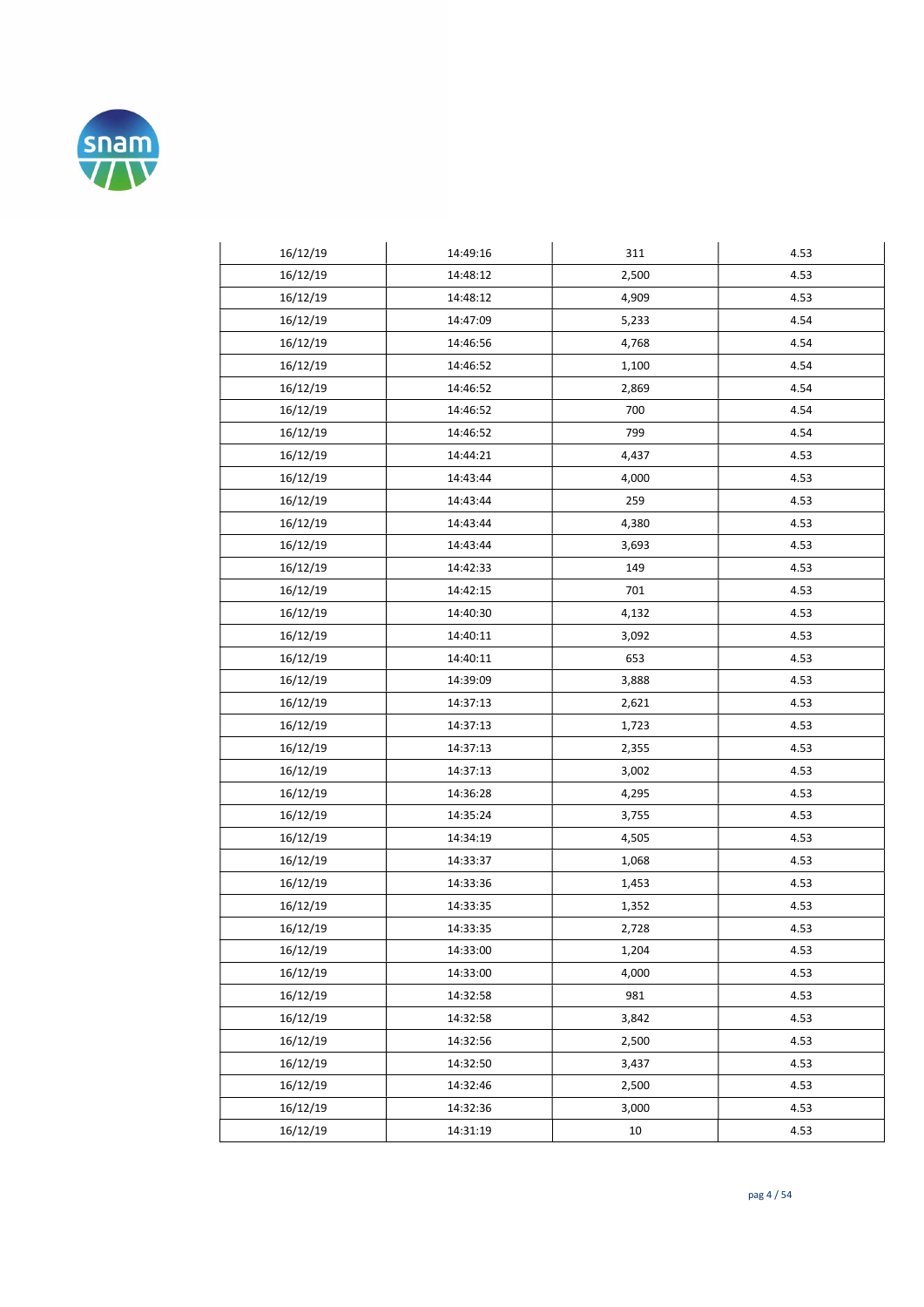

| 16/12/19 | 14:27:54 | 4,490 | 4.53 |
|----------|----------|-------|------|
| 16/12/19 | 14:27:20 | 684   | 4.53 |
| 16/12/19 | 14:27:20 | 3,967 | 4.53 |
| 16/12/19 | 14:27:19 | 3,482 | 4.53 |
| 16/12/19 | 14:27:19 | 539   | 4.53 |
| 16/12/19 | 14:26:52 | 4,458 | 4.53 |
| 16/12/19 | 14:23:31 | 3,762 | 4.53 |
| 16/12/19 | 14:23:31 | 4,138 | 4.53 |
| 16/12/19 | 14:23:07 | 6,478 | 4.53 |
| 16/12/19 | 14:22:41 | 3,104 | 4.53 |
| 16/12/19 | 14:22:41 | 1,894 | 4.53 |
| 16/12/19 | 14:22:22 | 4,610 | 4.53 |
| 16/12/19 | 14:21:44 | 1,838 | 4.53 |
| 16/12/19 | 14:21:44 | 2,000 | 4.53 |
| 16/12/19 | 14:21:27 | 3,921 | 4.53 |
| 16/12/19 | 14:21:27 | 3,987 | 4.53 |
| 16/12/19 | 14:20:03 | 9,910 | 4.53 |
| 16/12/19 | 14:20:03 | 4,876 | 4.53 |
| 16/12/19 | 14:17:15 | 1,036 | 4.52 |
| 16/12/19 | 14:16:46 | 2,610 | 4.52 |
| 16/12/19 | 14:15:32 | 3,890 | 4.52 |
| 16/12/19 | 14:15:32 | 6,116 | 4.52 |
| 16/12/19 | 14:15:32 | 47    | 4.52 |
| 16/12/19 | 14:15:32 | 881   | 4.52 |
| 16/12/19 | 14:11:01 | 2,526 | 4.52 |
| 16/12/19 | 14:11:01 | 1,438 | 4.52 |
| 16/12/19 | 14:11:01 | 2,500 | 4.52 |
| 16/12/19 | 14:11:01 | 1,233 | 4.52 |
| 16/12/19 | 14:11:01 | 634   | 4.52 |
| 16/12/19 | 14:11:01 | 6,567 | 4.52 |
| 16/12/19 | 14:09:22 | 1,019 | 4.52 |
| 16/12/19 | 14:07:05 | 4,318 | 4.51 |
| 16/12/19 | 14:06:15 | 4,490 | 4.52 |
| 16/12/19 | 14:05:00 | 4,180 | 4.52 |
| 16/12/19 | 14:05:00 | 3,973 | 4.52 |
| 16/12/19 | 14:02:44 | 571   | 4.51 |
| 16/12/19 | 14:02:44 | 1,401 | 4.51 |
| 16/12/19 | 14:02:44 | 2,500 | 4.51 |
| 16/12/19 | 14:02:44 | 4,085 | 4.51 |
| 16/12/19 | 14:02:44 | 3,855 | 4.51 |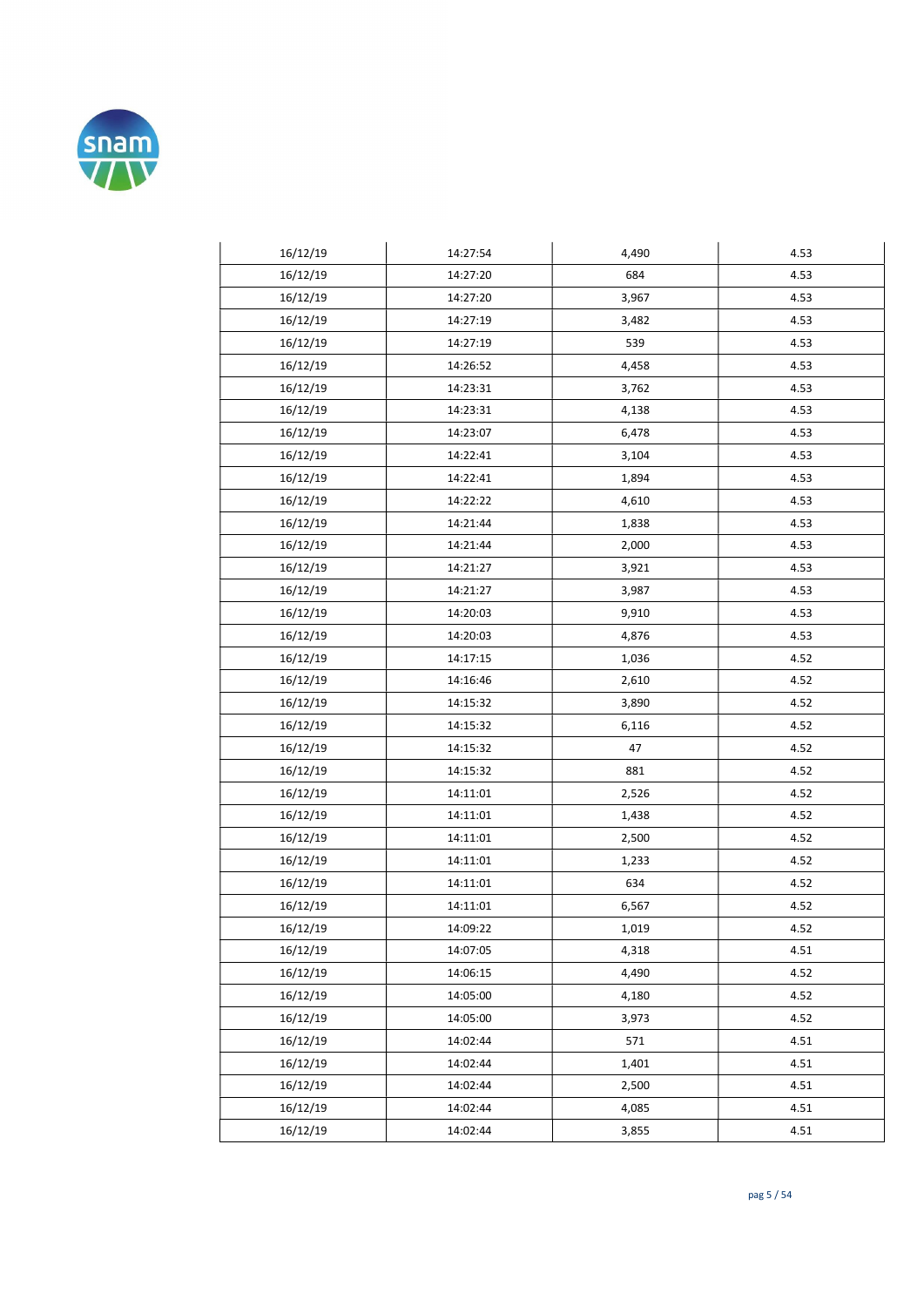

| 16/12/19 | 14:02:36 | 3,724 | 4.51 |
|----------|----------|-------|------|
| 16/12/19 | 14:01:44 | 4,986 | 4.51 |
| 16/12/19 | 14:01:41 | 3,727 | 4.51 |
| 16/12/19 | 14:01:41 | 2,578 | 4.51 |
| 16/12/19 | 14:01:13 | 1,694 | 4.52 |
| 16/12/19 | 14:01:13 | 2,458 | 4.52 |
| 16/12/19 | 14:01:13 | 4,501 | 4.52 |
| 16/12/19 | 14:01:13 | 4,006 | 4.52 |
| 16/12/19 | 14:00:26 | 576   | 4.52 |
| 16/12/19 | 14:00:26 | 295   | 4.52 |
| 16/12/19 | 13:59:37 | 400   | 4.52 |
| 16/12/19 | 13:57:26 | 976   | 4.51 |
| 16/12/19 | 13:57:26 | 1,887 | 4.51 |
| 16/12/19 | 13:55:09 | 2,048 | 4.51 |
| 16/12/19 | 13:55:09 | 1,196 | 4.51 |
| 16/12/19 | 13:55:09 | 2,102 | 4.51 |
| 16/12/19 | 13:53:44 | 3,197 | 4.51 |
| 16/12/19 | 13:52:34 | 1,387 | 4.51 |
| 16/12/19 | 13:51:44 | 1,253 | 4.51 |
| 16/12/19 | 13:51:44 | 2,686 | 4.51 |
| 16/12/19 | 13:51:24 | 250   | 4.51 |
| 16/12/19 | 13:49:43 | 2,642 | 4.51 |
| 16/12/19 | 13:49:21 | 3,313 | 4.51 |
| 16/12/19 | 13:49:21 | 933   | 4.51 |
| 16/12/19 | 13:48:01 | 4,336 | 4.52 |
| 16/12/19 | 13:48:01 | 506   | 4.52 |
| 16/12/19 | 13:48:01 | 3,353 | 4.52 |
| 16/12/19 | 13:47:35 | 649   | 4.52 |
| 16/12/19 | 13:47:35 | 3,351 | 4.52 |
| 16/12/19 | 13:47:35 | 4,021 | 4.52 |
| 16/12/19 | 13:44:01 | 4,137 | 4.52 |
| 16/12/19 | 13:44:01 | 4,044 | 4.52 |
| 16/12/19 | 13:42:20 | 3,956 | 4.52 |
| 16/12/19 | 13:42:20 | 4,156 | 4.52 |
| 16/12/19 | 13:42:06 | 4,131 | 4.52 |
| 16/12/19 | 13:39:45 | 4,239 | 4.52 |
| 16/12/19 | 13:39:45 | 4,135 | 4.52 |
| 16/12/19 | 13:39:45 | 501   | 4.52 |
| 16/12/19 | 13:39:39 | 4,359 | 4.52 |
| 16/12/19 | 13:39:06 | 4,247 | 4.52 |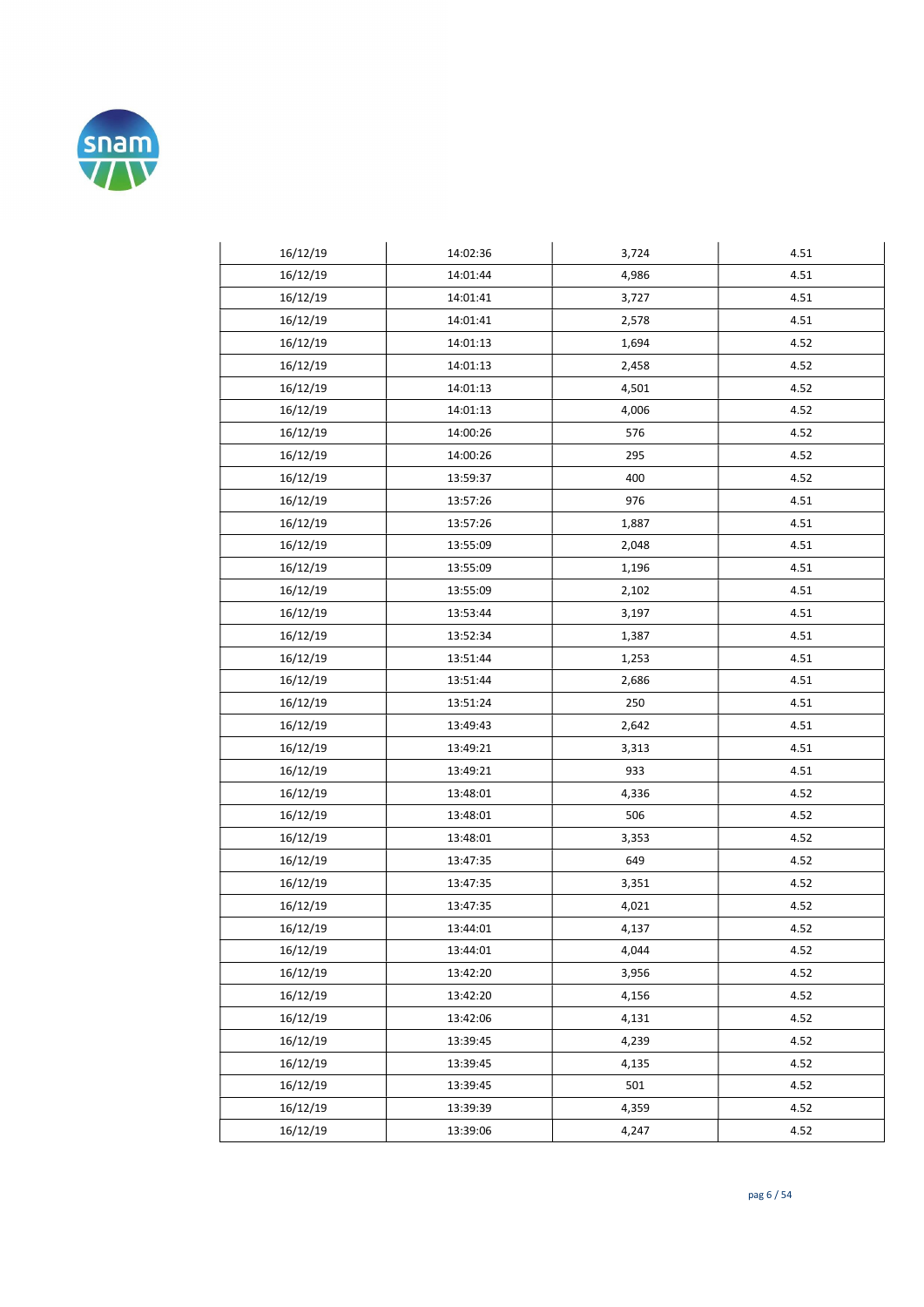

| 16/12/19 | 13:38:56 | 1,333 | 4.52 |
|----------|----------|-------|------|
| 16/12/19 | 13:36:26 | 2,242 | 4.51 |
| 16/12/19 | 13:36:26 | 5,930 | 4.51 |
| 16/12/19 | 13:36:26 | 3,000 | 4.51 |
| 16/12/19 | 13:33:33 | 2,077 | 4.51 |
| 16/12/19 | 13:33:33 | 1,811 | 4.51 |
| 16/12/19 | 13:31:20 | 3,816 | 4.51 |
| 16/12/19 | 13:31:20 | 4,225 | 4.51 |
| 16/12/19 | 13:31:20 | 29    | 4.51 |
| 16/12/19 | 13:28:06 | 4,326 | 4.51 |
| 16/12/19 | 13:26:05 | 767   | 4.51 |
| 16/12/19 | 13:26:05 | 3,626 | 4.51 |
| 16/12/19 | 13:26:03 | 4,748 | 4.51 |
| 16/12/19 | 13:25:49 | 606   | 4.51 |
| 16/12/19 | 13:25:49 | 3,910 | 4.51 |
| 16/12/19 | 13:25:49 | 3,780 | 4.51 |
| 16/12/19 | 13:23:32 | 4,585 | 4.51 |
| 16/12/19 | 13:23:07 | 3,773 | 4.51 |
| 16/12/19 | 13:19:24 | 2,202 | 4.51 |
| 16/12/19 | 13:19:24 | 2,409 | 4.51 |
| 16/12/19 | 13:19:17 | 2,051 | 4.52 |
| 16/12/19 | 13:19:17 | 3,898 | 4.52 |
| 16/12/19 | 13:19:17 | 1,622 | 4.52 |
| 16/12/19 | 13:19:17 | 4,040 | 4.52 |
| 16/12/19 | 13:18:31 | 2,500 | 4.52 |
| 16/12/19 | 13:12:13 | 4,316 | 4.52 |
| 16/12/19 | 13:12:07 | 3,850 | 4.52 |
| 16/12/19 | 13:09:33 | 4,511 | 4.52 |
| 16/12/19 | 13:08:39 | 3,838 | 4.52 |
| 16/12/19 | 13:08:39 | 4,205 | 4.52 |
| 16/12/19 | 13:07:33 | 4,482 | 4.52 |
| 16/12/19 | 13:07:33 | 4,214 | 4.52 |
| 16/12/19 | 13:04:33 | 4,491 | 4.52 |
| 16/12/19 | 13:04:01 | 4,240 | 4.52 |
| 16/12/19 | 13:03:13 | 3,774 | 4.52 |
| 16/12/19 | 13:03:13 | 3,702 | 4.52 |
| 16/12/19 | 13:02:43 | 3,291 | 4.52 |
| 16/12/19 | 13:02:37 | 1,141 | 4.52 |
| 16/12/19 | 12:57:39 | 1,349 | 4.52 |
| 16/12/19 | 12:56:32 | 1,313 | 4.52 |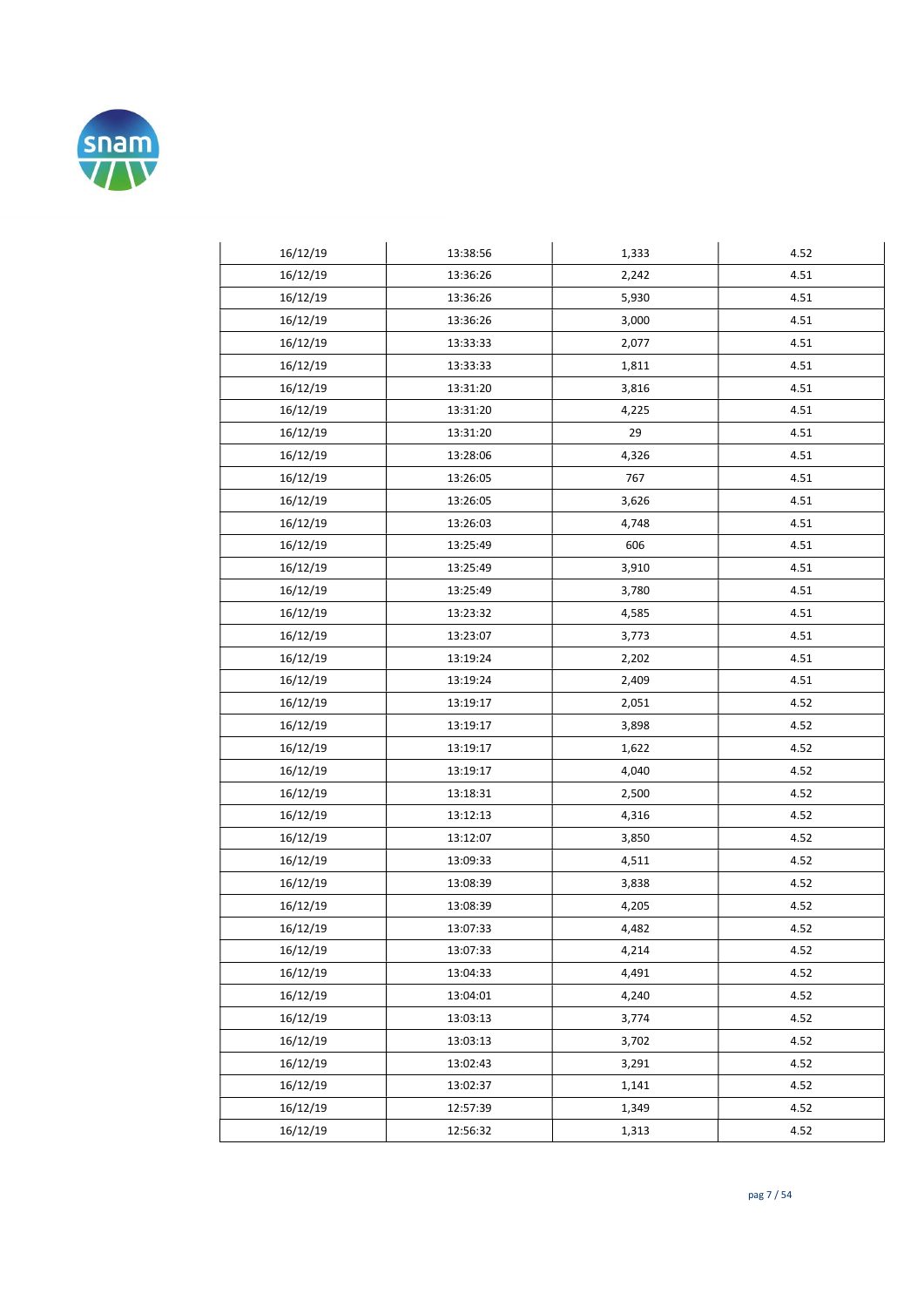

| 16/12/19 | 12:56:30 | 2,267 | 4.52 |
|----------|----------|-------|------|
| 16/12/19 | 12:56:11 | 4,055 | 4.52 |
| 16/12/19 | 12:55:14 | 3,763 | 4.52 |
| 16/12/19 | 12:51:05 | 4,171 | 4.52 |
| 16/12/19 | 12:51:05 | 815   | 4.52 |
| 16/12/19 | 12:51:05 | 3,093 | 4.52 |
| 16/12/19 | 12:49:34 | 4,290 | 4.52 |
| 16/12/19 | 12:48:50 | 1,994 | 4.52 |
| 16/12/19 | 12:48:50 | 1,993 | 4.52 |
| 16/12/19 | 12:45:41 | 1,416 | 4.52 |
| 16/12/19 | 12:45:41 | 2,413 | 4.52 |
| 16/12/19 | 12:44:28 | 3,703 | 4.52 |
| 16/12/19 | 12:44:28 | 5,039 | 4.52 |
| 16/12/19 | 12:44:28 | 95    | 4.52 |
| 16/12/19 | 12:44:28 | 7,040 | 4.52 |
| 16/12/19 | 12:43:01 | 1,112 | 4.52 |
| 16/12/19 | 12:43:01 | 4,000 | 4.52 |
| 16/12/19 | 12:43:01 | 2,500 | 4.52 |
| 16/12/19 | 12:40:52 | 4,547 | 4.52 |
| 16/12/19 | 12:40:52 | 2,500 | 4.52 |
| 16/12/19 | 12:38:43 | 4,245 | 4.52 |
| 16/12/19 | 12:38:43 | 250   | 4.52 |
| 16/12/19 | 12:35:19 | 5,193 | 4.51 |
| 16/12/19 | 12:35:19 | 7,789 | 4.51 |
| 16/12/19 | 12:33:05 | 2,500 | 4.51 |
| 16/12/19 | 12:31:56 | 58    | 4.51 |
| 16/12/19 | 12:31:23 | 2,602 | 4.51 |
| 16/12/19 | 12:26:13 | 1,430 | 4.51 |
| 16/12/19 | 12:26:13 | 2,792 | 4.51 |
| 16/12/19 | 12:24:37 | 4,301 | 4.51 |
| 16/12/19 | 12:23:33 | 4,369 | 4.51 |
| 16/12/19 | 12:20:27 | 4,027 | 4.51 |
| 16/12/19 | 12:20:27 | 4,605 | 4.51 |
| 16/12/19 | 12:20:27 | 4,511 | 4.51 |
| 16/12/19 | 12:18:41 | 4,358 | 4.51 |
| 16/12/19 | 12:16:49 | 2,270 | 4.51 |
| 16/12/19 | 12:16:49 | 1,420 | 4.51 |
| 16/12/19 | 12:15:47 | 2,374 | 4.51 |
| 16/12/19 | 12:15:47 | 2,500 | 4.51 |
| 16/12/19 | 12:15:47 | 21    | 4.51 |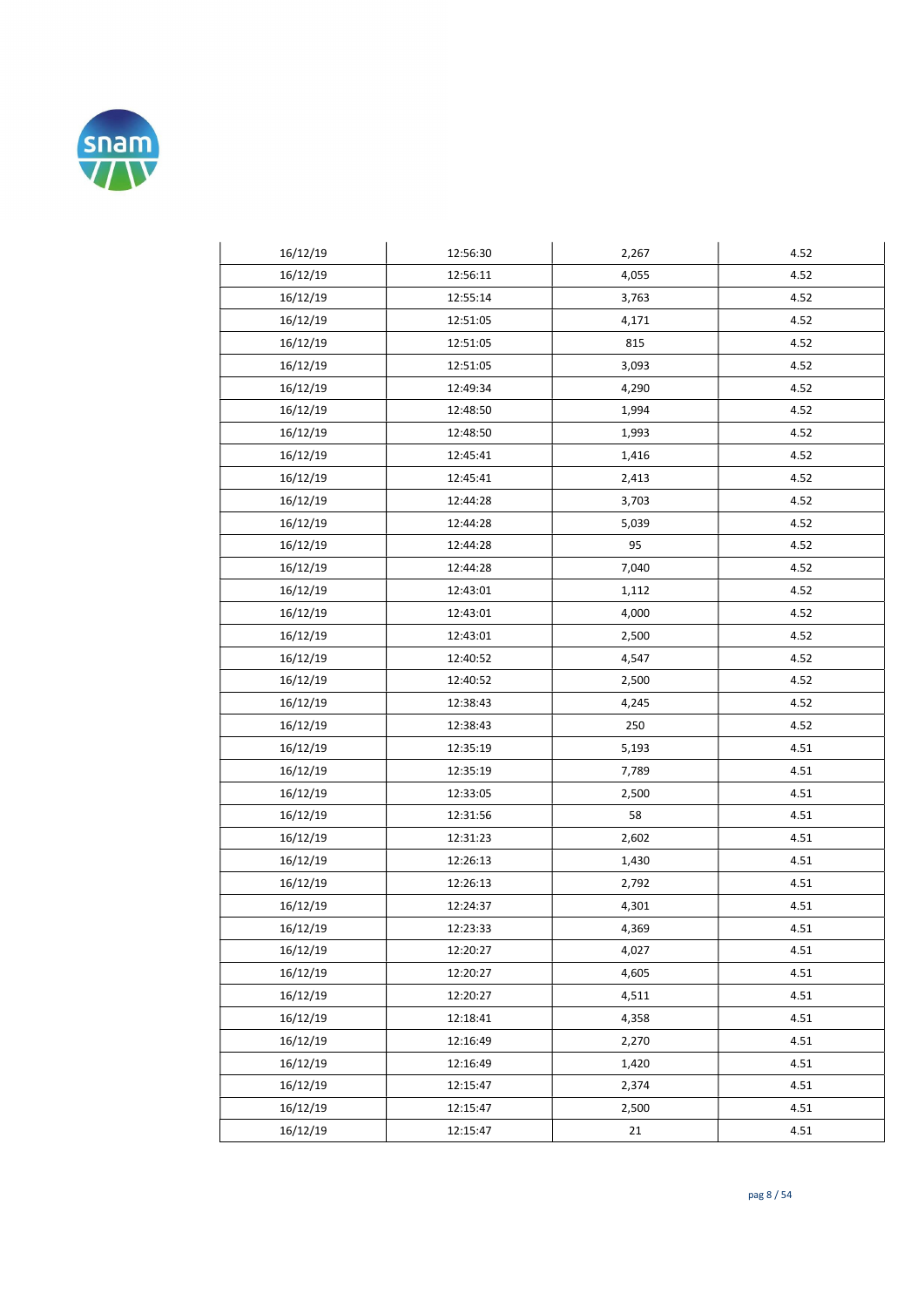

| 16/12/19 | 12:15:47 | 5,155 | 4.51 |
|----------|----------|-------|------|
| 16/12/19 | 12:15:47 | 4,400 | 4.51 |
| 16/12/19 | 12:15:47 | 4,000 | 4.51 |
| 16/12/19 | 12:15:47 | 1,700 | 4.51 |
| 16/12/19 | 12:13:53 | 924   | 4.51 |
| 16/12/19 | 12:13:19 | 1,110 | 4.51 |
| 16/12/19 | 12:12:39 | 60    | 4.51 |
| 16/12/19 | 12:08:02 | 3,777 | 4.51 |
| 16/12/19 | 12:07:34 | 4,100 | 4.51 |
| 16/12/19 | 12:07:34 | 2,079 | 4.51 |
| 16/12/19 | 12:07:34 | 2,463 | 4.51 |
| 16/12/19 | 12:03:19 | 4,237 | 4.51 |
| 16/12/19 | 12:02:19 | 334   | 4.51 |
| 16/12/19 | 12:02:19 | 4,400 | 4.51 |
| 16/12/19 | 12:02:18 | 1,112 | 4.51 |
| 16/12/19 | 12:01:43 | 3,925 | 4.51 |
| 16/12/19 | 12:01:43 | 4,030 | 4.51 |
| 16/12/19 | 11:57:23 | 3,987 | 4.51 |
| 16/12/19 | 11:57:23 | 4,425 | 4.51 |
| 16/12/19 | 11:57:22 | 2,500 | 4.51 |
| 16/12/19 | 11:57:22 | 1,962 | 4.51 |
| 16/12/19 | 11:56:02 | 2,500 | 4.51 |
| 16/12/19 | 11:52:46 | 4,027 | 4.51 |
| 16/12/19 | 11:50:01 | 3,945 | 4.51 |
| 16/12/19 | 11:50:01 | 3,835 | 4.51 |
| 16/12/19 | 11:45:29 | 4,338 | 4.51 |
| 16/12/19 | 11:44:40 | 3,053 | 4.51 |
| 16/12/19 | 11:44:36 | 574   | 4.51 |
| 16/12/19 | 11:43:59 | 4,120 | 4.52 |
| 16/12/19 | 11:42:23 | 3,911 | 4.52 |
| 16/12/19 | 11:42:14 | 4,274 | 4.52 |
| 16/12/19 | 11:38:30 | 3,929 | 4.52 |
| 16/12/19 | 11:38:29 | 2,421 | 4.52 |
| 16/12/19 | 11:38:29 | 1,627 | 4.52 |
| 16/12/19 | 11:37:28 | 4,382 | 4.52 |
| 16/12/19 | 11:36:10 | 1,657 | 4.52 |
| 16/12/19 | 11:35:14 | 560   | 4.52 |
| 16/12/19 | 11:34:37 | 4,069 | 4.52 |
| 16/12/19 | 11:33:04 | 3,620 | 4.52 |
| 16/12/19 | 11:31:05 | 3,665 | 4.52 |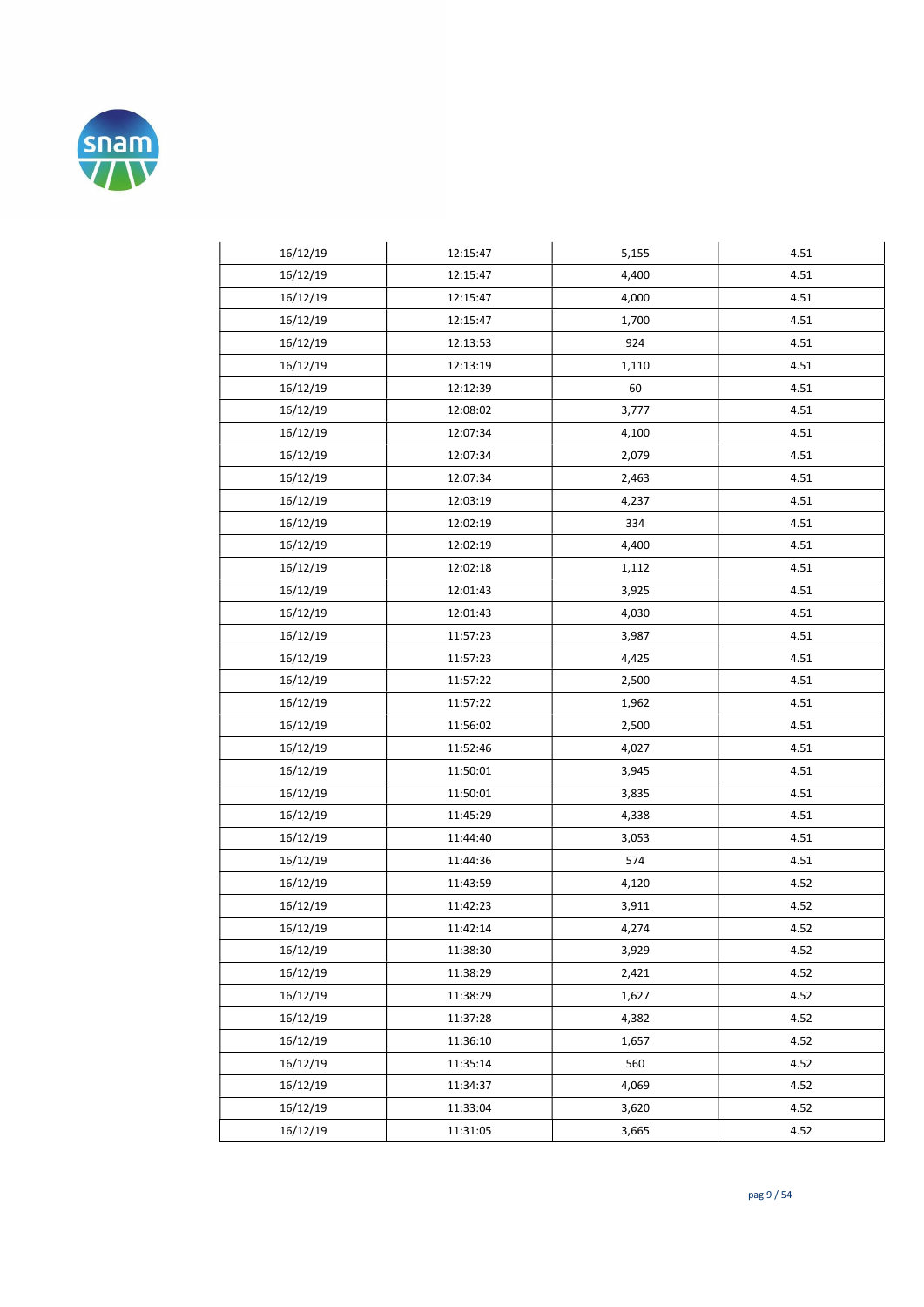

| 16/12/19 | 11:31:05 | 780          | 4.52 |
|----------|----------|--------------|------|
| 16/12/19 | 11:29:26 | 4,341        | 4.52 |
| 16/12/19 | 11:29:08 | 3,449        | 4.52 |
| 16/12/19 | 11:28:40 | 500          | 4.52 |
| 16/12/19 | 11:28:37 | 305          | 4.52 |
| 16/12/19 | 11:28:37 | $\mathbf{1}$ | 4.52 |
| 16/12/19 | 11:28:33 | 3,893        | 4.52 |
| 16/12/19 | 11:28:29 | 2,000        | 4.53 |
| 16/12/19 | 11:27:01 | 5,000        | 4.53 |
| 16/12/19 | 11:22:41 | 4,448        | 4.52 |
| 16/12/19 | 11:22:41 | 1,667        | 4.52 |
| 16/12/19 | 11:22:07 | 4,565        | 4.52 |
| 16/12/19 | 11:19:02 | 192          | 4.52 |
| 16/12/19 | 11:19:02 | 933          | 4.52 |
| 16/12/19 | 11:19:02 | 2,500        | 4.52 |
| 16/12/19 | 11:19:02 | 365          | 4.52 |
| 16/12/19 | 11:19:02 | 2,810        | 4.52 |
| 16/12/19 | 11:19:02 | 1,447        | 4.52 |
| 16/12/19 | 11:19:02 | 2,654        | 4.52 |
| 16/12/19 | 11:16:07 | 100          | 4.52 |
| 16/12/19 | 11:14:21 | 839          | 4.52 |
| 16/12/19 | 11:12:16 | 3,713        | 4.52 |
| 16/12/19 | 11:11:56 | 250          | 4.52 |
| 16/12/19 | 11:11:48 | 427          | 4.52 |
| 16/12/19 | 11:11:32 | 3,725        | 4.52 |
| 16/12/19 | 11:11:32 | 4,027        | 4.52 |
| 16/12/19 | 11:09:46 | 3,723        | 4.52 |
| 16/12/19 | 11:09:31 | 3,964        | 4.52 |
| 16/12/19 | 11:08:01 | 3,823        | 4.52 |
| 16/12/19 | 11:08:01 | 704          | 4.52 |
| 16/12/19 | 11:08:01 | 4,000        | 4.52 |
| 16/12/19 | 11:07:54 | 3,815        | 4.52 |
| 16/12/19 | 11:04:39 | 3,886        | 4.52 |
| 16/12/19 | 11:04:39 | 3,015        | 4.52 |
| 16/12/19 | 11:03:23 | 728          | 4.52 |
| 16/12/19 | 11:03:23 | 3,824        | 4.52 |
| 16/12/19 | 11:03:17 | 4,000        | 4.52 |
| 16/12/19 | 10:59:07 | 1,393        | 4.52 |
| 16/12/19 | 10:59:07 | 865          | 4.52 |
| 16/12/19 | 10:59:07 | 2,566        | 4.52 |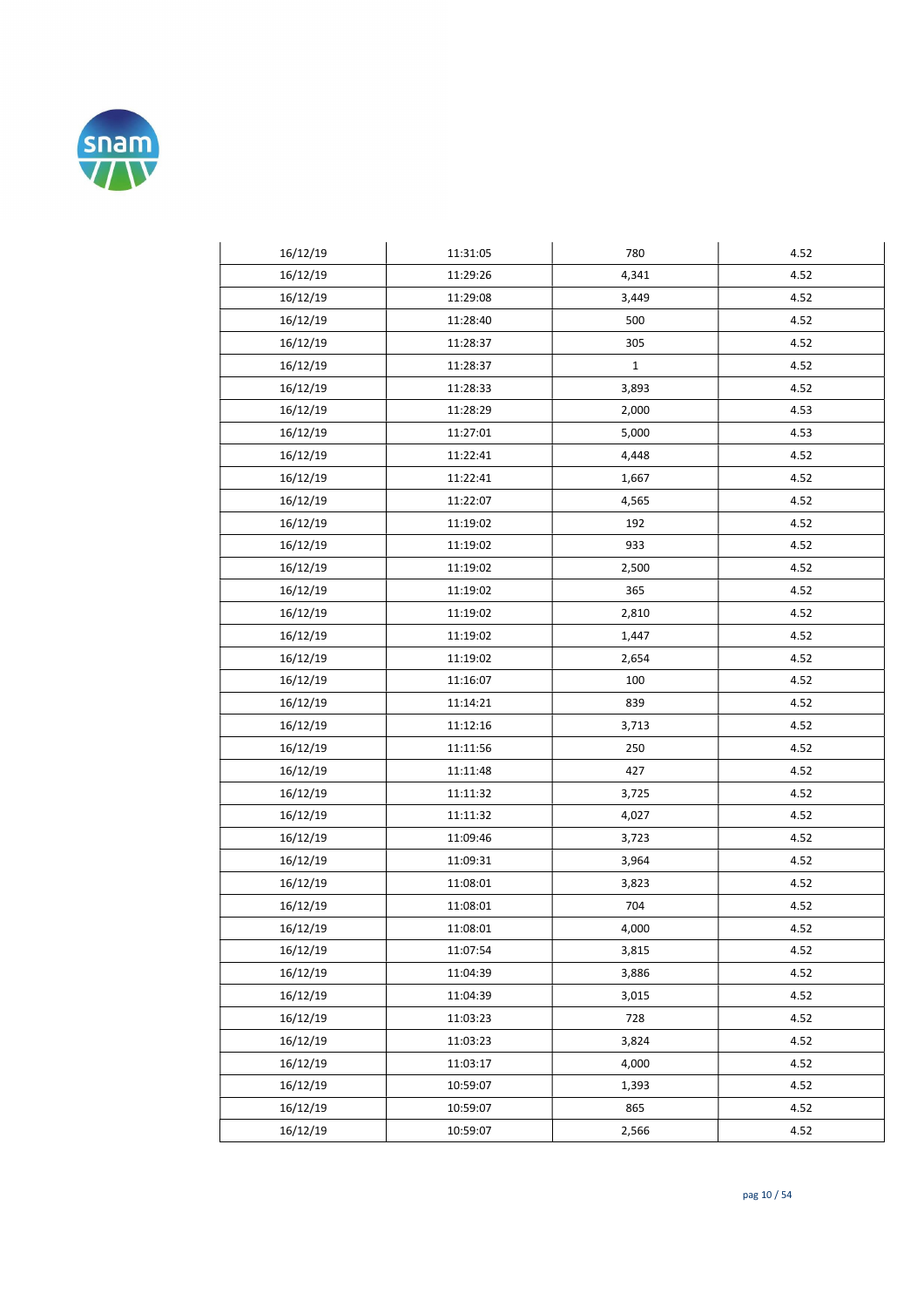

| 16/12/19 | 10:56:59 | 4,452 | 4.52 |
|----------|----------|-------|------|
| 16/12/19 | 10:53:04 | 2,808 | 4.52 |
| 16/12/19 | 10:51:23 | 3,236 | 4.52 |
| 16/12/19 | 10:51:23 | 1,004 | 4.52 |
| 16/12/19 | 10:50:47 | 4,243 | 4.52 |
| 16/12/19 | 10:49:48 | 4,474 | 4.52 |
| 16/12/19 | 10:49:09 | 4,000 | 4.52 |
| 16/12/19 | 10:45:56 | 4,275 | 4.52 |
| 16/12/19 | 10:45:35 | 1,969 | 4.53 |
| 16/12/19 | 10:45:35 | 2,500 | 4.53 |
| 16/12/19 | 10:45:35 | 4,526 | 4.53 |
| 16/12/19 | 10:45:03 | 3,147 | 4.53 |
| 16/12/19 | 10:45:03 | 271   | 4.53 |
| 16/12/19 | 10:43:33 | 810   | 4.53 |
| 16/12/19 | 10:43:22 | 4,773 | 4.53 |
| 16/12/19 | 10:43:16 | 3,910 | 4.53 |
| 16/12/19 | 10:42:26 | 4,094 | 4.53 |
| 16/12/19 | 10:41:42 | 2,500 | 4.53 |
| 16/12/19 | 10:40:41 | 1,197 | 4.53 |
| 16/12/19 | 10:40:41 | 4,353 | 4.53 |
| 16/12/19 | 10:40:40 | 3,272 | 4.53 |
| 16/12/19 | 10:40:40 | 1,160 | 4.53 |
| 16/12/19 | 10:39:09 | 295   | 4.53 |
| 16/12/19 | 10:38:32 | 4,351 | 4.53 |
| 16/12/19 | 10:38:08 | 4,276 | 4.53 |
| 16/12/19 | 10:37:53 | 4,259 | 4.53 |
| 16/12/19 | 10:36:23 | 3,853 | 4.53 |
| 16/12/19 | 10:36:17 | 4,325 | 4.53 |
| 16/12/19 | 10:35:52 | 2,810 | 4.53 |
| 16/12/19 | 10:35:52 | 1,883 | 4.53 |
| 16/12/19 | 10:35:47 | 1,973 | 4.53 |
| 16/12/19 | 10:35:47 | 2,320 | 4.53 |
| 16/12/19 | 10:35:47 | 2,500 | 4.53 |
| 16/12/19 | 10:35:46 | 4,216 | 4.53 |
| 16/12/19 | 10:35:30 | 3,529 | 4.53 |
| 16/12/19 | 10:35:30 | 4,239 | 4.53 |
| 16/12/19 | 10:35:16 | 3,733 | 4.53 |
| 16/12/19 | 10:34:37 | 3,814 | 4.52 |
| 16/12/19 | 10:31:23 | 4,467 | 4.52 |
| 16/12/19 | 10:30:28 | 3,372 | 4.52 |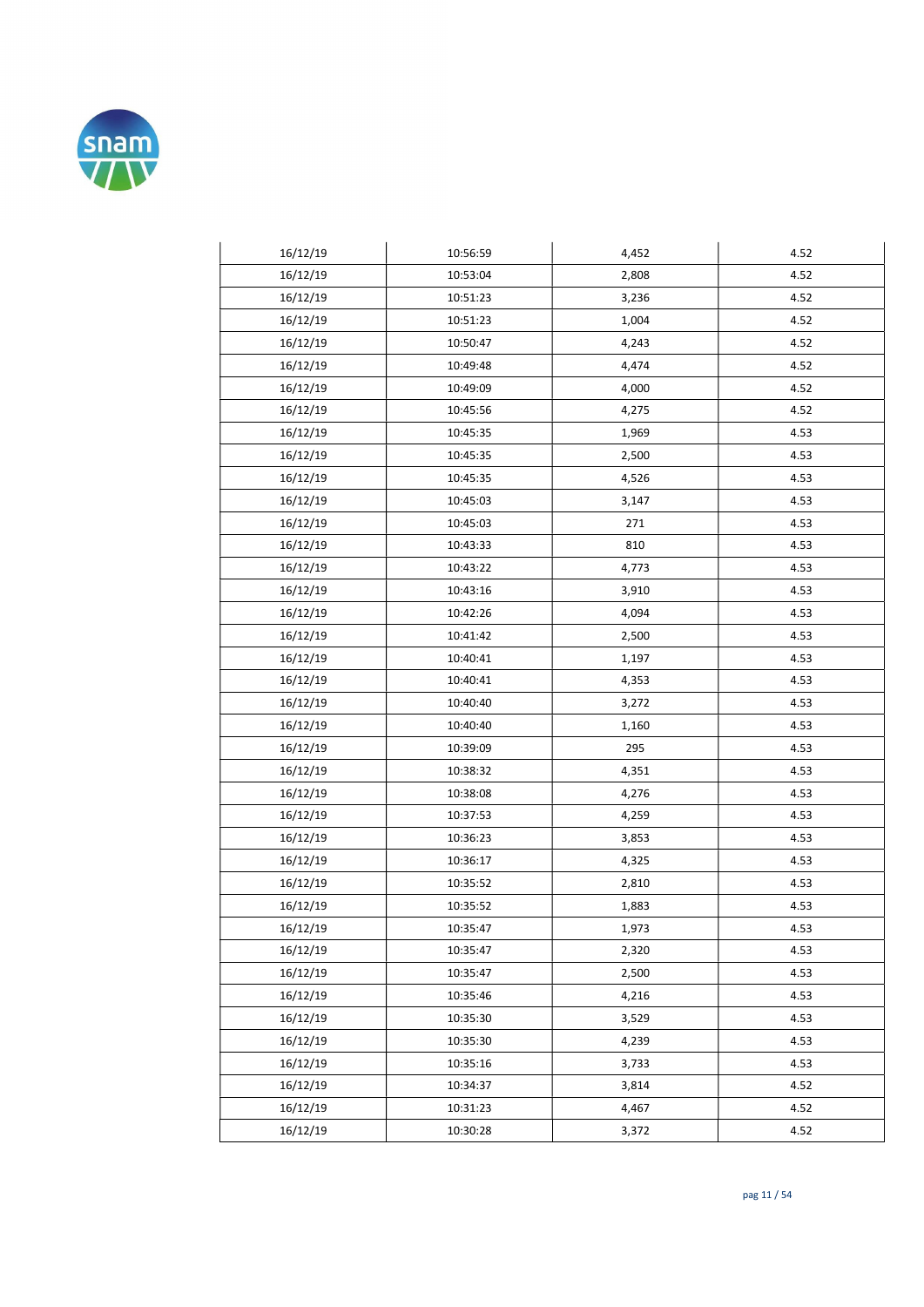

| 16/12/19 | 10:30:02 | 1,000  | 4.52 |
|----------|----------|--------|------|
| 16/12/19 | 10:29:31 | 3,778  | 4.52 |
| 16/12/19 | 10:29:30 | 3,924  | 4.52 |
| 16/12/19 | 10:28:30 | 1,177  | 4.52 |
| 16/12/19 | 10:28:30 | 3,116  | 4.52 |
| 16/12/19 | 10:28:23 | 4,435  | 4.52 |
| 16/12/19 | 10:28:08 | 7,759  | 4.52 |
| 16/12/19 | 10:27:48 | 448    | 4.53 |
| 16/12/19 | 10:27:48 | 3,943  | 4.53 |
| 16/12/19 | 10:26:41 | 2,657  | 4.52 |
| 16/12/19 | 10:26:41 | 2,000  | 4.52 |
| 16/12/19 | 10:25:37 | 4,235  | 4.52 |
| 16/12/19 | 10:25:37 | 4,320  | 4.52 |
| 16/12/19 | 10:25:09 | 4,490  | 4.52 |
| 16/12/19 | 10:24:08 | 5,080  | 4.52 |
| 16/12/19 | 10:24:07 | 2,500  | 4.52 |
| 16/12/19 | 10:22:47 | 3,836  | 4.52 |
| 16/12/19 | 10:22:37 | 4,184  | 4.52 |
| 16/12/19 | 10:22:37 | 2,362  | 4.52 |
| 16/12/19 | 10:22:31 | 2,500  | 4.52 |
| 16/12/19 | 10:22:31 | 2,500  | 4.52 |
| 16/12/19 | 10:22:19 | 7,447  | 4.52 |
| 16/12/19 | 10:21:59 | 3,792  | 4.52 |
| 16/12/19 | 10:21:57 | 1,754  | 4.52 |
| 16/12/19 | 10:21:15 | 4,198  | 4.52 |
| 16/12/19 | 10:21:15 | 2,123  | 4.52 |
| 16/12/19 | 10:21:15 | 1,080  | 4.52 |
| 16/12/19 | 10:21:15 | 8,000  | 4.52 |
| 16/12/19 | 10:21:15 | 2,421  | 4.52 |
| 16/12/19 | 10:21:15 | 3,932  | 4.52 |
| 16/12/19 | 10:21:15 | 927    | 4.52 |
| 16/12/19 | 10:20:27 | 28,817 | 4.51 |
| 16/12/19 | 10:19:08 | 4,330  | 4.51 |
| 16/12/19 | 10:17:13 | 4,095  | 4.51 |
| 16/12/19 | 10:16:34 | 285    | 4.51 |
| 16/12/19 | 10:15:11 | 3,633  | 4.51 |
| 16/12/19 | 10:13:55 | 4,342  | 4.50 |
| 16/12/19 | 10:13:49 | 3,960  | 4.51 |
| 16/12/19 | 10:13:04 | 2,500  | 4.51 |
| 16/12/19 | 10:12:46 | 3,947  | 4.51 |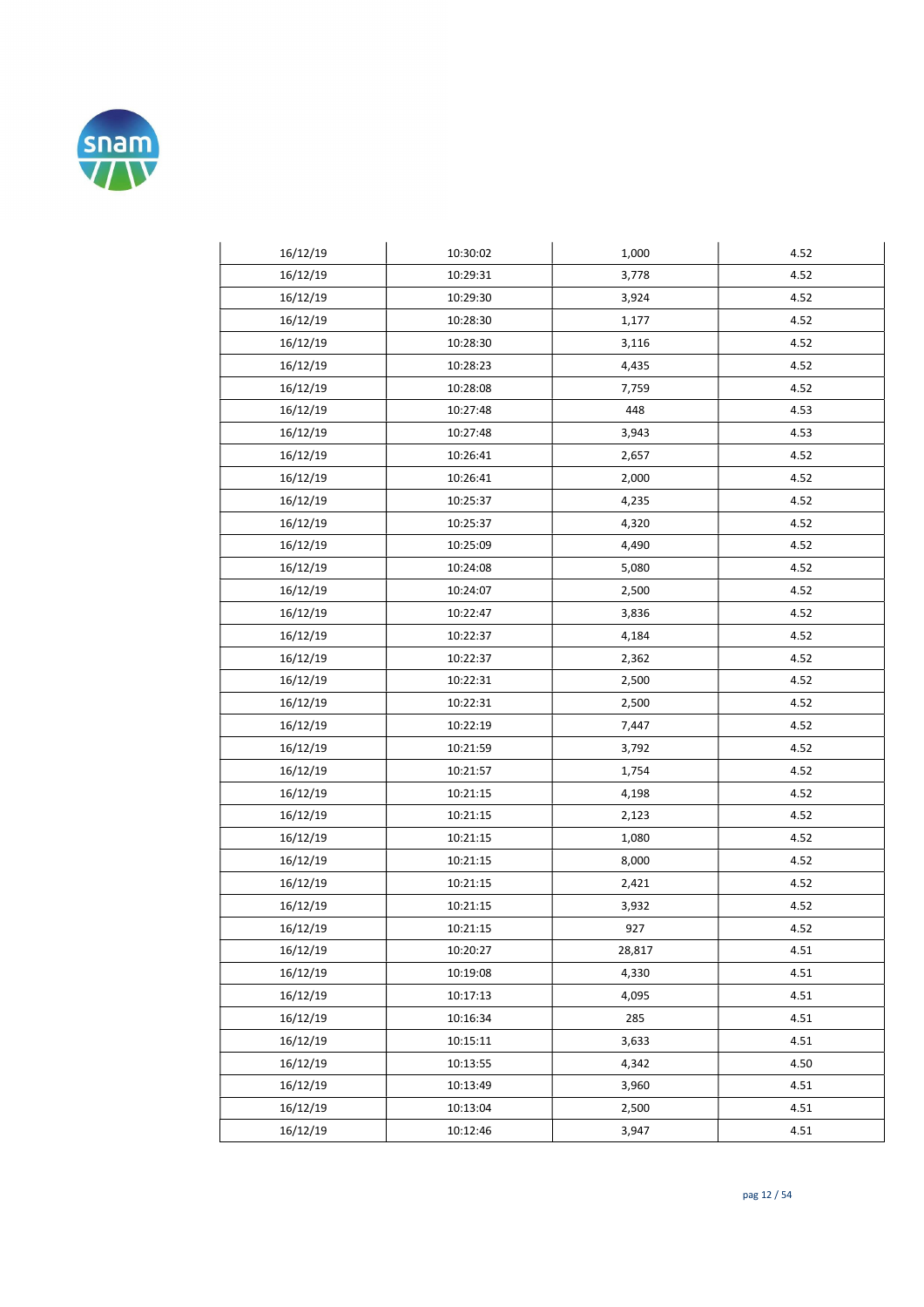

| 16/12/19 | 10:12:46 | 3,805 | 4.51 |
|----------|----------|-------|------|
| 16/12/19 | 10:12:34 | 1,227 | 4.50 |
| 16/12/19 | 10:11:05 | 4,514 | 4.50 |
| 16/12/19 | 10:09:52 | 4,025 | 4.50 |
| 16/12/19 | 10:09:52 | 1,000 | 4.50 |
| 16/12/19 | 10:09:52 | 3,371 | 4.50 |
| 16/12/19 | 10:09:21 | 4,042 | 4.50 |
| 16/12/19 | 10:07:01 | 3,850 | 4.50 |
| 16/12/19 | 10:07:01 | 713   | 4.50 |
| 16/12/19 | 10:07:01 | 3,449 | 4.50 |
| 16/12/19 | 10:06:13 | 233   | 4.50 |
| 16/12/19 | 10:06:13 | 3,955 | 4.50 |
| 16/12/19 | 10:05:51 | 6,006 | 4.51 |
| 16/12/19 | 10:05:45 | 3,388 | 4.51 |
| 16/12/19 | 10:05:45 | 985   | 4.51 |
| 16/12/19 | 10:05:45 | 1,685 | 4.51 |
| 16/12/19 | 10:05:45 | 2,582 | 4.51 |
| 16/12/19 | 10:05:16 | 198   | 4.51 |
| 16/12/19 | 10:04:48 | 2,500 | 4.51 |
| 16/12/19 | 10:04:39 | 86    | 4.50 |
| 16/12/19 | 10:04:39 | 359   | 4.50 |
| 16/12/19 | 10:04:06 | 1,628 | 4.50 |
| 16/12/19 | 10:04:05 | 3,048 | 4.50 |
| 16/12/19 | 10:04:03 | 325   | 4.50 |
| 16/12/19 | 10:03:54 | 2,500 | 4.51 |
| 16/12/19 | 10:01:14 | 4,607 | 4.50 |
| 16/12/19 | 10:01:02 | 320   | 4.50 |
| 16/12/19 | 10:01:02 | 3,365 | 4.50 |
| 16/12/19 | 10:00:08 | 2,866 | 4.50 |
| 16/12/19 | 10:00:08 | 1,360 | 4.50 |
| 16/12/19 | 09:59:44 | 3,805 | 4.50 |
| 16/12/19 | 09:59:44 | 3,980 | 4.50 |
| 16/12/19 | 09:57:21 | 4,449 | 4.50 |
| 16/12/19 | 09:55:42 | 4,391 | 4.50 |
| 16/12/19 | 09:53:09 | 4,142 | 4.50 |
| 16/12/19 | 09:52:59 | 3,810 | 4.50 |
| 16/12/19 | 09:52:08 | 4,104 | 4.50 |
| 16/12/19 | 09:50:37 | 4,442 | 4.50 |
| 16/12/19 | 09:47:15 | 4,071 | 4.50 |
| 16/12/19 | 09:47:04 | 4,000 | 4.50 |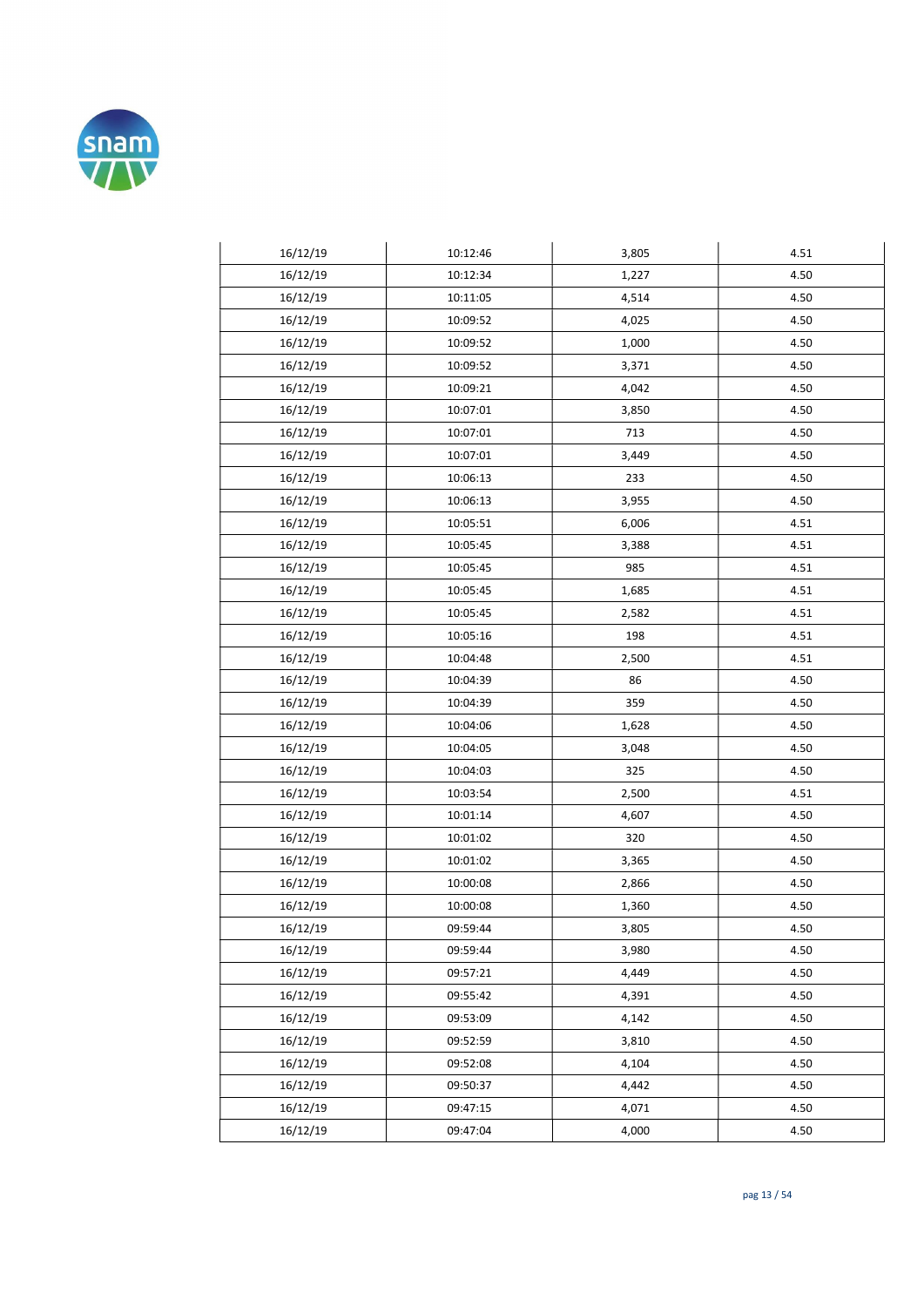

| 16/12/19 | 09:47:04 | 19     | 4.50 |
|----------|----------|--------|------|
| 16/12/19 | 09:47:04 | 367    | 4.50 |
| 16/12/19 | 09:46:40 | 2,532  | 4.51 |
| 16/12/19 | 09:46:40 | 1,424  | 4.51 |
| 16/12/19 | 09:45:27 | 100    | 4.50 |
| 16/12/19 | 09:44:01 | 4,388  | 4.50 |
| 16/12/19 | 09:42:56 | 2,500  | 4.50 |
| 16/12/19 | 09:42:56 | 4,392  | 4.50 |
| 16/12/19 | 09:42:56 | 12,287 | 4.50 |
| 16/12/19 | 09:40:01 | 265    | 4.50 |
| 16/12/19 | 09:40:01 | 5,782  | 4.50 |
| 16/12/19 | 09:37:34 | 3,668  | 4.50 |
| 16/12/19 | 09:36:47 | 4,154  | 4.50 |
| 16/12/19 | 09:35:42 | 4,477  | 4.50 |
| 16/12/19 | 09:35:14 | 1,727  | 4.50 |
| 16/12/19 | 09:35:14 | 2,273  | 4.50 |
| 16/12/19 | 09:33:16 | 4,515  | 4.50 |
| 16/12/19 | 09:33:03 | 3,831  | 4.50 |
| 16/12/19 | 09:31:12 | 1,208  | 4.50 |
| 16/12/19 | 09:31:12 | 2,732  | 4.50 |
| 16/12/19 | 09:31:12 | 6,334  | 4.50 |
| 16/12/19 | 09:31:07 | 3,090  | 4.50 |
| 16/12/19 | 09:31:07 | 831    | 4.50 |
| 16/12/19 | 09:31:07 | 1,955  | 4.50 |
| 16/12/19 | 09:31:07 | 4,000  | 4.50 |
| 16/12/19 | 09:31:07 | 2,137  | 4.50 |
| 16/12/19 | 09:31:07 | 878    | 4.50 |
| 16/12/19 | 09:31:01 | 2,050  | 4.50 |
| 16/12/19 | 09:30:50 | 1,500  | 4.50 |
| 16/12/19 | 09:30:15 | 682    | 4.50 |
| 16/12/19 | 09:30:15 | 3,015  | 4.50 |
| 16/12/19 | 09:30:15 | 6,835  | 4.50 |
| 16/12/19 | 09:29:25 | 28,883 | 4.50 |
| 16/12/19 | 09:29:14 | 2,251  | 4.50 |
| 16/12/19 | 09:29:14 | 2,129  | 4.50 |
| 16/12/19 | 09:29:14 | 4,400  | 4.50 |
| 16/12/19 | 09:27:43 | 7,858  | 4.49 |
| 16/12/19 | 09:25:04 | 1,735  | 4.49 |
| 16/12/19 | 09:25:04 | 2,436  | 4.49 |
| 16/12/19 | 09:24:06 | 3,574  | 4.49 |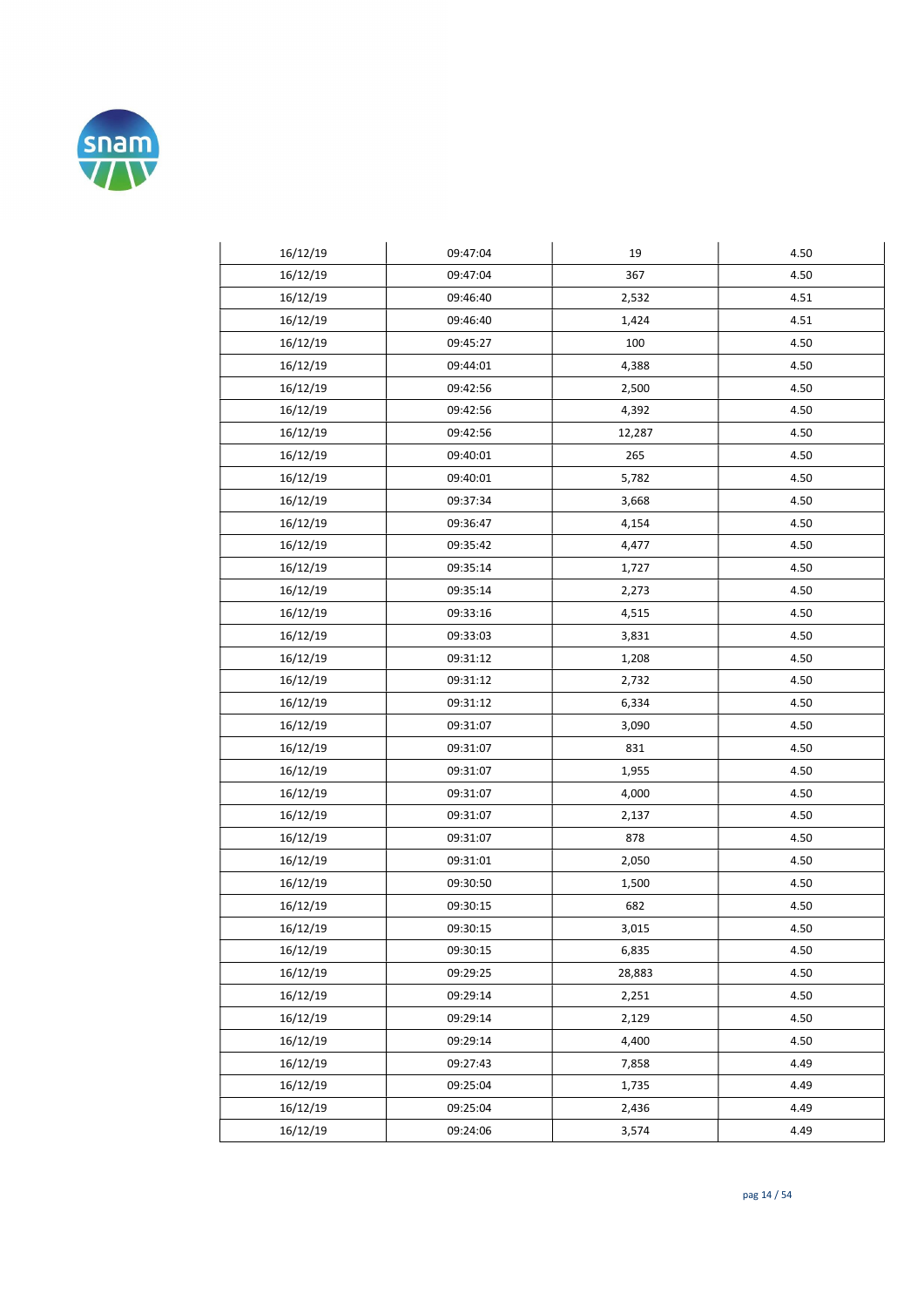

| 16/12/19 | 09:24:06 | 315   | 4.49 |
|----------|----------|-------|------|
| 16/12/19 | 09:23:39 | 280   | 4.49 |
| 16/12/19 | 09:23:32 | 1,000 | 4.49 |
| 16/12/19 | 09:23:29 | 2,700 | 4.49 |
| 16/12/19 | 09:23:09 | 4,473 | 4.49 |
| 16/12/19 | 09:23:09 | 3,929 | 4.49 |
| 16/12/19 | 09:22:39 | 4,184 | 4.49 |
| 16/12/19 | 09:18:34 | 1,240 | 4.49 |
| 16/12/19 | 09:18:34 | 2,500 | 4.49 |
| 16/12/19 | 09:18:34 | 2,462 | 4.49 |
| 16/12/19 | 09:18:34 | 2,000 | 4.49 |
| 16/12/19 | 09:17:24 | 660   | 4.48 |
| 16/12/19 | 09:16:03 | 4,021 | 4.49 |
| 16/12/19 | 09:15:55 | 4,436 | 4.49 |
| 16/12/19 | 09:14:41 | 4,317 | 4.49 |
| 16/12/19 | 09:14:39 | 4,996 | 4.49 |
| 16/12/19 | 09:14:39 | 2,500 | 4.49 |
| 16/12/19 | 09:14:39 | 700   | 4.49 |
| 16/12/19 | 09:14:39 | 7,367 | 4.49 |
| 16/12/19 | 09:14:39 | 1,446 | 4.49 |
| 16/12/19 | 09:14:35 | 500   | 4.49 |
| 16/12/19 | 09:13:42 | 3,668 | 4.49 |
| 16/12/19 | 09:13:42 | 4,334 | 4.49 |
| 16/12/19 | 09:13:38 | 37    | 4.49 |
| 16/12/19 | 09:12:55 | 1,442 | 4.49 |
| 16/12/19 | 09:12:54 | 2,109 | 4.49 |
| 16/12/19 | 09:12:26 | 4,317 | 4.49 |
| 16/12/19 | 09:05:25 | 3,888 | 4.48 |
| 16/12/19 | 09:04:09 | 4,375 | 4.48 |
| 16/12/19 | 09:02:21 | 3,814 | 4.48 |
| 16/12/19 | 08:59:30 | 3,940 | 4.48 |
| 16/12/19 | 08:58:01 | 4,502 | 4.48 |
| 16/12/19 | 08:57:56 | 4,299 | 4.48 |
| 16/12/19 | 08:56:38 | 2,697 | 4.48 |
| 16/12/19 | 08:56:38 | 3,435 | 4.48 |
| 16/12/19 | 08:56:38 | 303   | 4.48 |
| 16/12/19 | 08:56:38 | 2,485 | 4.48 |
| 16/12/19 | 08:56:38 | 4,161 | 4.48 |
| 16/12/19 | 08:56:07 | 1,333 | 4.48 |
| 16/12/19 | 08:56:07 | 6,100 | 4.48 |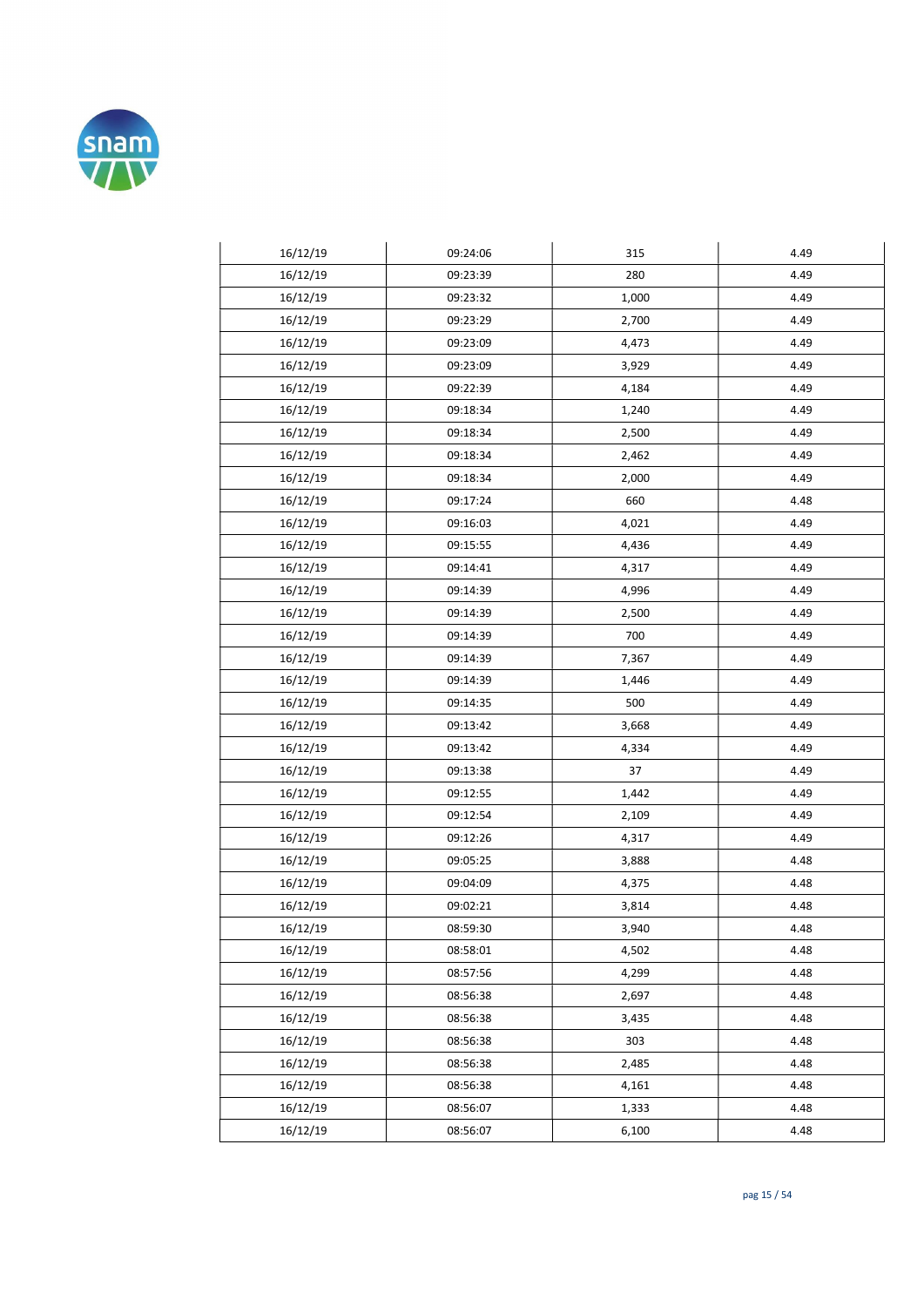

| 16/12/19 | 08:54:51 | 1,737 | 4.48 |
|----------|----------|-------|------|
| 16/12/19 | 08:54:51 | 2,329 | 4.48 |
| 16/12/19 | 08:53:29 | 1,662 | 4.48 |
| 16/12/19 | 08:53:29 | 2,347 | 4.48 |
| 16/12/19 | 08:52:35 | 3,838 | 4.48 |
| 16/12/19 | 08:50:20 | 1,340 | 4.48 |
| 16/12/19 | 08:50:20 | 4,400 | 4.48 |
| 16/12/19 | 08:50:11 | 2,500 | 4.48 |
| 16/12/19 | 08:49:54 | 2,500 | 4.48 |
| 16/12/19 | 08:49:54 | 72    | 4.48 |
| 16/12/19 | 08:49:54 | 4,000 | 4.48 |
| 16/12/19 | 08:44:17 | 3,824 | 4.47 |
| 16/12/19 | 08:44:17 | 400   | 4.47 |
| 16/12/19 | 08:40:47 | 4,158 | 4.47 |
| 16/12/19 | 08:38:57 | 202   | 4.47 |
| 16/12/19 | 08:38:57 | 3,965 | 4.47 |
| 16/12/19 | 08:38:28 | 4,347 | 4.47 |
| 16/12/19 | 08:37:08 | 773   | 4.47 |
| 16/12/19 | 08:36:33 | 489   | 4.47 |
| 16/12/19 | 08:36:33 | 3,454 | 4.47 |
| 16/12/19 | 08:36:33 | 4,090 | 4.47 |
| 16/12/19 | 08:36:17 | 250   | 4.47 |
| 16/12/19 | 08:35:46 | 55    | 4.47 |
| 16/12/19 | 08:35:36 | 2,500 | 4.47 |
| 16/12/19 | 08:35:36 | 331   | 4.47 |
| 16/12/19 | 08:35:36 | 4,000 | 4.47 |
| 16/12/19 | 08:35:33 | 2,500 | 4.47 |
| 16/12/19 | 08:33:14 | 153   | 4.46 |
| 16/12/19 | 08:33:14 | 4,000 | 4.46 |
| 17/12/19 | 16:29:01 | 3,950 | 4.58 |
| 17/12/19 | 16:28:23 | 7,518 | 4.58 |
| 17/12/19 | 16:28:21 | 349   | 4.58 |
| 17/12/19 | 16:28:21 | 357   | 4.58 |
| 17/12/19 | 16:27:53 | 1,008 | 4.58 |
| 17/12/19 | 16:25:56 | 3,957 | 4.58 |
| 17/12/19 | 16:25:56 | 4,360 | 4.58 |
| 17/12/19 | 16:25:20 | 3,651 | 4.58 |
| 17/12/19 | 16:24:51 | 675   | 4.58 |
| 17/12/19 | 16:23:13 | 4,417 | 4.58 |
| 17/12/19 | 16:23:13 | 4,782 | 4.58 |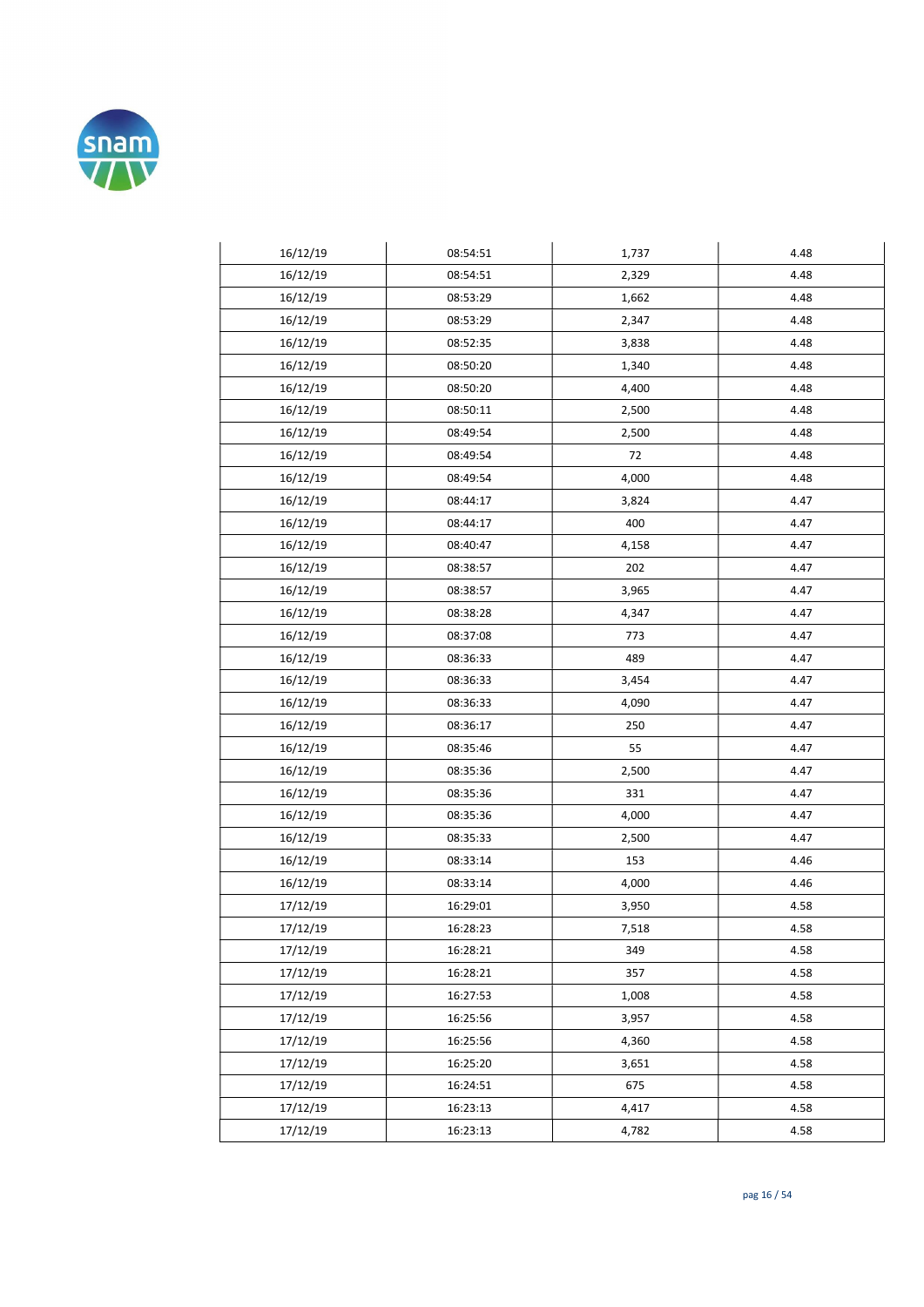

| 17/12/19 | 16:22:37 | 537   | 4.58 |
|----------|----------|-------|------|
| 17/12/19 | 16:22:37 | 270   | 4.58 |
| 17/12/19 | 16:22:37 | 2,905 | 4.58 |
| 17/12/19 | 16:20:57 | 352   | 4.58 |
| 17/12/19 | 16:20:57 | 29    | 4.58 |
| 17/12/19 | 16:20:57 | 3,791 | 4.58 |
| 17/12/19 | 16:20:57 | 4,300 | 4.58 |
| 17/12/19 | 16:20:27 | 400   | 4.58 |
| 17/12/19 | 16:20:26 | 600   | 4.58 |
| 17/12/19 | 16:20:15 | 2,869 | 4.58 |
| 17/12/19 | 16:19:46 | 4,350 | 4.58 |
| 17/12/19 | 16:19:46 | 2,160 | 4.58 |
| 17/12/19 | 16:17:41 | 3,983 | 4.58 |
| 17/12/19 | 16:14:56 | 4,132 | 4.58 |
| 17/12/19 | 16:14:56 | 3,996 | 4.58 |
| 17/12/19 | 16:12:54 | 572   | 4.58 |
| 17/12/19 | 16:12:54 | 3,655 | 4.58 |
| 17/12/19 | 16:10:10 | 4,637 | 4.58 |
| 17/12/19 | 16:09:13 | 1,328 | 4.58 |
| 17/12/19 | 16:09:13 | 2,402 | 4.58 |
| 17/12/19 | 16:05:30 | 1,243 | 4.58 |
| 17/12/19 | 16:05:30 | 2,500 | 4.58 |
| 17/12/19 | 16:05:30 | 4,010 | 4.58 |
| 17/12/19 | 15:59:53 | 4,006 | 4.58 |
| 17/12/19 | 15:58:55 | 755   | 4.58 |
| 17/12/19 | 15:58:08 | 2,986 | 4.58 |
| 17/12/19 | 15:55:29 | 4,187 | 4.58 |
| 17/12/19 | 15:54:11 | 4,222 | 4.58 |
| 17/12/19 | 15:51:08 | 4,400 | 4.58 |
| 17/12/19 | 15:48:38 | 2,185 | 4.58 |
| 17/12/19 | 15:48:07 | 1,740 | 4.58 |
| 17/12/19 | 15:47:26 | 4,069 | 4.58 |
| 17/12/19 | 15:42:34 | 2,588 | 4.58 |
| 17/12/19 | 15:42:34 | 1,680 | 4.58 |
| 17/12/19 | 15:40:05 | 4,510 | 4.58 |
| 17/12/19 | 15:35:52 | 3,786 | 4.58 |
| 17/12/19 | 15:31:04 | 4,181 | 4.58 |
| 17/12/19 | 15:29:52 | 2,500 | 4.58 |
| 17/12/19 | 15:29:52 | 4,124 | 4.58 |
| 17/12/19 | 15:24:22 | 3,710 | 4.58 |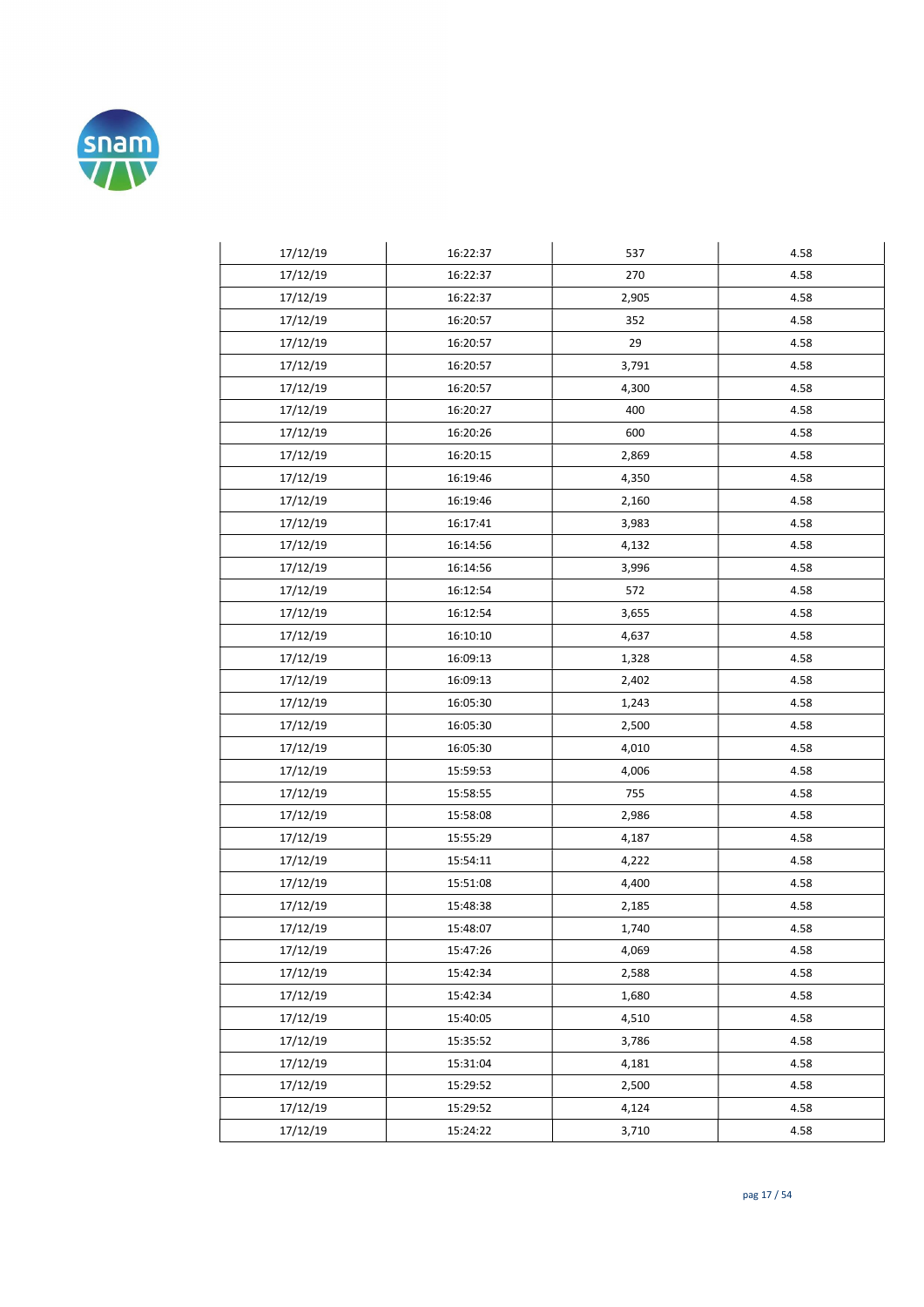

| 17/12/19 | 15:21:38 | 3,761 | 4.58 |
|----------|----------|-------|------|
| 17/12/19 | 15:21:28 | 4,051 | 4.58 |
| 17/12/19 | 15:15:37 | 4,100 | 4.58 |
| 17/12/19 | 15:14:38 | 4,019 | 4.58 |
| 17/12/19 | 15:12:03 | 4,114 | 4.58 |
| 17/12/19 | 15:10:01 | 4,457 | 4.58 |
| 17/12/19 | 15:07:25 | 4,102 | 4.58 |
| 17/12/19 | 15:05:29 | 1,517 | 4.58 |
| 17/12/19 | 15:05:22 | 2,361 | 4.58 |
| 17/12/19 | 15:01:34 | 4,226 | 4.58 |
| 17/12/19 | 14:59:19 | 3,766 | 4.58 |
| 17/12/19 | 14:59:19 | 3,825 | 4.58 |
| 17/12/19 | 14:58:54 | 3,825 | 4.58 |
| 17/12/19 | 14:53:01 | 3,787 | 4.58 |
| 17/12/19 | 14:51:19 | 4,096 | 4.58 |
| 17/12/19 | 14:47:28 | 4,183 | 4.58 |
| 17/12/19 | 14:45:31 | 1,472 | 4.58 |
| 17/12/19 | 14:44:52 | 2,227 | 4.58 |
| 17/12/19 | 14:43:33 | 4,301 | 4.58 |
| 17/12/19 | 14:40:00 | 4,503 | 4.59 |
| 17/12/19 | 14:38:03 | 4,329 | 4.59 |
| 17/12/19 | 14:33:48 | 2,564 | 4.59 |
| 17/12/19 | 14:33:34 | 1,157 | 4.59 |
| 17/12/19 | 14:31:02 | 4,307 | 4.59 |
| 17/12/19 | 14:28:30 | 3,900 | 4.59 |
| 17/12/19 | 14:26:49 | 1,166 | 4.59 |
| 17/12/19 | 14:26:49 | 2,479 | 4.59 |
| 17/12/19 | 14:25:54 | 3,922 | 4.59 |
| 17/12/19 | 14:16:27 | 3,922 | 4.59 |
| 17/12/19 | 14:15:26 | 217   | 4.59 |
| 17/12/19 | 14:14:25 | 607   | 4.58 |
| 17/12/19 | 14:09:41 | 4,059 | 4.59 |
| 17/12/19 | 14:08:18 | 3,742 | 4.59 |
| 17/12/19 | 14:01:25 | 4,212 | 4.59 |
| 17/12/19 | 13:59:03 | 4,041 | 4.59 |
| 17/12/19 | 13:55:59 | 1,577 | 4.59 |
| 17/12/19 | 13:55:58 | 1,371 | 4.59 |
| 17/12/19 | 13:55:57 | 1,364 | 4.59 |
| 17/12/19 | 13:51:03 | 4,349 | 4.59 |
| 17/12/19 | 13:50:20 | 3,411 | 4.59 |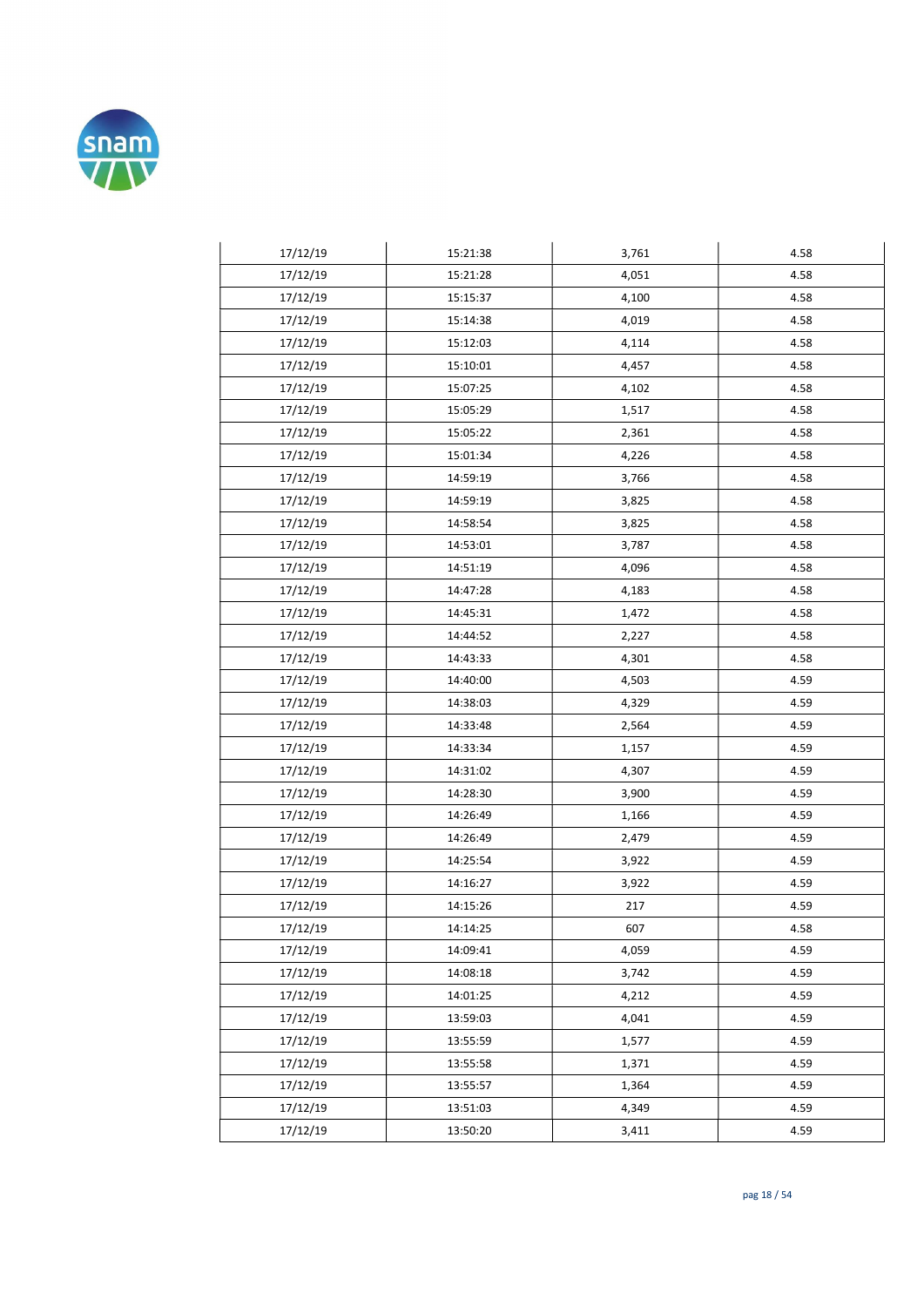

| 17/12/19 | 13:50:20 | 600   | 4.59 |
|----------|----------|-------|------|
| 17/12/19 | 13:45:06 | 3,740 | 4.58 |
| 17/12/19 | 13:43:29 | 4,336 | 4.58 |
| 17/12/19 | 13:36:21 | 4,045 | 4.58 |
| 17/12/19 | 13:31:55 | 4,164 | 4.58 |
| 17/12/19 | 13:26:33 | 4,189 | 4.58 |
| 17/12/19 | 13:26:33 | 607   | 4.58 |
| 17/12/19 | 13:24:32 | 700   | 4.58 |
| 17/12/19 | 13:21:02 | 2,781 | 4.58 |
| 17/12/19 | 13:19:18 | 2,364 | 4.58 |
| 17/12/19 | 13:13:56 | 1,688 | 4.58 |
| 17/12/19 | 13:13:56 | 2,000 | 4.58 |
| 17/12/19 | 13:09:24 | 3,854 | 4.58 |
| 17/12/19 | 13:03:20 | 4,360 | 4.57 |
| 17/12/19 | 12:56:11 | 2,786 | 4.57 |
| 17/12/19 | 12:56:11 | 1,243 | 4.57 |
| 17/12/19 | 12:49:01 | 3,634 | 4.57 |
| 17/12/19 | 12:46:48 | 2,628 | 4.57 |
| 17/12/19 | 12:45:42 | 500   | 4.57 |
| 17/12/19 | 12:45:32 | 1,000 | 4.57 |
| 17/12/19 | 12:38:54 | 4,279 | 4.57 |
| 17/12/19 | 12:34:50 | 3,689 | 4.58 |
| 17/12/19 | 12:30:02 | 4,046 | 4.58 |
| 17/12/19 | 12:23:22 | 3,673 | 4.57 |
| 17/12/19 | 12:17:09 | 3,725 | 4.57 |
| 17/12/19 | 12:12:33 | 1,065 | 4.57 |
| 17/12/19 | 12:12:33 | 2,632 | 4.57 |
| 17/12/19 | 12:06:54 | 3,997 | 4.57 |
| 17/12/19 | 12:03:37 | 356   | 4.57 |
| 17/12/19 | 12:03:37 | 3,887 | 4.57 |
| 17/12/19 | 12:03:37 | 4,287 | 4.57 |
| 17/12/19 | 11:59:24 | 708   | 4.57 |
| 17/12/19 | 11:59:24 | 3,379 | 4.57 |
| 17/12/19 | 11:52:36 | 1,371 | 4.57 |
| 17/12/19 | 11:52:36 | 2,928 | 4.57 |
| 17/12/19 | 11:48:46 | 4,132 | 4.57 |
| 17/12/19 | 11:43:07 | 4,248 | 4.57 |
| 17/12/19 | 11:36:11 | 3,645 | 4.57 |
| 17/12/19 | 11:32:42 | 4,271 | 4.57 |
| 17/12/19 | 11:28:31 | 3,770 | 4.57 |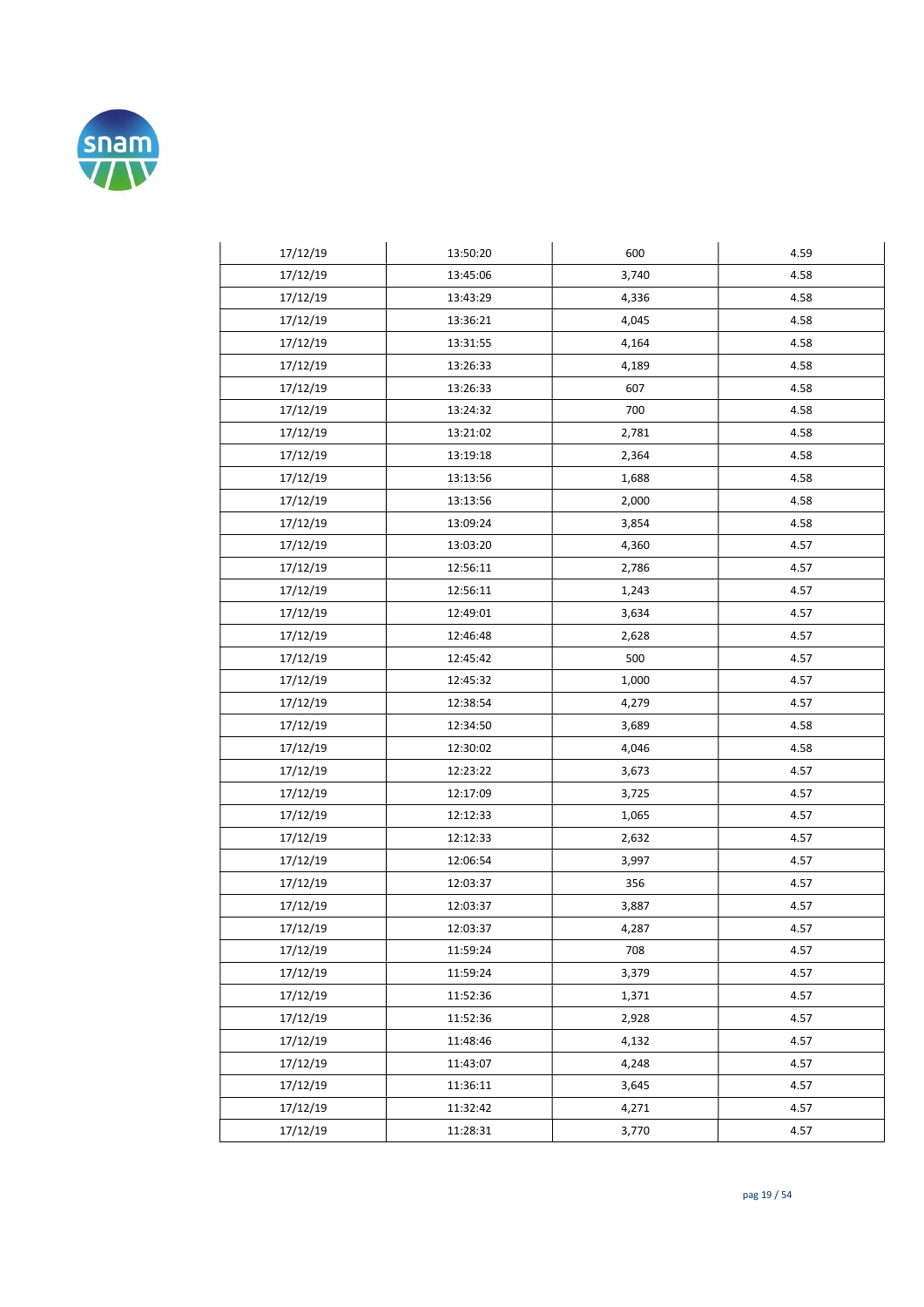

| 17/12/19 | 11:28:12 | 5,058          | 4.57 |
|----------|----------|----------------|------|
| 17/12/19 | 11:26:13 | $\overline{2}$ | 4.57 |
| 17/12/19 | 11:26:09 | 42             | 4.57 |
| 17/12/19 | 11:18:47 | 3,946          | 4.57 |
| 17/12/19 | 11:12:22 | 1,946          | 4.57 |
| 17/12/19 | 11:12:22 | 2,232          | 4.57 |
| 17/12/19 | 11:09:30 | 4,330          | 4.57 |
| 17/12/19 | 11:09:19 | 799            | 4.57 |
| 17/12/19 | 11:09:19 | 2,862          | 4.57 |
| 17/12/19 | 11:07:44 | 4,508          | 4.57 |
| 17/12/19 | 11:02:09 | 4,249          | 4.57 |
| 17/12/19 | 10:58:29 | 4,047          | 4.57 |
| 17/12/19 | 10:55:25 | 3,688          | 4.57 |
| 17/12/19 | 10:50:35 | 4,179          | 4.57 |
| 17/12/19 | 10:47:03 | 4,414          | 4.57 |
| 17/12/19 | 10:44:33 | 3,333          | 4.57 |
| 17/12/19 | 10:44:33 | 902            | 4.57 |
| 17/12/19 | 10:39:00 | 3,816          | 4.57 |
| 17/12/19 | 10:37:05 | 3,881          | 4.57 |
| 17/12/19 | 10:36:10 | 3,635          | 4.57 |
| 17/12/19 | 10:32:25 | 4,139          | 4.57 |
| 17/12/19 | 10:30:27 | 3,103          | 4.57 |
| 17/12/19 | 10:30:18 | 949            | 4.57 |
| 17/12/19 | 10:28:56 | 547            | 4.56 |
| 17/12/19 | 10:25:01 | 3,816          | 4.57 |
| 17/12/19 | 10:21:30 | 4,417          | 4.57 |
| 17/12/19 | 10:17:25 | 3,932          | 4.57 |
| 17/12/19 | 10:16:01 | 4,171          | 4.57 |
| 17/12/19 | 10:14:03 | 2,960          | 4.57 |
| 17/12/19 | 10:14:03 | 732            | 4.57 |
| 17/12/19 | 10:05:58 | 4,225          | 4.56 |
| 17/12/19 | 10:02:00 | 3,817          | 4.56 |
| 17/12/19 | 10:02:00 | 3,627          | 4.56 |
| 17/12/19 | 10:01:43 | 4,274          | 4.56 |
| 17/12/19 | 09:58:14 | 1,541          | 4.57 |
| 17/12/19 | 09:58:14 | 2,794          | 4.57 |
| 17/12/19 | 09:50:55 | 1,409          | 4.57 |
| 17/12/19 | 09:50:55 | 2,331          | 4.57 |
| 17/12/19 | 09:49:25 | 1,474          | 4.57 |
| 17/12/19 | 09:45:23 | 3,974          | 4.57 |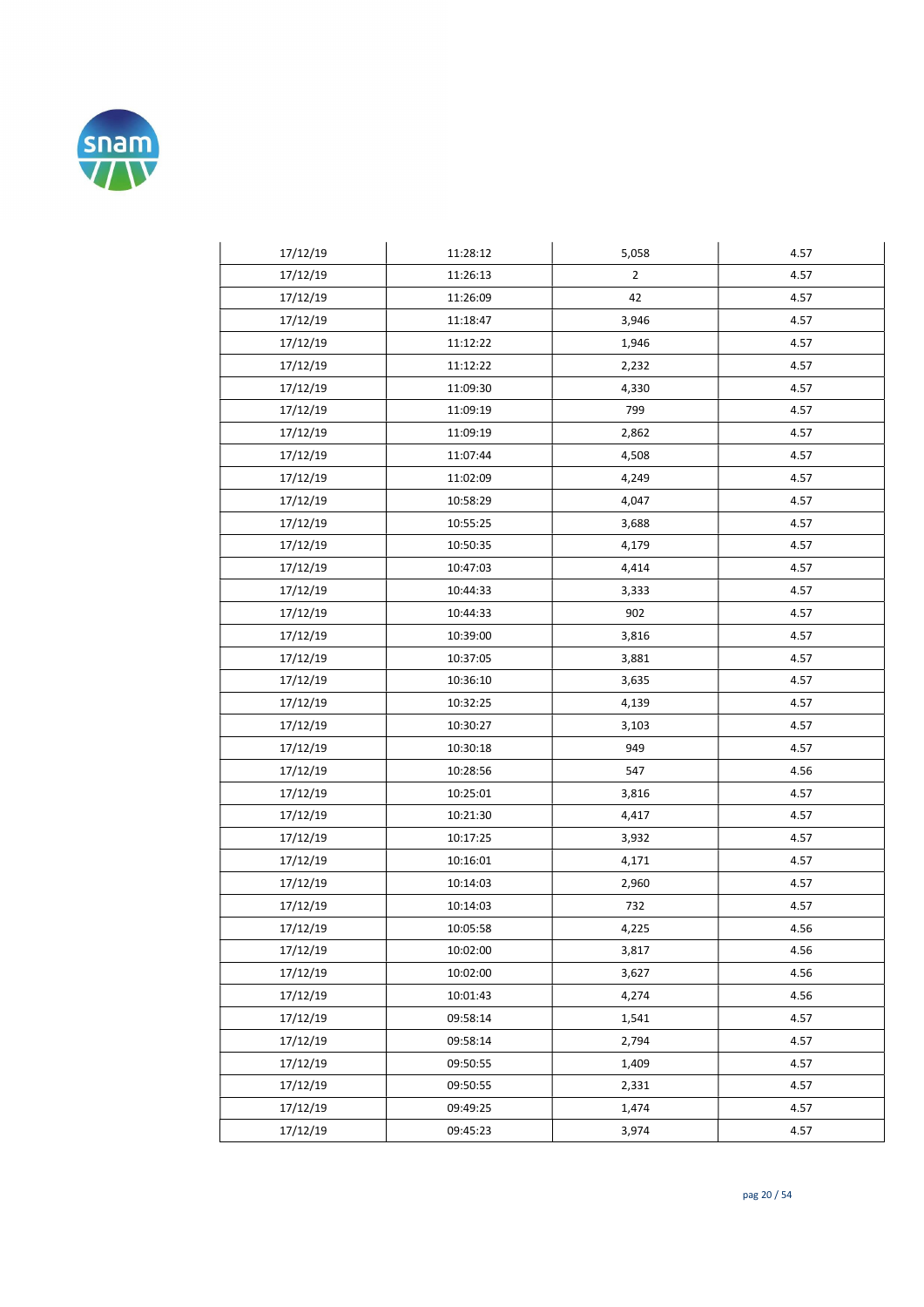

| 17/12/19 | 09:39:06 | 4,280 | 4.57 |
|----------|----------|-------|------|
| 17/12/19 | 09:37:30 | 2,838 | 4.57 |
| 17/12/19 | 09:37:30 | 1,461 | 4.57 |
| 17/12/19 | 09:33:00 | 3,734 | 4.57 |
| 17/12/19 | 09:30:44 | 1,167 | 4.56 |
| 17/12/19 | 09:30:44 | 2,527 | 4.56 |
| 17/12/19 | 09:23:08 | 3,821 | 4.57 |
| 17/12/19 | 09:20:15 | 4,426 | 4.57 |
| 17/12/19 | 09:19:49 | 3,925 | 4.57 |
| 17/12/19 | 09:17:24 | 3,950 | 4.57 |
| 17/12/19 | 09:14:46 | 4,159 | 4.58 |
| 17/12/19 | 09:11:11 | 4,480 | 4.58 |
| 17/12/19 | 09:08:07 | 4,389 | 4.58 |
| 17/12/19 | 09:07:21 | 1,368 | 4.58 |
| 17/12/19 | 09:04:40 | 3,825 | 4.58 |
| 17/12/19 | 08:58:40 | 2,398 | 4.58 |
| 17/12/19 | 08:58:10 | 1,817 | 4.58 |
| 17/12/19 | 08:54:39 | 4,055 | 4.58 |
| 17/12/19 | 08:54:39 | 407   | 4.58 |
| 17/12/19 | 08:53:18 | 4,454 | 4.59 |
| 17/12/19 | 08:46:09 | 737   | 4.58 |
| 17/12/19 | 08:46:09 | 3,767 | 4.58 |
| 17/12/19 | 08:43:41 | 700   | 4.58 |
| 17/12/19 | 08:43:41 | 3,346 | 4.58 |
| 17/12/19 | 08:41:13 | 125   | 4.58 |
| 17/12/19 | 08:41:13 | 2,100 | 4.58 |
| 17/12/19 | 08:41:08 | 1,885 | 4.58 |
| 17/12/19 | 08:38:33 | 867   | 4.59 |
| 17/12/19 | 08:38:33 | 2,871 | 4.59 |
| 17/12/19 | 08:38:33 | 133   | 4.59 |
| 17/12/19 | 08:38:26 | 3,741 | 4.59 |
| 17/12/19 | 08:35:39 | 825   | 4.59 |
| 17/12/19 | 08:35:13 | 3,668 | 4.59 |
| 17/12/19 | 08:32:47 | 4,143 | 4.59 |
| 17/12/19 | 08:32:10 | 4,237 | 4.59 |
| 17/12/19 | 08:27:32 | 1,386 | 4.58 |
| 17/12/19 | 08:27:32 | 3,575 | 4.58 |
| 17/12/19 | 08:27:26 | 4,424 | 4.58 |
| 17/12/19 | 08:26:59 | 4,240 | 4.58 |
| 17/12/19 | 08:25:15 | 3,969 | 4.58 |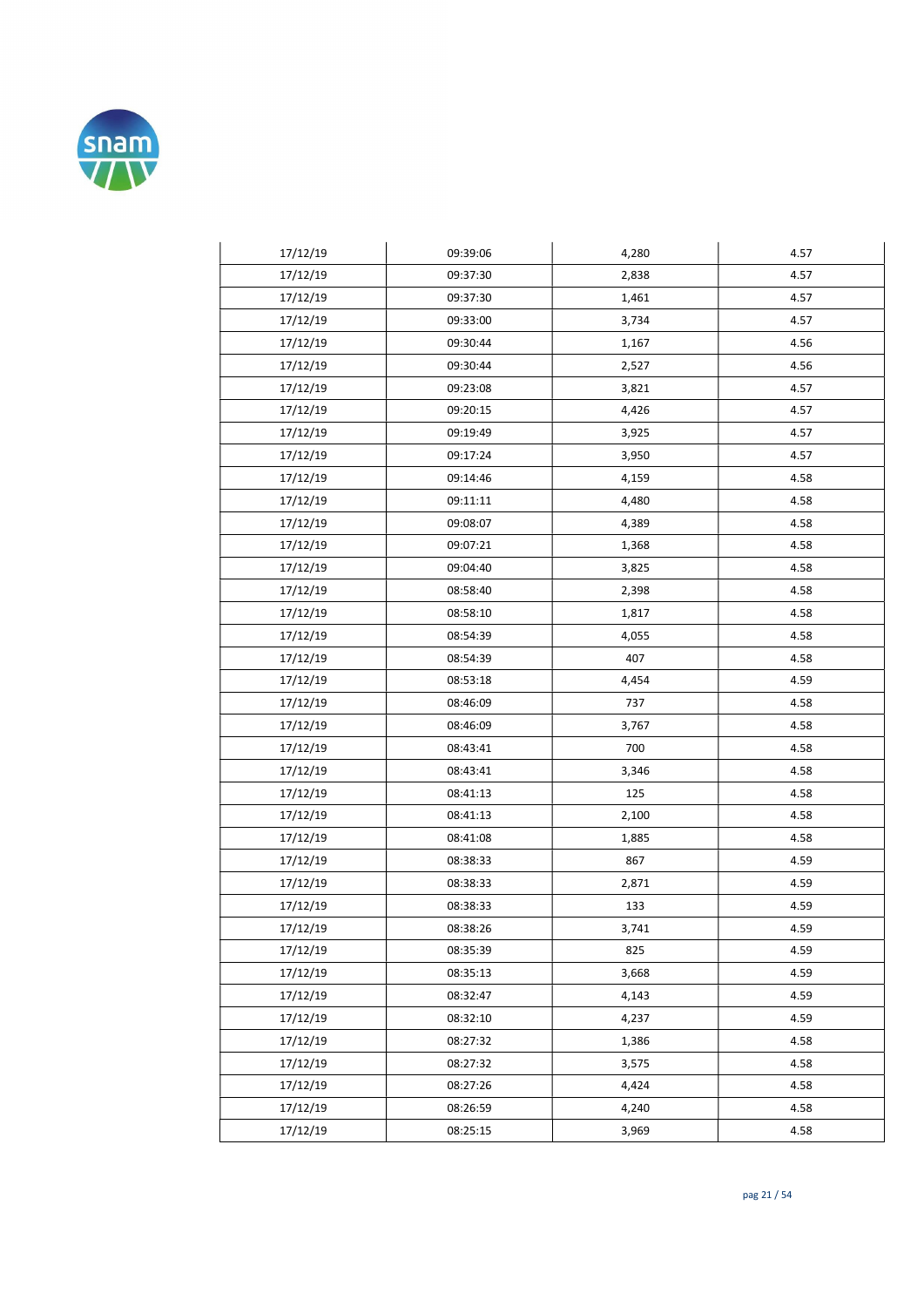

| 17/12/19 | 08:21:06 | 3,371 | 4.58 |
|----------|----------|-------|------|
| 17/12/19 | 08:21:06 | 1,057 | 4.58 |
| 17/12/19 | 08:19:47 | 1,458 | 4.59 |
| 17/12/19 | 08:19:47 | 2,972 | 4.59 |
| 17/12/19 | 08:19:45 | 4,394 | 4.59 |
| 17/12/19 | 08:18:56 | 3,853 | 4.59 |
| 17/12/19 | 08:18:43 | 2,570 | 4.59 |
| 17/12/19 | 08:18:43 | 968   | 4.59 |
| 17/12/19 | 08:17:29 | 3,489 | 4.58 |
| 18/12/19 | 16:23:08 | 4,606 | 4.59 |
| 18/12/19 | 16:22:38 | 600   | 4.59 |
| 18/12/19 | 16:22:23 | 4,345 | 4.59 |
| 18/12/19 | 16:21:57 | 7,443 | 4.59 |
| 18/12/19 | 16:21:09 | 150   | 4.59 |
| 18/12/19 | 16:21:09 | 3,634 | 4.59 |
| 18/12/19 | 16:20:51 | 311   | 4.59 |
| 18/12/19 | 16:20:16 | 3,881 | 4.59 |
| 18/12/19 | 16:20:15 | 574   | 4.59 |
| 18/12/19 | 16:19:46 | 3,279 | 4.59 |
| 18/12/19 | 16:19:00 | 1,554 | 4.59 |
| 18/12/19 | 16:18:57 | 4,417 | 4.59 |
| 18/12/19 | 16:17:51 | 4,579 | 4.59 |
| 18/12/19 | 16:17:51 | 2,098 | 4.59 |
| 18/12/19 | 16:16:34 | 3,970 | 4.58 |
| 18/12/19 | 16:15:15 | 2,500 | 4.58 |
| 18/12/19 | 16:15:15 | 4,603 | 4.58 |
| 18/12/19 | 16:13:11 | 3,939 | 4.58 |
| 18/12/19 | 16:12:48 | 321   | 4.58 |
| 18/12/19 | 16:12:32 | 1,724 | 4.58 |
| 18/12/19 | 16:12:32 | 1,963 | 4.58 |
| 18/12/19 | 16:12:32 | 890   | 4.58 |
| 18/12/19 | 16:11:23 | 3,815 | 4.58 |
| 18/12/19 | 16:10:47 | 928   | 4.58 |
| 18/12/19 | 16:10:11 | 1,000 | 4.58 |
| 18/12/19 | 16:09:20 | 1,928 | 4.58 |
| 18/12/19 | 16:07:45 | 4,617 | 4.58 |
| 18/12/19 | 16:05:57 | 3,829 | 4.58 |
| 18/12/19 | 16:05:55 | 4,693 | 4.58 |
| 18/12/19 | 16:05:00 | 4,425 | 4.58 |
| 18/12/19 | 16:03:26 | 4,177 | 4.58 |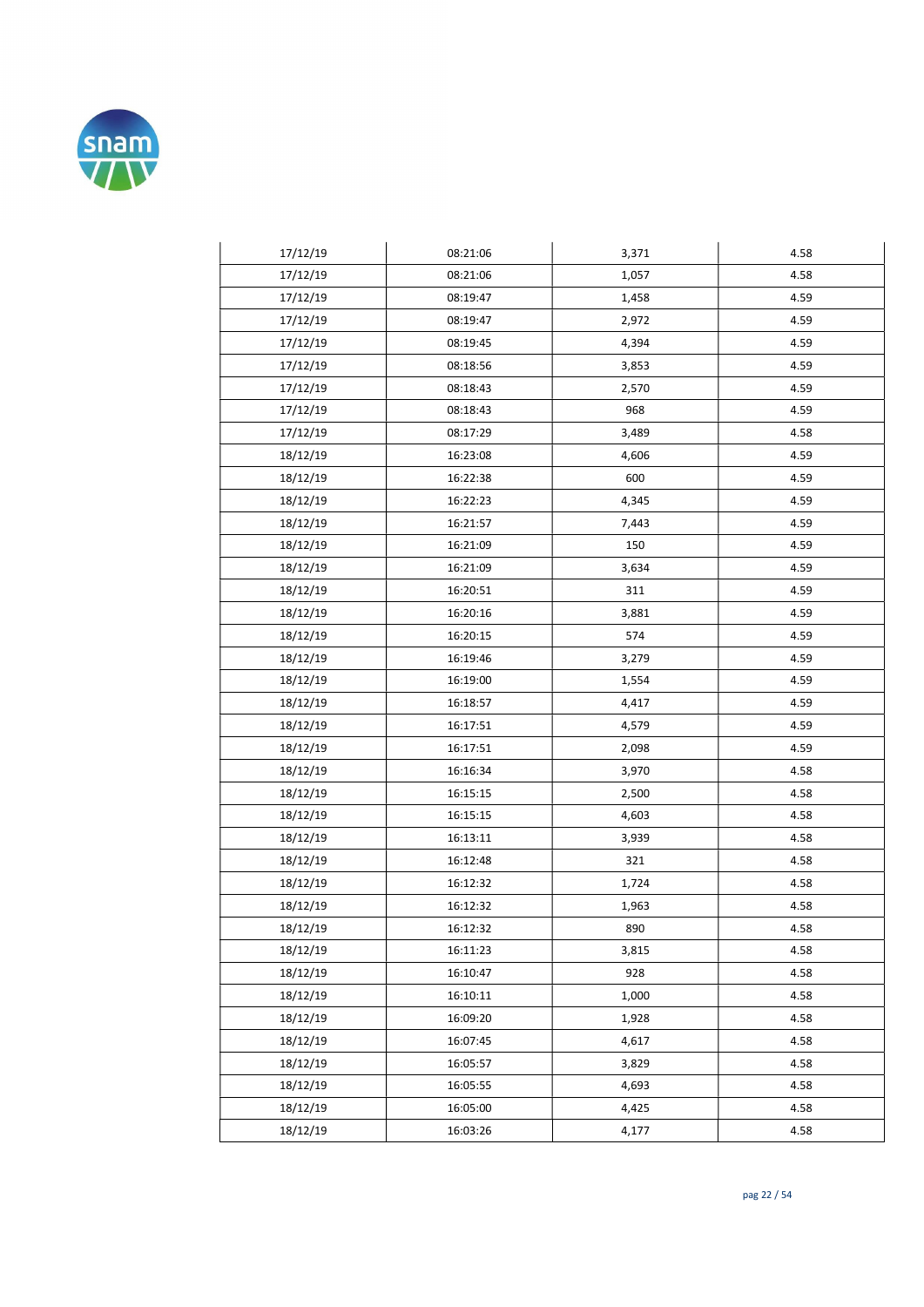

| 18/12/19 | 16:03:16 | 4,310 | 4.58 |
|----------|----------|-------|------|
| 18/12/19 | 16:01:17 | 2,500 | 4.58 |
| 18/12/19 | 15:58:34 | 4,274 | 4.58 |
| 18/12/19 | 15:57:48 | 3,984 | 4.58 |
| 18/12/19 | 15:57:18 | 3,892 | 4.58 |
| 18/12/19 | 15:56:32 | 4,170 | 4.58 |
| 18/12/19 | 15:56:32 | 4,566 | 4.59 |
| 18/12/19 | 15:56:32 | 5,088 | 4.58 |
| 18/12/19 | 15:54:12 | 4,536 | 4.59 |
| 18/12/19 | 15:53:03 | 4,156 | 4.59 |
| 18/12/19 | 15:52:42 | 4,430 | 4.59 |
| 18/12/19 | 15:51:07 | 4,319 | 4.58 |
| 18/12/19 | 15:50:31 | 3,317 | 4.59 |
| 18/12/19 | 15:50:31 | 1,042 | 4.59 |
| 18/12/19 | 15:49:29 | 4,071 | 4.58 |
| 18/12/19 | 15:49:22 | 3,800 | 4.59 |
| 18/12/19 | 15:49:17 | 3,828 | 4.59 |
| 18/12/19 | 15:48:50 | 2,500 | 4.59 |
| 18/12/19 | 15:48:29 | 2,500 | 4.58 |
| 18/12/19 | 15:46:39 | 3,037 | 4.58 |
| 18/12/19 | 15:46:38 | 787   | 4.58 |
| 18/12/19 | 15:46:24 | 1,560 | 4.58 |
| 18/12/19 | 15:46:24 | 2,500 | 4.58 |
| 18/12/19 | 15:45:44 | 2,195 | 4.58 |
| 18/12/19 | 15:45:08 | 4,231 | 4.58 |
| 18/12/19 | 15:45:08 | 4,127 | 4.58 |
| 18/12/19 | 15:44:38 | 4,371 | 4.58 |
| 18/12/19 | 15:43:43 | 2,500 | 4.58 |
| 18/12/19 | 15:42:28 | 4,550 | 4.58 |
| 18/12/19 | 15:42:14 | 3,817 | 4.58 |
| 18/12/19 | 15:38:57 | 4,637 | 4.57 |
| 18/12/19 | 15:38:05 | 561   | 4.58 |
| 18/12/19 | 15:38:05 | 2,896 | 4.58 |
| 18/12/19 | 15:38:05 | 1,115 | 4.58 |
| 18/12/19 | 15:36:40 | 3,927 | 4.57 |
| 18/12/19 | 15:36:29 | 2,141 | 4.58 |
| 18/12/19 | 15:36:29 | 2,500 | 4.58 |
| 18/12/19 | 15:36:27 | 4,646 | 4.58 |
| 18/12/19 | 15:34:43 | 2,478 | 4.57 |
| 18/12/19 | 15:34:43 | 1,342 | 4.57 |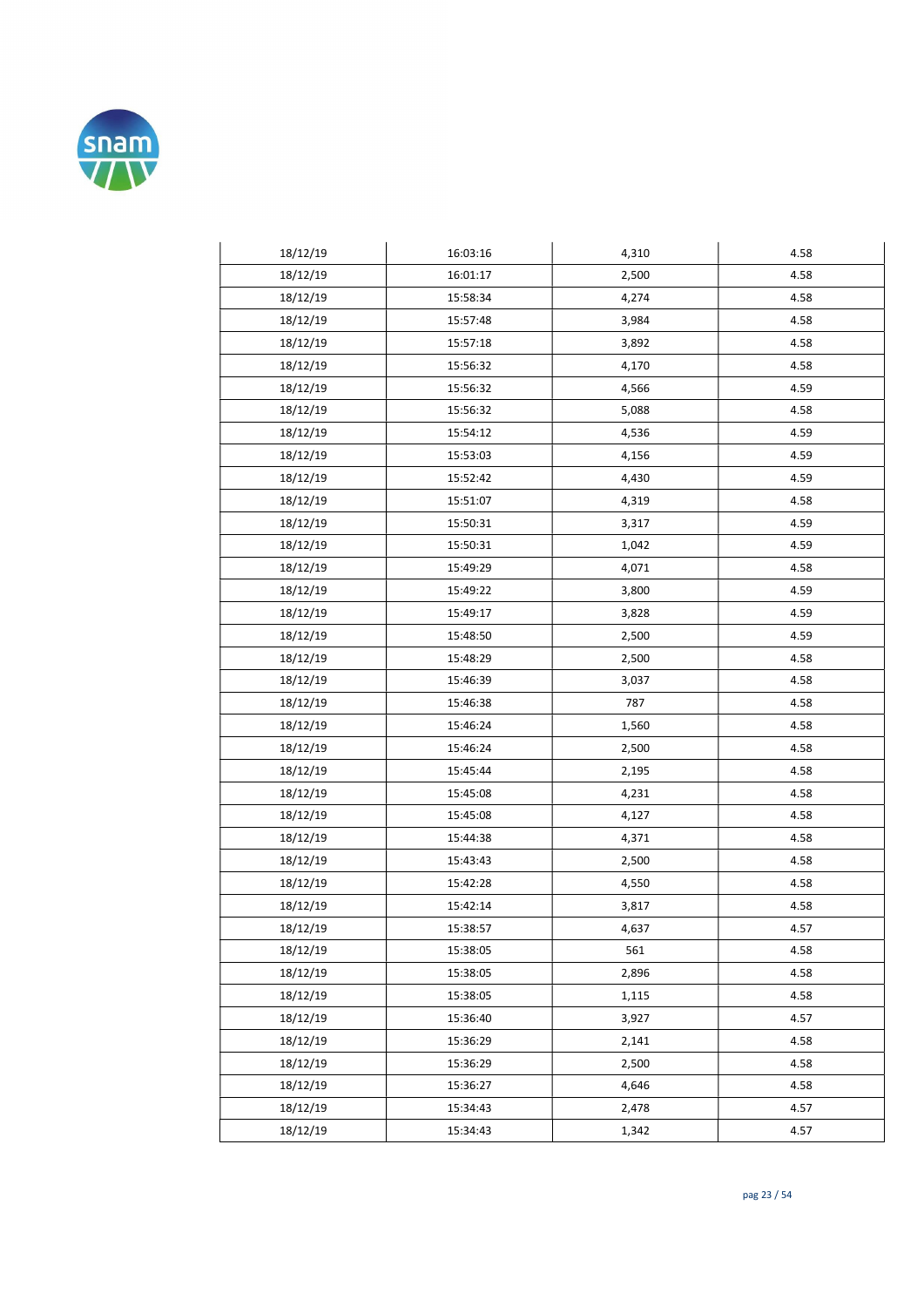

| 18/12/19 | 15:34:43 | 4,076          | 4.57 |
|----------|----------|----------------|------|
| 18/12/19 | 15:34:22 | 1,161          | 4.58 |
| 18/12/19 | 15:34:22 | 1,028          | 4.58 |
| 18/12/19 | 15:34:22 | 600            | 4.58 |
| 18/12/19 | 15:34:22 | 1,400          | 4.58 |
| 18/12/19 | 15:34:19 | 25             | 4.57 |
| 18/12/19 | 15:34:16 | $\overline{2}$ | 4.57 |
| 18/12/19 | 15:34:15 | 168            | 4.57 |
| 18/12/19 | 15:33:48 | 29             | 4.57 |
| 18/12/19 | 15:33:33 | 786            | 4.57 |
| 18/12/19 | 15:32:52 | 4,719          | 4.57 |
| 18/12/19 | 15:32:28 | 1,329          | 4.57 |
| 18/12/19 | 15:32:28 | 1,636          | 4.57 |
| 18/12/19 | 15:32:28 | 2,750          | 4.57 |
| 18/12/19 | 15:32:28 | 4,708          | 4.57 |
| 18/12/19 | 15:32:28 | 3,962          | 4.57 |
| 18/12/19 | 15:32:25 | 172            | 4.58 |
| 18/12/19 | 15:31:59 | 2,500          | 4.58 |
| 18/12/19 | 15:31:59 | 1,001          | 4.58 |
| 18/12/19 | 15:31:59 | 5,534          | 4.58 |
| 18/12/19 | 15:31:00 | 1,716          | 4.58 |
| 18/12/19 | 15:31:00 | 300            | 4.58 |
| 18/12/19 | 15:31:00 | 2,195          | 4.58 |
| 18/12/19 | 15:29:27 | 993            | 4.57 |
| 18/12/19 | 15:28:24 | 2,937          | 4.57 |
| 18/12/19 | 15:28:22 | 2,980          | 4.57 |
| 18/12/19 | 15:28:22 | 1,790          | 4.57 |
| 18/12/19 | 15:27:15 | 2,631          | 4.57 |
| 18/12/19 | 15:27:15 | 1,946          | 4.57 |
| 18/12/19 | 15:27:15 | 727            | 4.57 |
| 18/12/19 | 15:27:15 | 2,174          | 4.57 |
| 18/12/19 | 15:27:15 | 1,404          | 4.57 |
| 18/12/19 | 15:27:15 | 2,407          | 4.57 |
| 18/12/19 | 15:27:15 | 2,126          | 4.57 |
| 18/12/19 | 15:23:57 | 4,434          | 4.57 |
| 18/12/19 | 15:21:10 | 3,793          | 4.57 |
| 18/12/19 | 15:20:53 | 2,470          | 4.57 |
| 18/12/19 | 15:20:53 | 3,967          | 4.57 |
| 18/12/19 | 15:20:45 | 2,766          | 4.57 |
| 18/12/19 | 15:17:56 | 1,434          | 4.57 |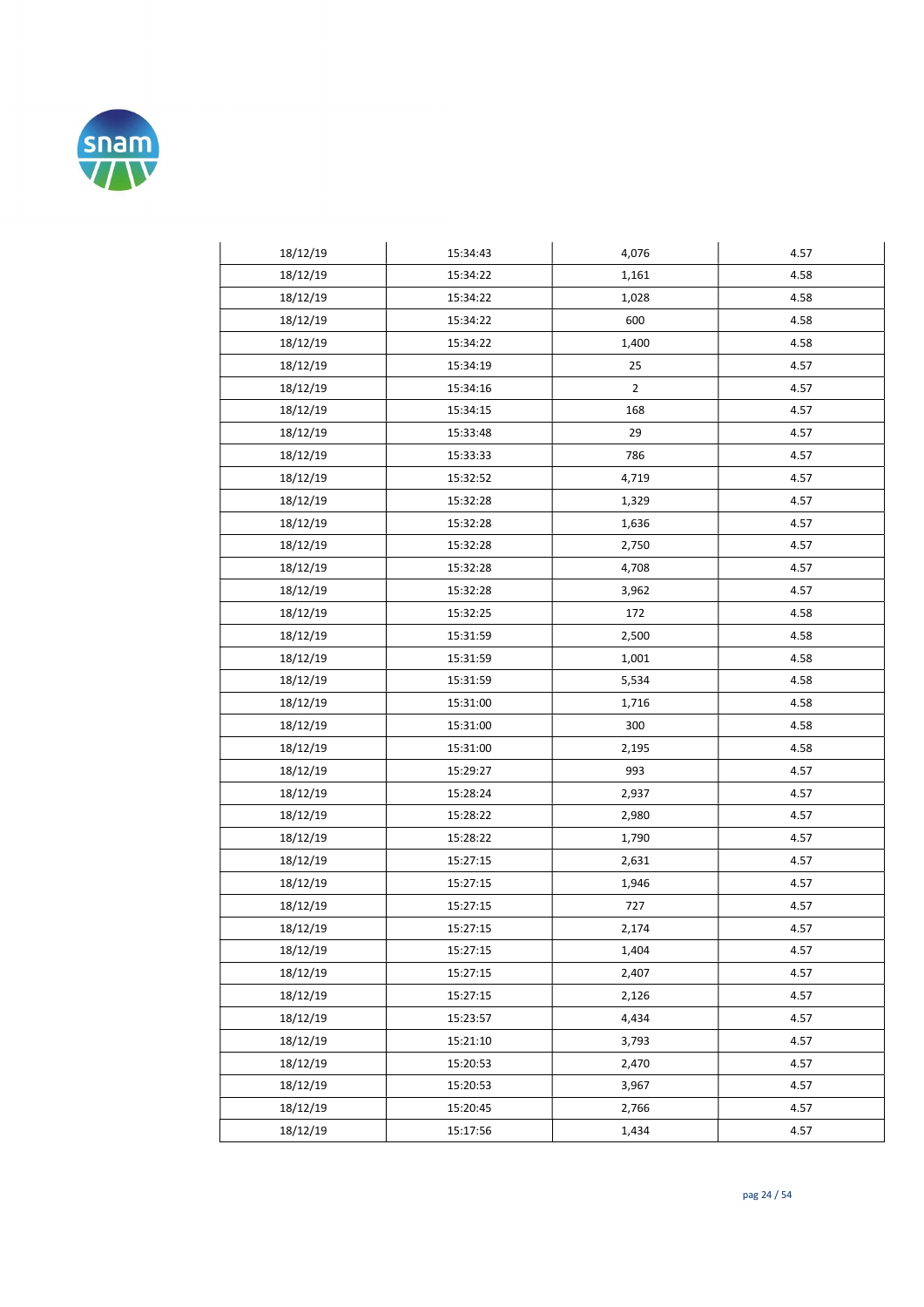

| 18/12/19 | 15:17:56 | 2,901        | 4.57 |
|----------|----------|--------------|------|
| 18/12/19 | 15:17:54 | 184          | 4.57 |
| 18/12/19 | 15:17:51 | 4,453        | 4.57 |
| 18/12/19 | 15:17:51 | 4,456        | 4.57 |
| 18/12/19 | 15:16:32 | 3,966        | 4.57 |
| 18/12/19 | 15:16:32 | 4,004        | 4.57 |
| 18/12/19 | 15:15:53 | 3,225        | 4.58 |
| 18/12/19 | 15:15:53 | 492          | 4.58 |
| 18/12/19 | 15:15:53 | 771          | 4.58 |
| 18/12/19 | 15:15:53 | 1,422        | 4.58 |
| 18/12/19 | 15:15:53 | 2,897        | 4.58 |
| 18/12/19 | 15:13:20 | 4,167        | 4.58 |
| 18/12/19 | 15:12:02 | 3,737        | 4.58 |
| 18/12/19 | 15:12:02 | 477          | 4.58 |
| 18/12/19 | 15:11:52 | 3,935        | 4.58 |
| 18/12/19 | 15:10:53 | 4,182        | 4.58 |
| 18/12/19 | 15:10:47 | 488          | 4.58 |
| 18/12/19 | 15:10:34 | 4,304        | 4.58 |
| 18/12/19 | 15:10:32 | 4,207        | 4.58 |
| 18/12/19 | 15:10:32 | 4,050        | 4.58 |
| 18/12/19 | 15:09:24 | 4,399        | 4.58 |
| 18/12/19 | 15:09:23 | 207          | 4.58 |
| 18/12/19 | 15:09:21 | 4,429        | 4.58 |
| 18/12/19 | 15:07:27 | 2,134        | 4.58 |
| 18/12/19 | 15:07:27 | 2,500        | 4.58 |
| 18/12/19 | 15:07:27 | 4,197        | 4.58 |
| 18/12/19 | 15:05:51 | 2,500        | 4.58 |
| 18/12/19 | 15:05:51 | 804          | 4.58 |
| 18/12/19 | 15:05:51 | 303          | 4.58 |
| 18/12/19 | 15:05:51 | 3,915        | 4.58 |
| 18/12/19 | 15:04:43 | 2,150        | 4.58 |
| 18/12/19 | 15:03:54 | 1,400        | 4.58 |
| 18/12/19 | 15:03:54 | 670          | 4.58 |
| 18/12/19 | 15:03:54 | 1,896        | 4.58 |
| 18/12/19 | 15:03:54 | 500          | 4.58 |
| 18/12/19 | 15:03:54 | $\mathbf{1}$ | 4.58 |
| 18/12/19 | 15:02:16 | 1,355        | 4.58 |
| 18/12/19 | 15:00:47 | 4,059        | 4.58 |
| 18/12/19 | 15:00:44 | 89           | 4.58 |
| 18/12/19 | 15:00:44 | 1,292        | 4.58 |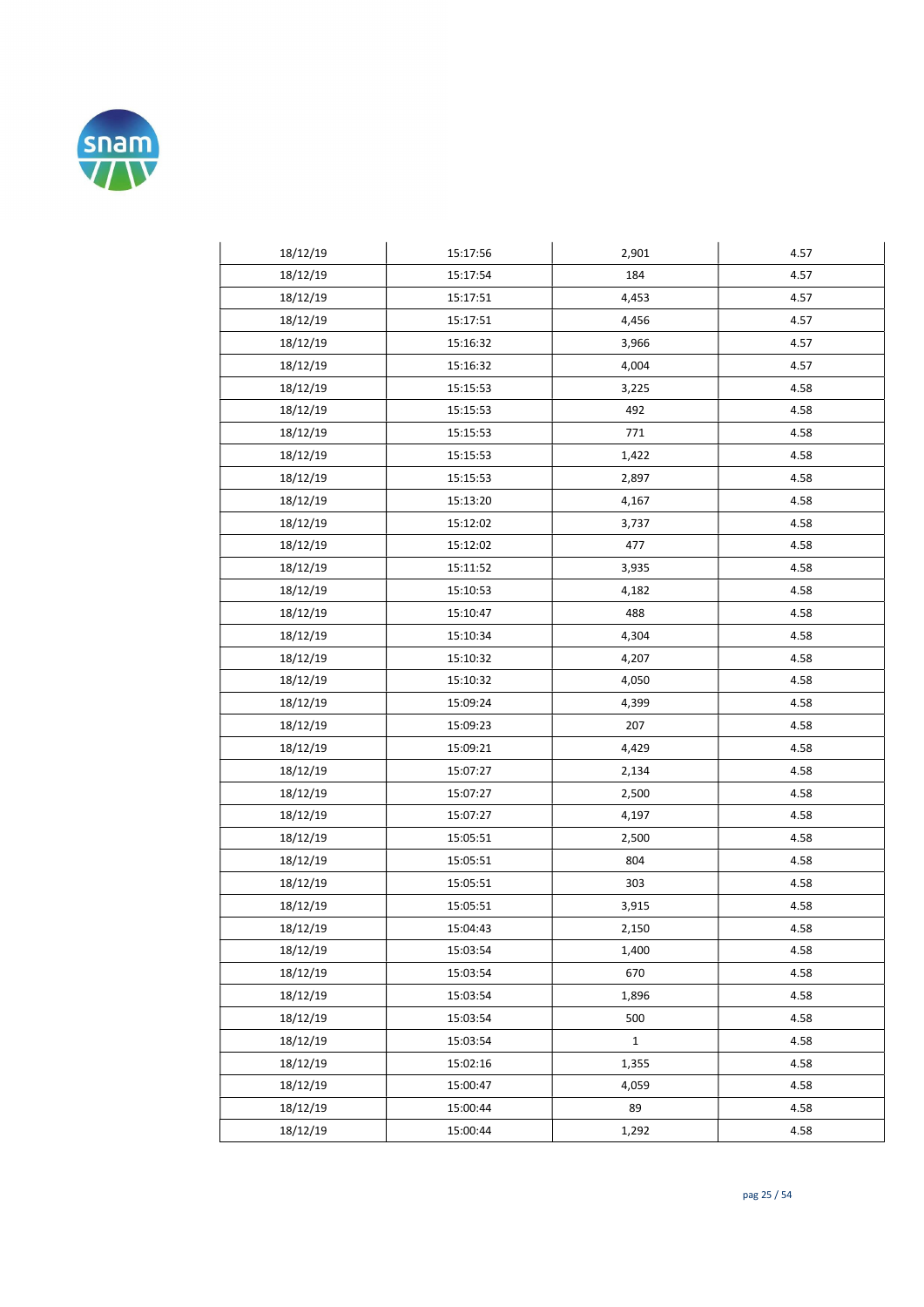

| 18/12/19 | 15:00:44 | 89    | 4.58 |
|----------|----------|-------|------|
| 18/12/19 | 15:00:44 | 2,517 | 4.58 |
| 18/12/19 | 15:00:34 | 11    | 4.58 |
| 18/12/19 | 15:00:34 | 1,343 | 4.58 |
| 18/12/19 | 15:00:34 | 2,338 | 4.58 |
| 18/12/19 | 15:00:34 | 1,327 | 4.58 |
| 18/12/19 | 14:58:19 | 4,479 | 4.58 |
| 18/12/19 | 14:56:36 | 3,923 | 4.57 |
| 18/12/19 | 14:56:19 | 2,500 | 4.58 |
| 18/12/19 | 14:56:19 | 4,379 | 4.58 |
| 18/12/19 | 14:53:07 | 4,452 | 4.58 |
| 18/12/19 | 14:50:41 | 3,518 | 4.58 |
| 18/12/19 | 14:50:41 | 297   | 4.58 |
| 18/12/19 | 14:50:33 | 3,716 | 4.58 |
| 18/12/19 | 14:50:17 | 123   | 4.58 |
| 18/12/19 | 14:50:17 | 127   | 4.58 |
| 18/12/19 | 14:49:10 | 4,386 | 4.58 |
| 18/12/19 | 14:47:56 | 3,824 | 4.58 |
| 18/12/19 | 14:47:56 | 98    | 4.58 |
| 18/12/19 | 14:47:56 | 1,709 | 4.58 |
| 18/12/19 | 14:47:56 | 2,812 | 4.58 |
| 18/12/19 | 14:47:32 | 4,489 | 4.58 |
| 18/12/19 | 14:47:30 | 4,050 | 4.58 |
| 18/12/19 | 14:46:12 | 2,183 | 4.58 |
| 18/12/19 | 14:46:12 | 4,702 | 4.58 |
| 18/12/19 | 14:43:43 | 4,128 | 4.58 |
| 18/12/19 | 14:42:17 | 4,043 | 4.58 |
| 18/12/19 | 14:41:31 | 4,134 | 4.59 |
| 18/12/19 | 14:40:15 | 2,037 | 4.59 |
| 18/12/19 | 14:40:15 | 2,500 | 4.59 |
| 18/12/19 | 14:40:15 | 4,090 | 4.59 |
| 18/12/19 | 14:40:15 | 4,073 | 4.59 |
| 18/12/19 | 14:39:02 | 1,880 | 4.59 |
| 18/12/19 | 14:39:02 | 940   | 4.59 |
| 18/12/19 | 14:38:57 | 4,936 | 4.59 |
| 18/12/19 | 14:37:22 | 2,300 | 4.58 |
| 18/12/19 | 14:37:22 | 4,080 | 4.58 |
| 18/12/19 | 14:36:28 | 1,017 | 4.58 |
| 18/12/19 | 14:35:28 | 4,602 | 4.58 |
| 18/12/19 | 14:35:28 | 500   | 4.58 |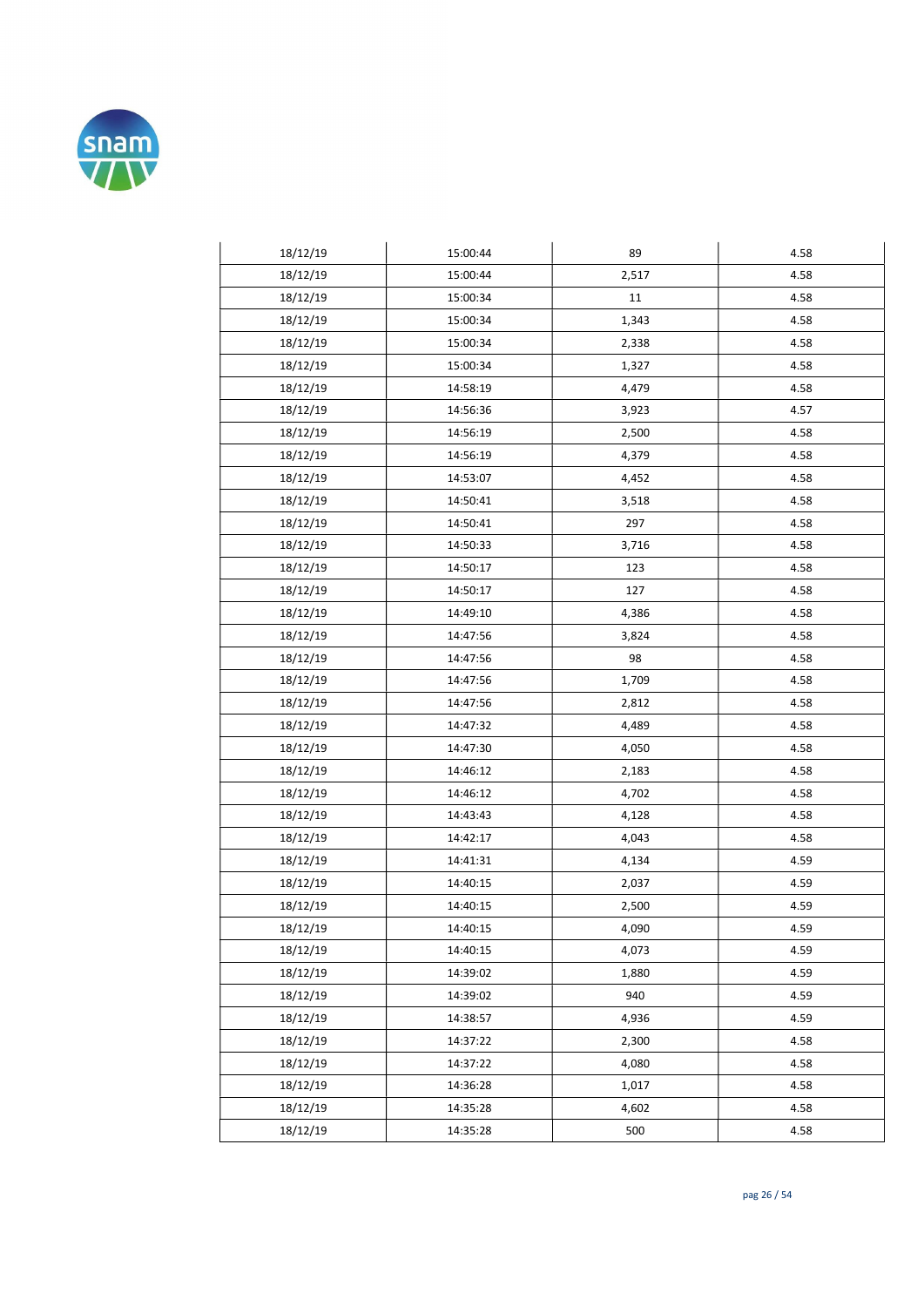

| 18/12/19 | 14:35:28 | 16,408 | 4.58 |
|----------|----------|--------|------|
| 18/12/19 | 14:34:45 | 1,152  | 4.58 |
| 18/12/19 | 14:34:45 | 500    | 4.58 |
| 18/12/19 | 14:34:45 | 300    | 4.58 |
| 18/12/19 | 14:31:17 | 4,613  | 4.58 |
| 18/12/19 | 14:29:17 | 4,193  | 4.58 |
| 18/12/19 | 14:29:17 | 1,877  | 4.58 |
| 18/12/19 | 14:29:17 | 92     | 4.58 |
| 18/12/19 | 14:24:10 | 1,116  | 4.58 |
| 18/12/19 | 14:24:10 | 1,826  | 4.58 |
| 18/12/19 | 14:24:10 | 638    | 4.58 |
| 18/12/19 | 14:24:10 | 1,400  | 4.58 |
| 18/12/19 | 14:22:24 | 389    | 4.58 |
| 18/12/19 | 14:22:24 | 4,017  | 4.58 |
| 18/12/19 | 14:22:01 | 3,807  | 4.58 |
| 18/12/19 | 14:19:37 | 4,004  | 4.58 |
| 18/12/19 | 14:19:17 | 2,416  | 4.58 |
| 18/12/19 | 14:19:17 | 1,883  | 4.58 |
| 18/12/19 | 14:19:17 | 4,290  | 4.58 |
| 18/12/19 | 14:19:17 | 4,185  | 4.58 |
| 18/12/19 | 14:17:50 | 2,500  | 4.58 |
| 18/12/19 | 14:14:17 | 4,573  | 4.58 |
| 18/12/19 | 14:13:24 | 2,253  | 4.58 |
| 18/12/19 | 14:11:47 | 1,935  | 4.58 |
| 18/12/19 | 14:11:30 | 1,376  | 4.58 |
| 18/12/19 | 14:11:30 | 1,000  | 4.58 |
| 18/12/19 | 14:11:30 | 2,500  | 4.58 |
| 18/12/19 | 14:11:30 | 3,700  | 4.58 |
| 18/12/19 | 14:11:30 | 3,738  | 4.58 |
| 18/12/19 | 14:09:50 | 1,177  | 4.58 |
| 18/12/19 | 14:08:35 | 1,500  | 4.58 |
| 18/12/19 | 14:05:22 | 4,391  | 4.58 |
| 18/12/19 | 14:05:22 | 311    | 4.58 |
| 18/12/19 | 14:05:22 | 5,387  | 4.58 |
| 18/12/19 | 14:05:11 | 4,015  | 4.58 |
| 18/12/19 | 14:03:59 | 4,251  | 4.58 |
| 18/12/19 | 14:00:40 | 1,283  | 4.58 |
| 18/12/19 | 14:00:40 | 3,319  | 4.58 |
| 18/12/19 | 13:59:00 | 4,511  | 4.58 |
| 18/12/19 | 13:57:27 | 4,433  | 4.58 |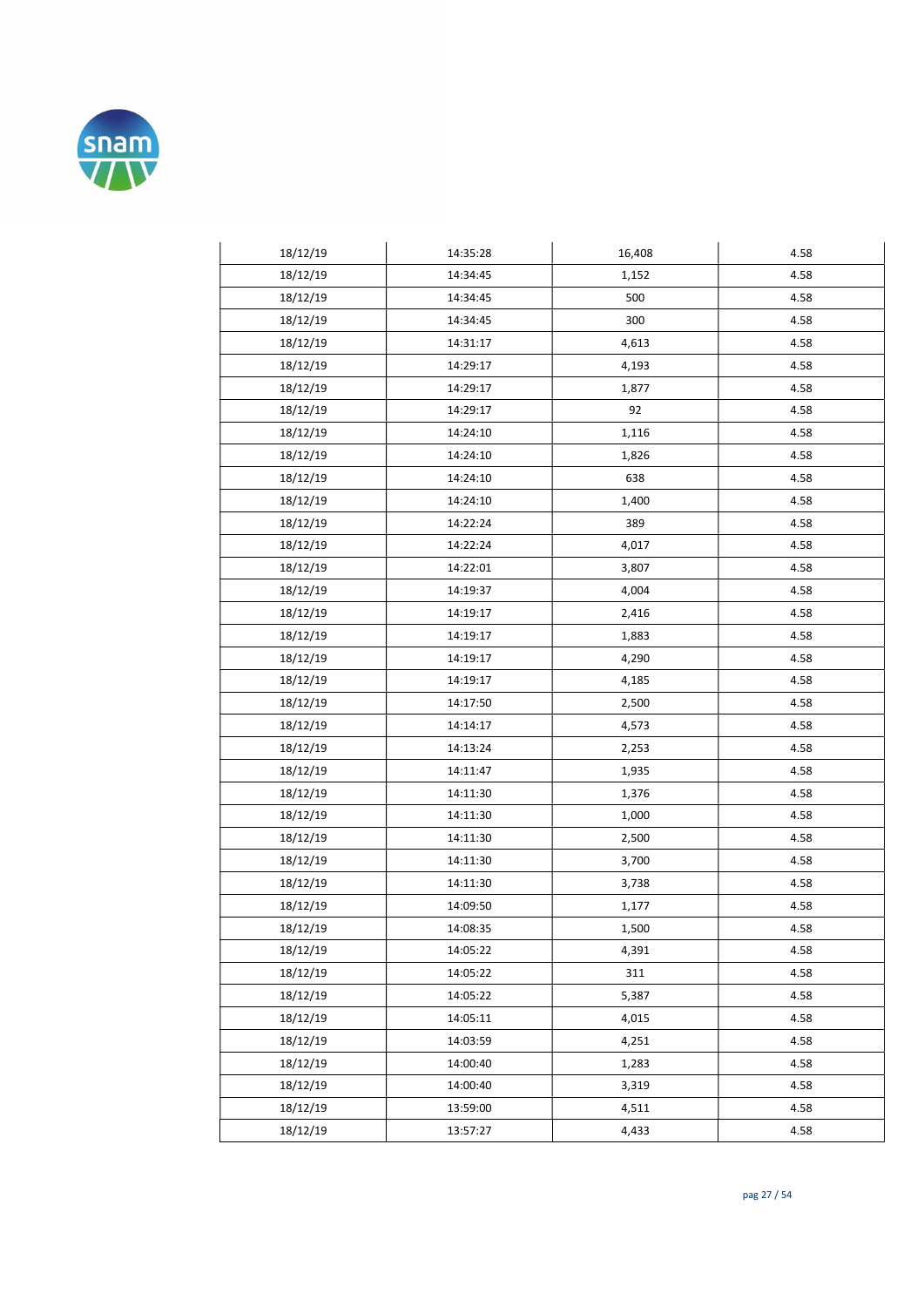

| 18/12/19 | 13:54:36 | 2,500 | 4.58 |
|----------|----------|-------|------|
| 18/12/19 | 13:54:36 | 1,794 | 4.58 |
| 18/12/19 | 13:54:36 | 250   | 4.58 |
| 18/12/19 | 13:54:36 | 4,600 | 4.58 |
| 18/12/19 | 13:54:16 | 428   | 4.58 |
| 18/12/19 | 13:54:16 | 5,063 | 4.58 |
| 18/12/19 | 13:53:04 | 4,748 | 4.58 |
| 18/12/19 | 13:53:04 | 3,810 | 4.58 |
| 18/12/19 | 13:44:11 | 4,651 | 4.58 |
| 18/12/19 | 13:42:34 | 4,044 | 4.58 |
| 18/12/19 | 13:40:06 | 3,292 | 4.58 |
| 18/12/19 | 13:40:06 | 251   | 4.58 |
| 18/12/19 | 13:40:06 | 431   | 4.58 |
| 18/12/19 | 13:39:11 | 4,314 | 4.58 |
| 18/12/19 | 13:37:01 | 3,989 | 4.58 |
| 18/12/19 | 13:34:16 | 4,544 | 4.58 |
| 18/12/19 | 13:34:13 | 4,195 | 4.58 |
| 18/12/19 | 13:33:27 | 5,905 | 4.58 |
| 18/12/19 | 13:33:27 | 119   | 4.58 |
| 18/12/19 | 13:29:56 | 2,730 | 4.58 |
| 18/12/19 | 13:29:56 | 3,069 | 4.58 |
| 18/12/19 | 13:29:56 | 3,942 | 4.58 |
| 18/12/19 | 13:23:45 | 290   | 4.58 |
| 18/12/19 | 13:23:45 | 4,258 | 4.58 |
| 18/12/19 | 13:17:57 | 4,341 | 4.58 |
| 18/12/19 | 13:16:50 | 5,000 | 4.58 |
| 18/12/19 | 13:14:35 | 548   | 4.58 |
| 18/12/19 | 13:10:58 | 4,970 | 4.58 |
| 18/12/19 | 13:10:58 | 115   | 4.58 |
| 18/12/19 | 13:10:57 | 4,448 | 4.58 |
| 18/12/19 | 13:03:54 | 500   | 4.58 |
| 18/12/19 | 13:03:54 | 4,118 | 4.58 |
| 18/12/19 | 13:00:18 | 784   | 4.58 |
| 18/12/19 | 13:00:18 | 3,567 | 4.58 |
| 18/12/19 | 12:57:58 | 4,260 | 4.58 |
| 18/12/19 | 12:57:24 | 2,244 | 4.58 |
| 18/12/19 | 12:57:24 | 2,318 | 4.58 |
| 18/12/19 | 12:53:59 | 4,602 | 4.58 |
| 18/12/19 | 12:48:59 | 4,440 | 4.58 |
| 18/12/19 | 12:45:58 | 4,216 | 4.58 |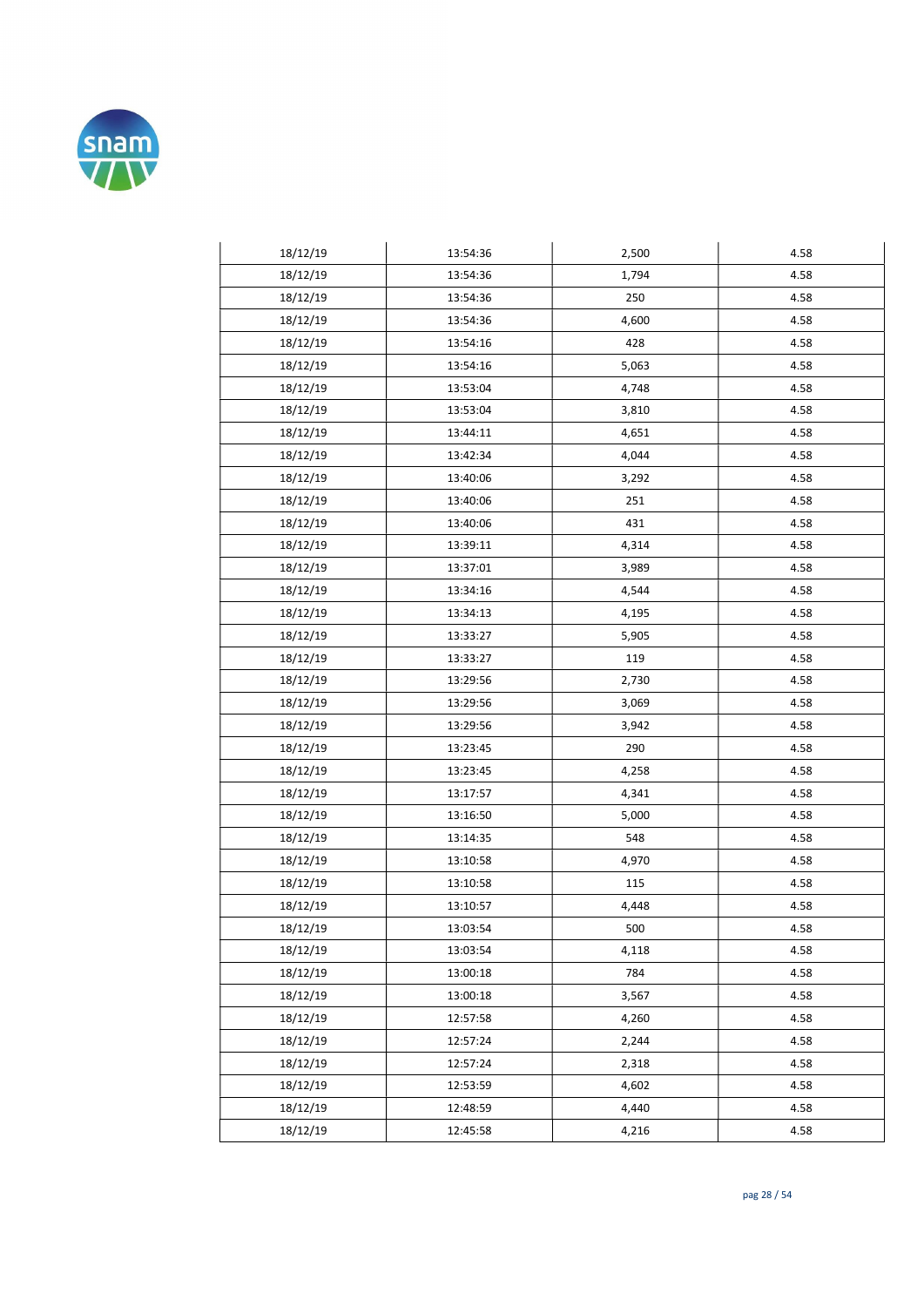

| 18/12/19 | 12:38:54 | 3,840 | 4.58 |
|----------|----------|-------|------|
| 18/12/19 | 12:36:27 | 1,907 | 4.58 |
| 18/12/19 | 12:36:27 | 2,800 | 4.58 |
| 18/12/19 | 12:36:27 | 4,005 | 4.58 |
| 18/12/19 | 12:36:27 | 2,907 | 4.58 |
| 18/12/19 | 12:32:03 | 5,742 | 4.58 |
| 18/12/19 | 12:29:16 | 1,927 | 4.58 |
| 18/12/19 | 12:25:22 | 357   | 4.58 |
| 18/12/19 | 12:24:09 | 1,052 | 4.58 |
| 18/12/19 | 12:23:03 | 4,698 | 4.58 |
| 18/12/19 | 12:17:22 | 4,007 | 4.58 |
| 18/12/19 | 12:15:16 | 2,982 | 4.58 |
| 18/12/19 | 12:15:16 | 1,476 | 4.58 |
| 18/12/19 | 12:15:15 | 4,712 | 4.58 |
| 18/12/19 | 12:15:02 | 2,842 | 4.58 |
| 18/12/19 | 12:15:02 | 1,789 | 4.58 |
| 18/12/19 | 12:12:23 | 2,990 | 4.58 |
| 18/12/19 | 12:12:23 | 1,056 | 4.58 |
| 18/12/19 | 12:06:00 | 2,156 | 4.58 |
| 18/12/19 | 12:06:00 | 1,460 | 4.58 |
| 18/12/19 | 12:05:20 | 548   | 4.58 |
| 18/12/19 | 12:05:20 | 3,984 | 4.58 |
| 18/12/19 | 12:05:20 | 221   | 4.58 |
| 18/12/19 | 12:02:40 | 931   | 4.58 |
| 18/12/19 | 12:02:39 | 2,913 | 4.58 |
| 18/12/19 | 12:01:19 | 3,923 | 4.58 |
| 18/12/19 | 12:00:13 | 423   | 4.58 |
| 18/12/19 | 11:57:11 | 2,968 | 4.58 |
| 18/12/19 | 11:57:10 | 905   | 4.58 |
| 18/12/19 | 11:57:04 | 494   | 4.58 |
| 18/12/19 | 11:56:55 | 4,087 | 4.59 |
| 18/12/19 | 11:53:08 | 4,508 | 4.59 |
| 18/12/19 | 11:51:02 | 2,335 | 4.59 |
| 18/12/19 | 11:51:02 | 2,387 | 4.59 |
| 18/12/19 | 11:47:31 | 3,000 | 4.59 |
| 18/12/19 | 11:47:31 | 4,506 | 4.59 |
| 18/12/19 | 11:46:44 | 504   | 4.59 |
| 18/12/19 | 11:46:44 | 3,415 | 4.59 |
| 18/12/19 | 11:42:53 | 3,871 | 4.58 |
| 18/12/19 | 11:40:06 | 4,722 | 4.59 |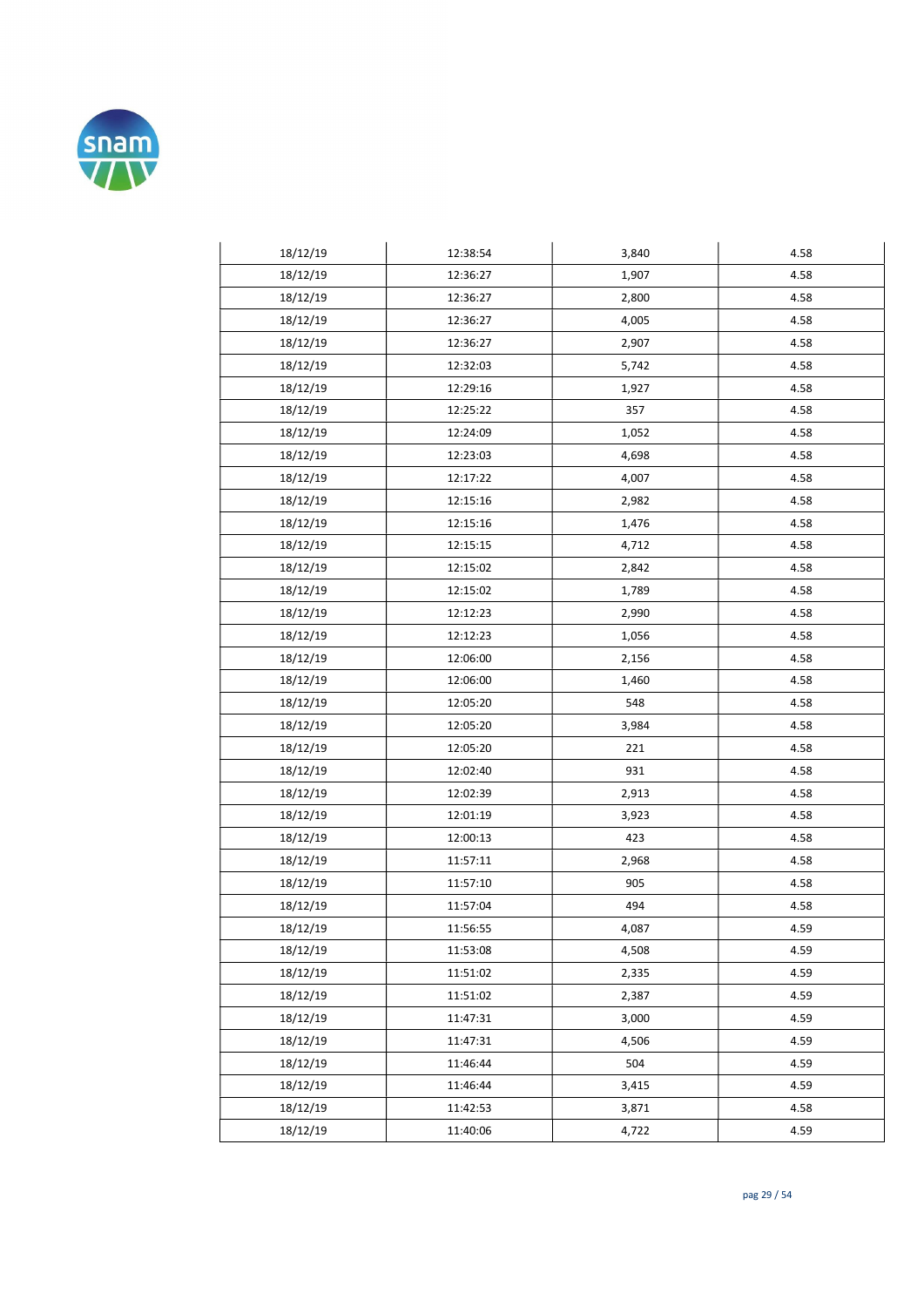

| 18/12/19 | 11:37:49 | 935   | 4.59 |
|----------|----------|-------|------|
| 18/12/19 | 11:37:49 | 3,100 | 4.59 |
| 18/12/19 | 11:37:49 | 572   | 4.59 |
| 18/12/19 | 11:37:49 | 1,762 | 4.59 |
| 18/12/19 | 11:35:30 | 1,525 | 4.59 |
| 18/12/19 | 11:35:30 | 312   | 4.59 |
| 18/12/19 | 11:35:15 | 4,314 | 4.59 |
| 18/12/19 | 11:34:57 | 2,500 | 4.59 |
| 18/12/19 | 11:31:47 | 2,500 | 4.59 |
| 18/12/19 | 11:30:34 | 624   | 4.59 |
| 18/12/19 | 11:30:34 | 2,500 | 4.59 |
| 18/12/19 | 11:28:38 | 2,194 | 4.59 |
| 18/12/19 | 11:28:38 | 1,452 | 4.59 |
| 18/12/19 | 11:28:38 | 2,696 | 4.59 |
| 18/12/19 | 11:28:16 | 997   | 4.59 |
| 18/12/19 | 11:28:16 | 2,300 | 4.59 |
| 18/12/19 | 11:27:15 | 2,500 | 4.58 |
| 18/12/19 | 11:24:58 | 6,550 | 4.58 |
| 18/12/19 | 11:18:38 | 3,806 | 4.58 |
| 18/12/19 | 11:15:00 | 4,517 | 4.58 |
| 18/12/19 | 11:14:57 | 4,105 | 4.58 |
| 18/12/19 | 11:12:23 | 824   | 4.58 |
| 18/12/19 | 11:10:22 | 4,495 | 4.58 |
| 18/12/19 | 11:06:05 | 4,206 | 4.58 |
| 18/12/19 | 11:06:05 | 310   | 4.58 |
| 18/12/19 | 11:06:04 | 3,966 | 4.58 |
| 18/12/19 | 11:02:18 | 1,544 | 4.58 |
| 18/12/19 | 11:02:18 | 2,700 | 4.58 |
| 18/12/19 | 11:02:18 | 2,136 | 4.58 |
| 18/12/19 | 11:02:18 | 2,706 | 4.58 |
| 18/12/19 | 11:01:43 | 2,195 | 4.58 |
| 18/12/19 | 11:01:43 | 2,026 | 4.58 |
| 18/12/19 | 11:01:43 | 4,288 | 4.58 |
| 18/12/19 | 10:52:43 | 972   | 4.57 |
| 18/12/19 | 10:52:43 | 3,547 | 4.57 |
| 18/12/19 | 10:52:12 | 4,067 | 4.57 |
| 18/12/19 | 10:50:59 | 3,650 | 4.57 |
| 18/12/19 | 10:49:42 | 456   | 4.57 |
| 18/12/19 | 10:49:41 | 472   | 4.57 |
| 18/12/19 | 10:49:41 | 4,446 | 4.57 |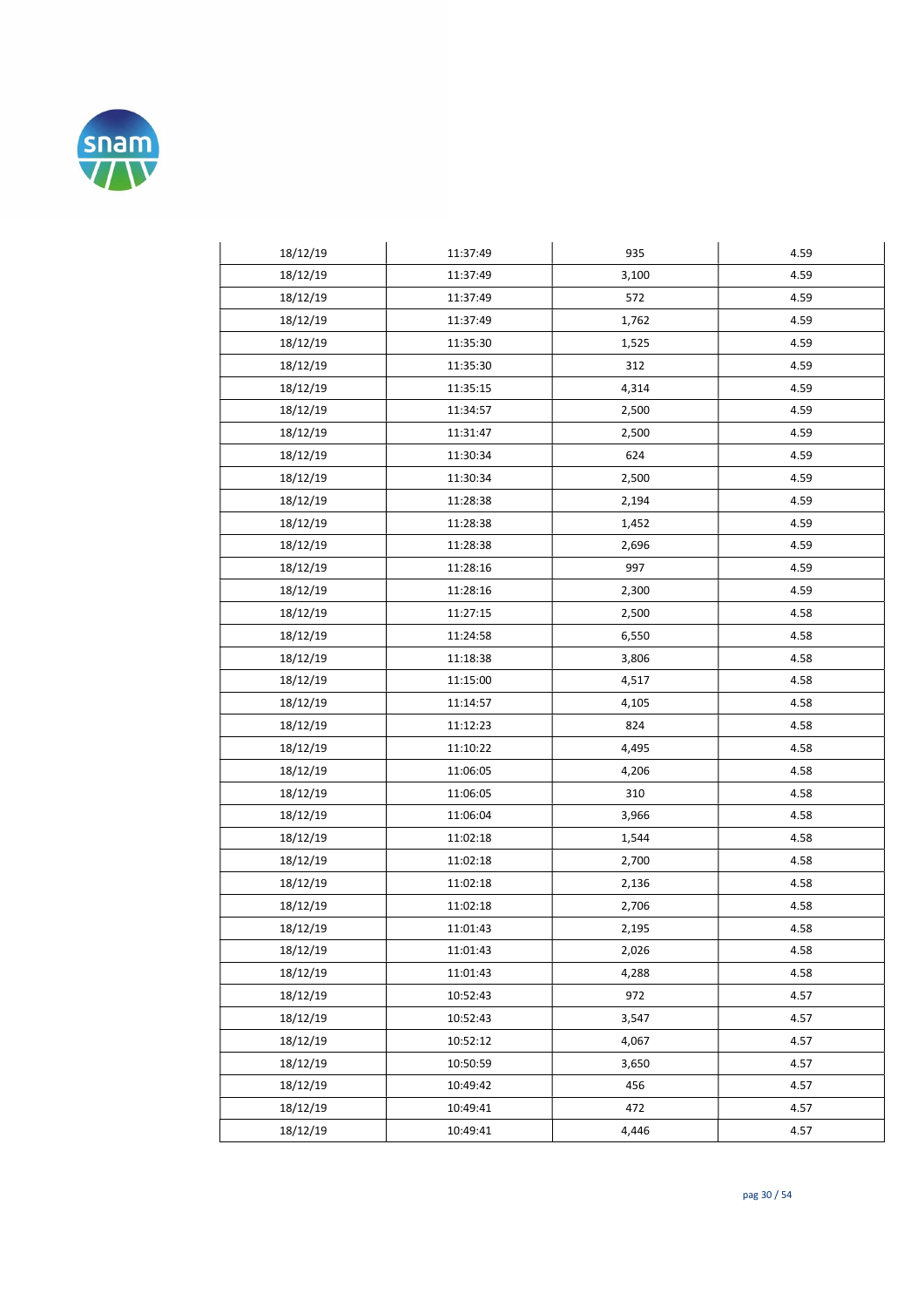

| 18/12/19 | 10:48:03 | 4,022 | 4.57 |
|----------|----------|-------|------|
| 18/12/19 | 10:44:07 | 3,981 | 4.57 |
| 18/12/19 | 10:42:38 | 4,312 | 4.57 |
| 18/12/19 | 10:38:48 | 4,686 | 4.56 |
| 18/12/19 | 10:35:12 | 4,467 | 4.57 |
| 18/12/19 | 10:34:41 | 4,562 | 4.57 |
| 18/12/19 | 10:28:26 | 4,225 | 4.57 |
| 18/12/19 | 10:28:26 | 20    | 4.57 |
| 18/12/19 | 10:27:33 | 1,162 | 4.57 |
| 18/12/19 | 10:27:33 | 3,223 | 4.57 |
| 18/12/19 | 10:25:00 | 739   | 4.57 |
| 18/12/19 | 10:25:00 | 3,810 | 4.57 |
| 18/12/19 | 10:23:09 | 4,543 | 4.57 |
| 18/12/19 | 10:21:03 | 4,230 | 4.57 |
| 18/12/19 | 10:20:03 | 727   | 4.57 |
| 18/12/19 | 10:20:03 | 2,462 | 4.57 |
| 18/12/19 | 10:20:03 | 610   | 4.57 |
| 18/12/19 | 10:14:48 | 4,526 | 4.56 |
| 18/12/19 | 10:11:15 | 3,850 | 4.57 |
| 18/12/19 | 10:10:03 | 3,200 | 4.57 |
| 18/12/19 | 10:10:02 | 3,879 | 4.57 |
| 18/12/19 | 10:08:48 | 2,500 | 4.57 |
| 18/12/19 | 10:07:08 | 4,404 | 4.57 |
| 18/12/19 | 10:07:08 | 39    | 4.57 |
| 18/12/19 | 10:04:26 | 2,500 | 4.57 |
| 18/12/19 | 10:03:42 | 4,723 | 4.57 |
| 18/12/19 | 10:03:02 | 1,931 | 4.57 |
| 18/12/19 | 09:57:12 | 653   | 4.57 |
| 18/12/19 | 09:57:12 | 4,008 | 4.57 |
| 18/12/19 | 09:55:12 | 4,103 | 4.57 |
| 18/12/19 | 09:53:28 | 4,631 | 4.57 |
| 18/12/19 | 09:48:41 | 885   | 4.57 |
| 18/12/19 | 09:48:41 | 2,918 | 4.57 |
| 18/12/19 | 09:45:01 | 3,841 | 4.58 |
| 18/12/19 | 09:45:00 | 4,296 | 4.58 |
| 18/12/19 | 09:41:25 | 1,421 | 4.58 |
| 18/12/19 | 09:40:18 | 2,743 | 4.58 |
| 18/12/19 | 09:40:08 | 4,680 | 4.58 |
| 18/12/19 | 09:40:04 | 4,797 | 4.58 |
| 18/12/19 | 09:34:46 | 3,446 | 4.58 |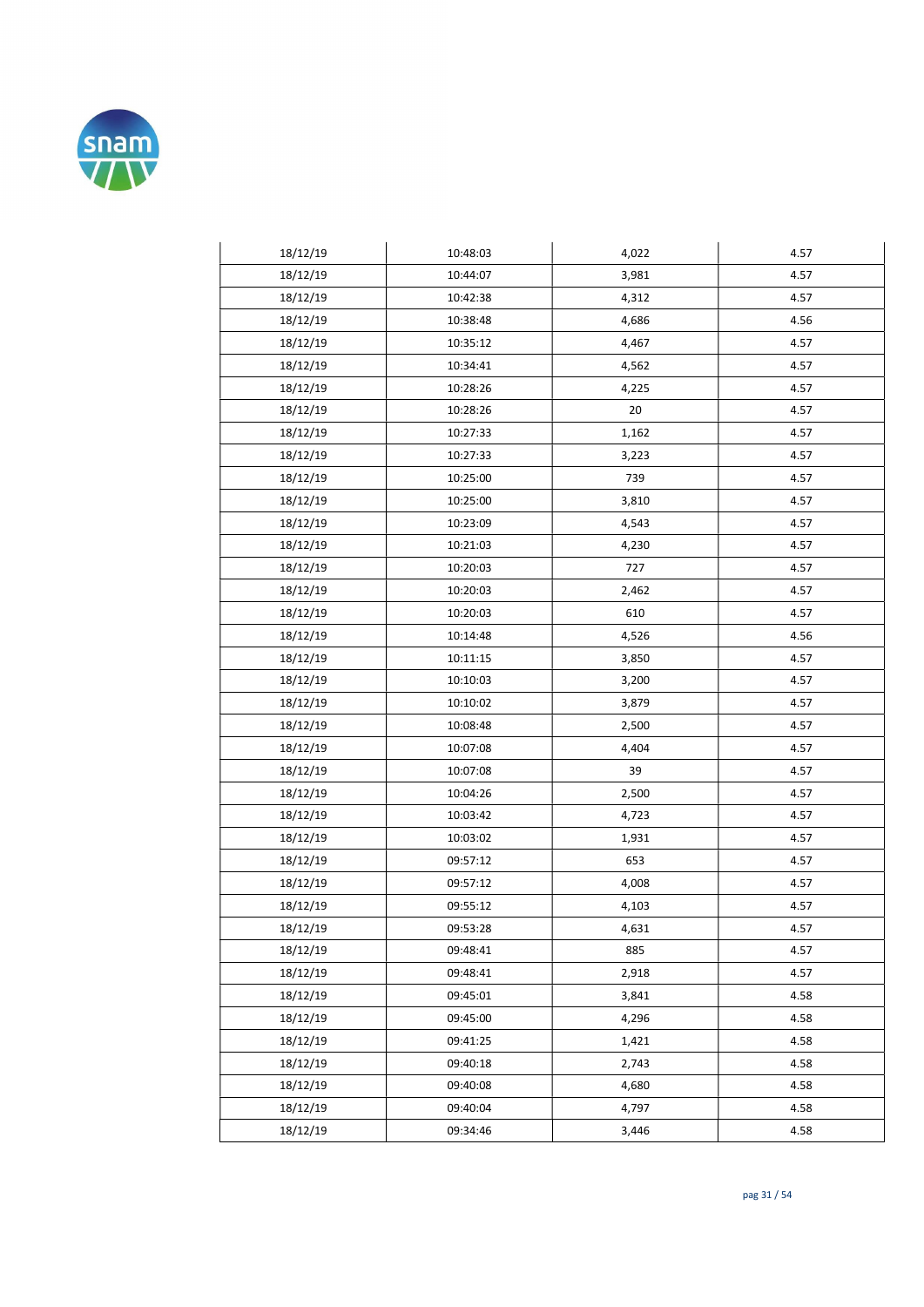

| 18/12/19 | 09:34:46 | 1,056 | 4.58 |
|----------|----------|-------|------|
| 18/12/19 | 09:31:09 | 1,272 | 4.58 |
| 18/12/19 | 09:31:09 | 2,964 | 4.58 |
| 18/12/19 | 09:31:04 | 4,405 | 4.58 |
| 18/12/19 | 09:28:49 | 3,765 | 4.58 |
| 18/12/19 | 09:24:37 | 4,176 | 4.58 |
| 18/12/19 | 09:24:16 | 3,100 | 4.58 |
| 18/12/19 | 09:24:16 | 4,077 | 4.58 |
| 18/12/19 | 09:21:29 | 1,500 | 4.57 |
| 18/12/19 | 09:18:05 | 1,183 | 4.58 |
| 18/12/19 | 09:18:05 | 2,800 | 4.58 |
| 18/12/19 | 09:16:10 | 2,600 | 4.58 |
| 18/12/19 | 09:15:54 | 4,235 | 4.58 |
| 18/12/19 | 09:11:24 | 3,871 | 4.58 |
| 18/12/19 | 09:10:43 | 3,803 | 4.58 |
| 18/12/19 | 09:07:35 | 3,848 | 4.58 |
| 18/12/19 | 09:06:18 | 4,350 | 4.58 |
| 18/12/19 | 09:02:37 | 3,909 | 4.58 |
| 18/12/19 | 09:01:16 | 2,596 | 4.58 |
| 18/12/19 | 09:01:16 | 1,696 | 4.58 |
| 18/12/19 | 08:59:32 | 3,799 | 4.58 |
| 18/12/19 | 08:56:54 | 2,900 | 4.58 |
| 18/12/19 | 08:56:54 | 4,136 | 4.58 |
| 18/12/19 | 08:55:22 | 4,170 | 4.58 |
| 18/12/19 | 08:54:47 | 4,260 | 4.59 |
| 18/12/19 | 08:53:37 | 2,800 | 4.58 |
| 18/12/19 | 08:53:37 | 1,478 | 4.59 |
| 18/12/19 | 08:53:37 | 5,173 | 4.59 |
| 18/12/19 | 08:53:22 | 230   | 4.59 |
| 18/12/19 | 08:43:08 | 4,600 | 4.58 |
| 18/12/19 | 08:41:23 | 4,040 | 4.58 |
| 18/12/19 | 08:39:47 | 1,817 | 4.58 |
| 18/12/19 | 08:39:47 | 2,662 | 4.58 |
| 18/12/19 | 08:37:13 | 3,554 | 4.58 |
| 18/12/19 | 08:37:13 | 1,064 | 4.58 |
| 18/12/19 | 08:33:22 | 3,702 | 4.58 |
| 18/12/19 | 08:33:22 | 772   | 4.58 |
| 18/12/19 | 08:32:35 | 1,043 | 4.58 |
| 18/12/19 | 08:32:35 | 3,554 | 4.58 |
| 18/12/19 | 08:29:09 | 4,400 | 4.58 |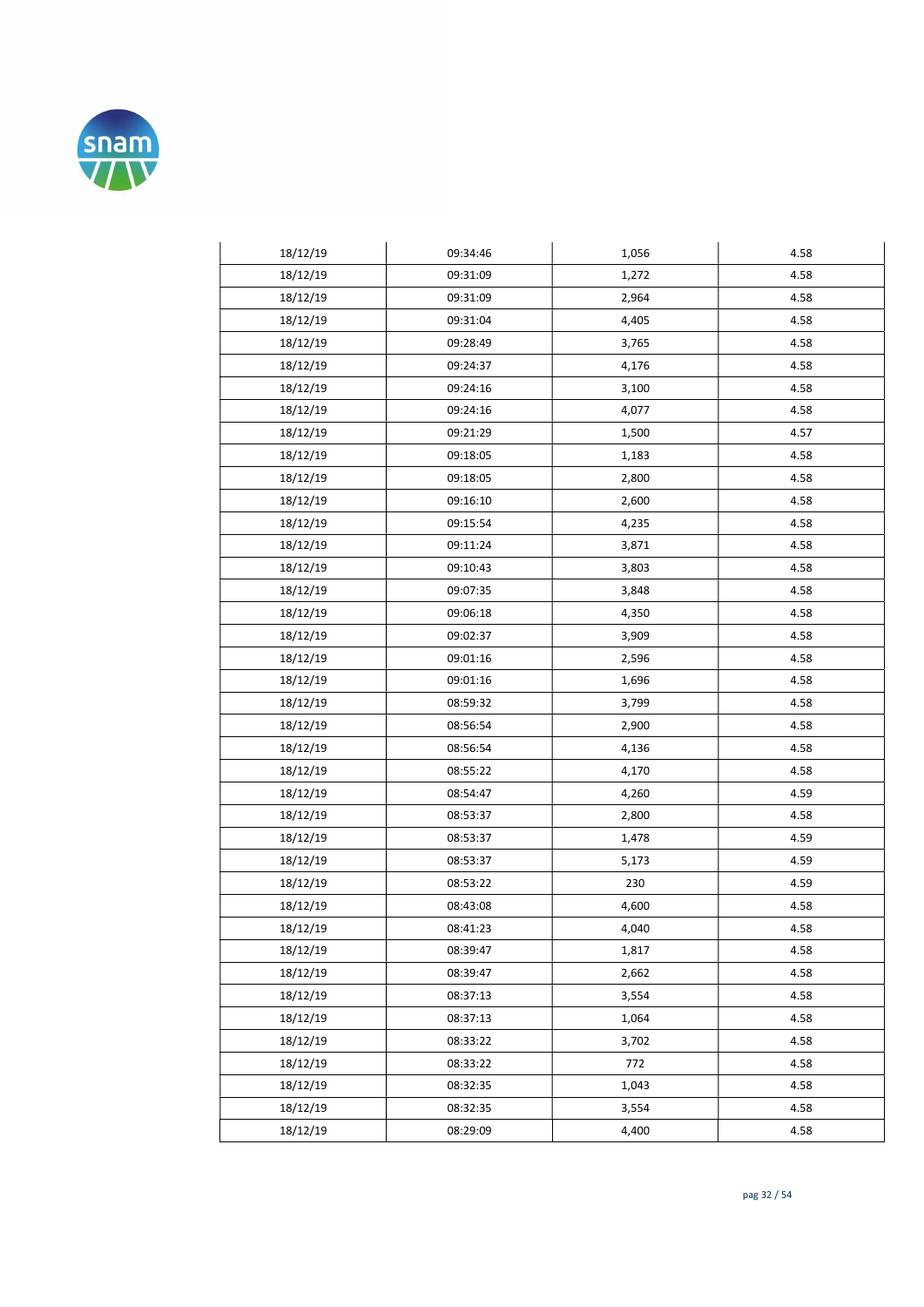

| 18/12/19 | 08:29:09 | 61    | 4.58 |
|----------|----------|-------|------|
| 18/12/19 | 08:28:10 | 4,096 | 4.58 |
| 18/12/19 | 08:25:12 | 4,221 | 4.58 |
| 18/12/19 | 08:24:36 | 50    | 4.58 |
| 18/12/19 | 08:22:56 | 3,995 | 4.58 |
| 18/12/19 | 08:22:56 | 663   | 4.58 |
| 18/12/19 | 08:22:24 | 1,993 | 4.59 |
| 18/12/19 | 08:22:24 | 2,441 | 4.59 |
| 18/12/19 | 08:20:09 | 1,883 | 4.59 |
| 18/12/19 | 08:20:09 | 2,319 | 4.59 |
| 18/12/19 | 08:18:32 | 1,000 | 4.59 |
| 18/12/19 | 08:18:26 | 4,090 | 4.59 |
| 18/12/19 | 08:18:04 | 558   | 4.59 |
| 18/12/19 | 08:18:04 | 3,842 | 4.59 |
| 18/12/19 | 08:18:00 | 4,010 | 4.59 |
| 18/12/19 | 08:17:53 | 936   | 4.59 |
| 18/12/19 | 08:16:53 | 4,078 | 4.58 |
| 18/12/19 | 08:16:52 | 4,574 | 4.59 |
|          |          |       | 4.58 |
| 18/12/19 | 08:16:45 | 3,900 |      |
| 18/12/19 | 08:16:14 | 2,500 | 4.59 |
| 18/12/19 | 08:16:14 | 901   | 4.59 |
| 18/12/19 | 08:16:14 | 3,454 | 4.59 |
| 18/12/19 | 08:12:47 | 4,638 | 4.58 |
| 18/12/19 | 08:12:36 | 2,457 | 4.58 |
| 18/12/19 | 08:12:36 | 2,110 | 4.58 |
| 18/12/19 | 08:12:13 | 1,448 | 4.58 |
| 18/12/19 | 08:12:13 | 2,661 | 4.58 |
| 18/12/19 | 08:10:22 | 4,014 | 4.58 |
| 18/12/19 | 08:10:21 | 5,722 | 4.58 |
| 18/12/19 | 08:10:21 | 4,498 | 4.58 |
| 18/12/19 | 08:10:21 | 1,439 | 4.58 |
| 19/12/19 | 16:29:08 | 1,863 | 4.62 |
| 19/12/19 | 16:28:48 | 855   | 4.62 |
| 19/12/19 | 16:28:48 | 496   | 4.62 |
| 19/12/19 | 16:27:10 | 3,968 | 4.62 |
| 19/12/19 | 16:26:54 | 867   | 4.62 |
| 19/12/19 | 16:26:54 | 858   | 4.62 |
| 19/12/19 | 16:26:54 | 462   | 4.62 |
| 19/12/19 | 16:26:54 | 2,335 | 4.62 |
| 19/12/19 | 16:23:43 | 3,971 | 4.62 |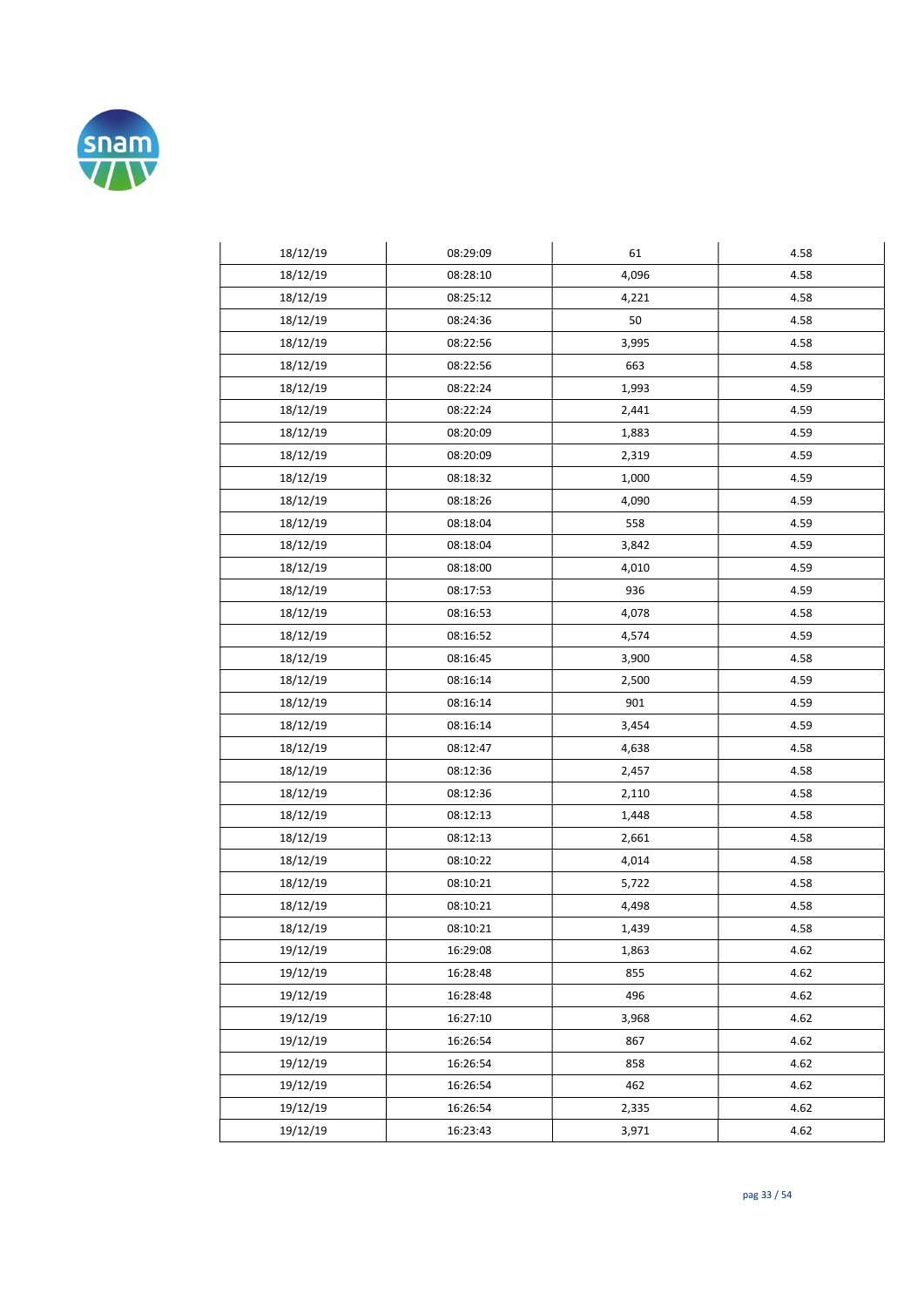

| 19/12/19 | 16:23:23 | 1,416 | 4.62 |
|----------|----------|-------|------|
| 19/12/19 | 16:23:23 | 4,544 | 4.62 |
| 19/12/19 | 16:22:52 | 1,238 | 4.62 |
| 19/12/19 | 16:22:52 | 2,500 | 4.62 |
| 19/12/19 | 16:22:52 | 275   | 4.62 |
| 19/12/19 | 16:20:15 | 4,352 | 4.62 |
| 19/12/19 | 16:18:38 | 4,319 | 4.62 |
| 19/12/19 | 16:17:38 | 4,838 | 4.62 |
| 19/12/19 | 16:15:32 | 2,284 | 4.62 |
| 19/12/19 | 16:15:32 | 2,400 | 4.62 |
| 19/12/19 | 16:14:32 | 1,681 | 4.62 |
| 19/12/19 | 16:14:32 | 1,774 | 4.62 |
| 19/12/19 | 16:14:25 | 1,000 | 4.62 |
| 19/12/19 | 16:13:50 | 2,300 | 4.62 |
| 19/12/19 | 16:13:50 | 777   | 4.62 |
| 19/12/19 | 16:13:19 | 3,000 | 4.62 |
| 19/12/19 | 16:12:43 | 200   | 4.62 |
| 19/12/19 | 16:12:24 | 4,620 | 4.62 |
| 19/12/19 | 16:11:22 | 1,170 | 4.62 |
| 19/12/19 | 16:11:22 | 650   | 4.62 |
| 19/12/19 | 16:11:22 | 300   | 4.62 |
| 19/12/19 | 16:11:22 | 1,964 | 4.62 |
| 19/12/19 | 16:09:14 | 1,233 | 4.62 |
| 19/12/19 | 16:09:14 | 3,207 | 4.62 |
| 19/12/19 | 16:06:33 | 4,653 | 4.62 |
| 19/12/19 | 16:06:33 | 2,991 | 4.62 |
| 19/12/19 | 16:06:33 | 1,250 | 4.62 |
| 19/12/19 | 16:06:29 | 666   | 4.62 |
| 19/12/19 | 16:06:29 | 2,791 | 4.62 |
| 19/12/19 | 16:05:53 | 400   | 4.62 |
| 19/12/19 | 16:05:36 | 855   | 4.62 |
| 19/12/19 | 16:05:35 | 4,205 | 4.62 |
| 19/12/19 | 16:03:43 | 1,781 | 4.62 |
| 19/12/19 | 16:03:43 | 2,500 | 4.62 |
| 19/12/19 | 16:03:43 | 2,939 | 4.62 |
| 19/12/19 | 16:03:43 | 1,901 | 4.62 |
| 19/12/19 | 16:01:14 | 980   | 4.62 |
| 19/12/19 | 16:01:14 | 3,035 | 4.62 |
| 19/12/19 | 16:00:24 | 4,395 | 4.63 |
| 19/12/19 | 15:57:51 | 4,232 | 4.62 |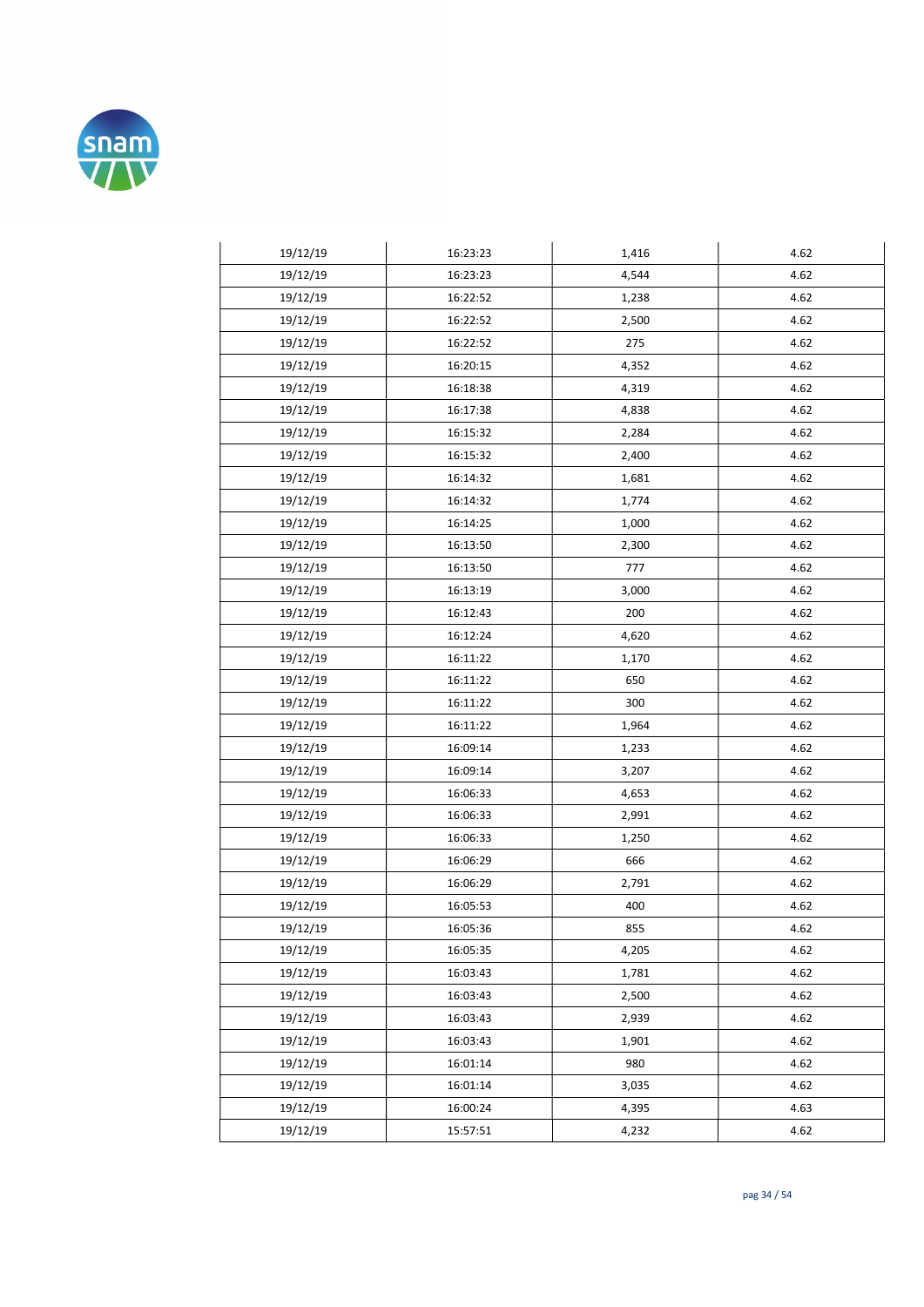

| 19/12/19 | 15:57:27 | 1,700 | 4.62 |
|----------|----------|-------|------|
| 19/12/19 | 15:57:27 | 2,500 | 4.62 |
| 19/12/19 | 15:56:17 | 1,255 | 4.62 |
| 19/12/19 | 15:56:17 | 2,907 | 4.62 |
| 19/12/19 | 15:54:19 | 4,236 | 4.62 |
| 19/12/19 | 15:51:39 | 4,857 | 4.62 |
| 19/12/19 | 15:50:34 | 5,858 | 4.63 |
| 19/12/19 | 15:50:30 | 3,880 | 4.63 |
| 19/12/19 | 15:50:30 | 1,434 | 4.63 |
| 19/12/19 | 15:44:00 | 4,511 | 4.62 |
| 19/12/19 | 15:43:59 | 4,781 | 4.62 |
| 19/12/19 | 15:40:58 | 2,600 | 4.62 |
| 19/12/19 | 15:40:58 | 4,279 | 4.62 |
| 19/12/19 | 15:39:04 | 4,524 | 4.62 |
| 19/12/19 | 15:35:10 | 4,306 | 4.62 |
| 19/12/19 | 15:34:55 | 6,498 | 4.62 |
| 19/12/19 | 15:31:26 | 4,621 | 4.62 |
| 19/12/19 | 15:29:41 | 4,823 | 4.62 |
| 19/12/19 | 15:29:41 | 4,750 | 4.62 |
| 19/12/19 | 15:25:59 | 4,159 | 4.61 |
| 19/12/19 | 15:25:26 | 4,741 | 4.61 |
| 19/12/19 | 15:23:30 | 4,307 | 4.61 |
| 19/12/19 | 15:22:17 | 3,641 | 4.61 |
| 19/12/19 | 15:22:17 | 1,000 | 4.61 |
| 19/12/19 | 15:17:51 | 4,395 | 4.61 |
| 19/12/19 | 15:17:51 | 4,106 | 4.61 |
| 19/12/19 | 15:17:51 | 3,595 | 4.61 |
| 19/12/19 | 15:17:51 | 1,193 | 4.61 |
| 19/12/19 | 15:17:39 | 4,321 | 4.61 |
| 19/12/19 | 15:17:09 | 1,547 | 4.61 |
| 19/12/19 | 15:17:09 | 3,270 | 4.61 |
| 19/12/19 | 15:15:19 | 4,499 | 4.61 |
| 19/12/19 | 15:13:06 | 4,147 | 4.62 |
| 19/12/19 | 15:12:32 | 313   | 4.62 |
| 19/12/19 | 15:12:32 | 4,061 | 4.62 |
| 19/12/19 | 15:11:40 | 3,076 | 4.62 |
| 19/12/19 | 15:10:24 | 4,608 | 4.62 |
| 19/12/19 | 15:05:49 | 4,077 | 4.61 |
| 19/12/19 | 15:05:33 | 4,017 | 4.61 |
| 19/12/19 | 15:02:31 | 4,331 | 4.61 |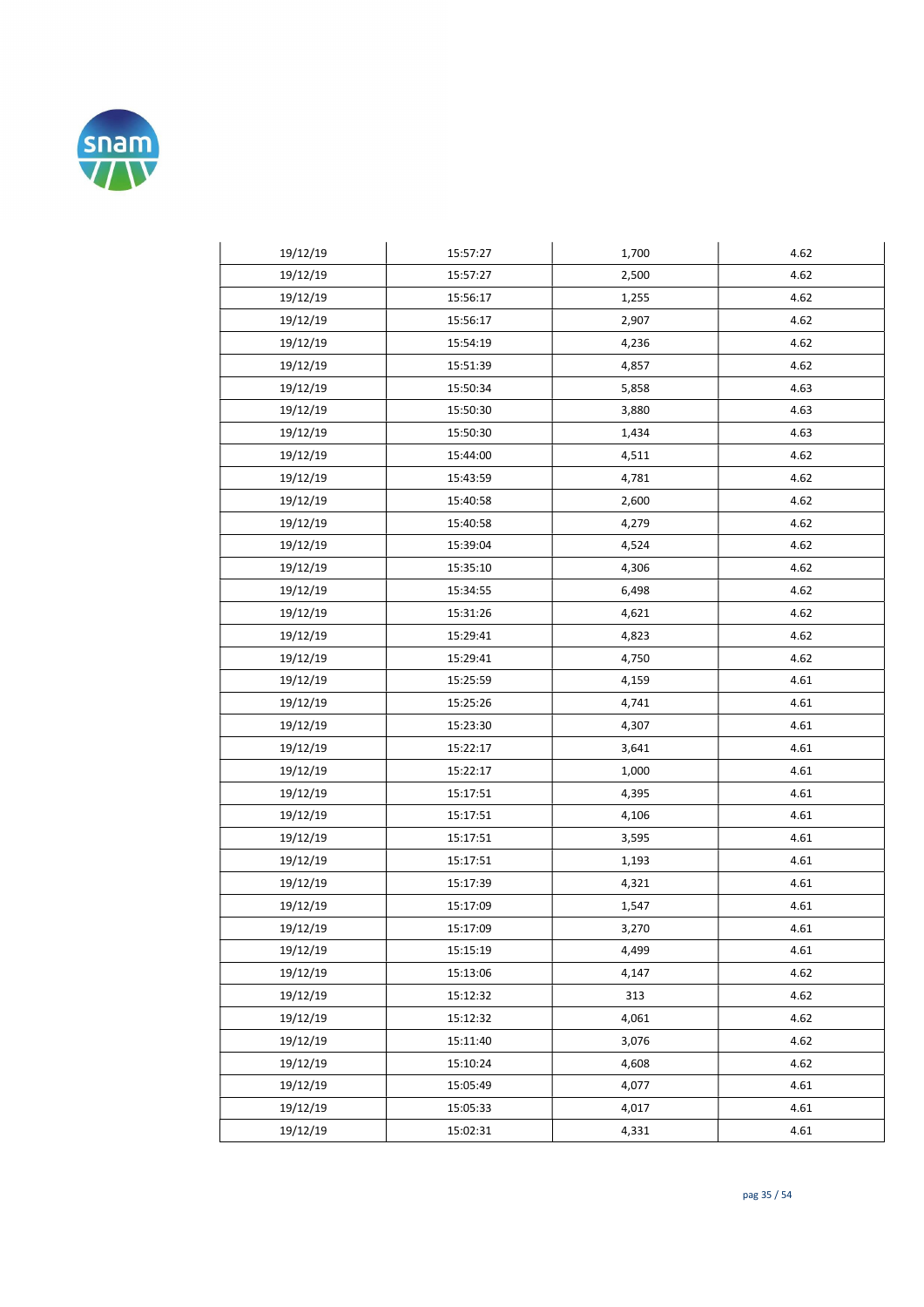

| 19/12/19 | 15:02:27 | 216   | 4.62 |
|----------|----------|-------|------|
| 19/12/19 | 15:02:10 | 4,600 | 4.62 |
| 19/12/19 | 15:01:17 | 4,565 | 4.62 |
| 19/12/19 | 15:00:09 | 4,815 | 4.62 |
| 19/12/19 | 14:57:32 | 2,800 | 4.62 |
| 19/12/19 | 14:57:09 | 3,593 | 4.62 |
| 19/12/19 | 14:56:21 | 762   | 4.62 |
| 19/12/19 | 14:54:20 | 4,860 | 4.62 |
| 19/12/19 | 14:52:00 | 4,706 | 4.62 |
| 19/12/19 | 14:49:24 | 3,976 | 4.62 |
| 19/12/19 | 14:49:13 | 4,541 | 4.62 |
| 19/12/19 | 14:47:45 | 4,313 | 4.62 |
| 19/12/19 | 14:46:02 | 7,000 | 4.62 |
| 19/12/19 | 14:45:47 | 3,958 | 4.62 |
| 19/12/19 | 14:39:24 | 6,206 | 4.62 |
| 19/12/19 | 14:39:23 | 4,225 | 4.62 |
| 19/12/19 | 14:39:23 | 4,898 | 4.62 |
| 19/12/19 | 14:38:13 | 2,200 | 4.62 |
| 19/12/19 | 14:38:13 | 2,500 | 4.62 |
| 19/12/19 | 14:38:13 | 765   | 4.62 |
| 19/12/19 | 14:38:13 | 3,830 | 4.62 |
| 19/12/19 | 14:31:12 | 4,363 | 4.61 |
| 19/12/19 | 14:31:12 | 4,010 | 4.61 |
| 19/12/19 | 14:30:30 | 4,349 | 4.61 |
| 19/12/19 | 14:29:57 | 2,770 | 4.61 |
| 19/12/19 | 14:29:57 | 337   | 4.61 |
| 19/12/19 | 14:29:57 | 1,506 | 4.61 |
| 19/12/19 | 14:29:23 | 4,579 | 4.61 |
| 19/12/19 | 14:27:23 | 3,193 | 4.61 |
| 19/12/19 | 14:27:23 | 1,020 | 4.61 |
| 19/12/19 | 14:27:02 | 4,136 | 4.62 |
| 19/12/19 | 14:21:04 | 4,447 | 4.62 |
| 19/12/19 | 14:18:55 | 4,628 | 4.62 |
| 19/12/19 | 14:16:13 | 3,945 | 4.62 |
| 19/12/19 | 14:14:56 | 5,154 | 4.62 |
| 19/12/19 | 14:14:37 | 571   | 4.62 |
| 19/12/19 | 14:13:38 | 3,597 | 4.62 |
| 19/12/19 | 14:06:54 | 4,330 | 4.62 |
| 19/12/19 | 14:01:42 | 4,367 | 4.61 |
| 19/12/19 | 13:57:42 | 4,511 | 4.61 |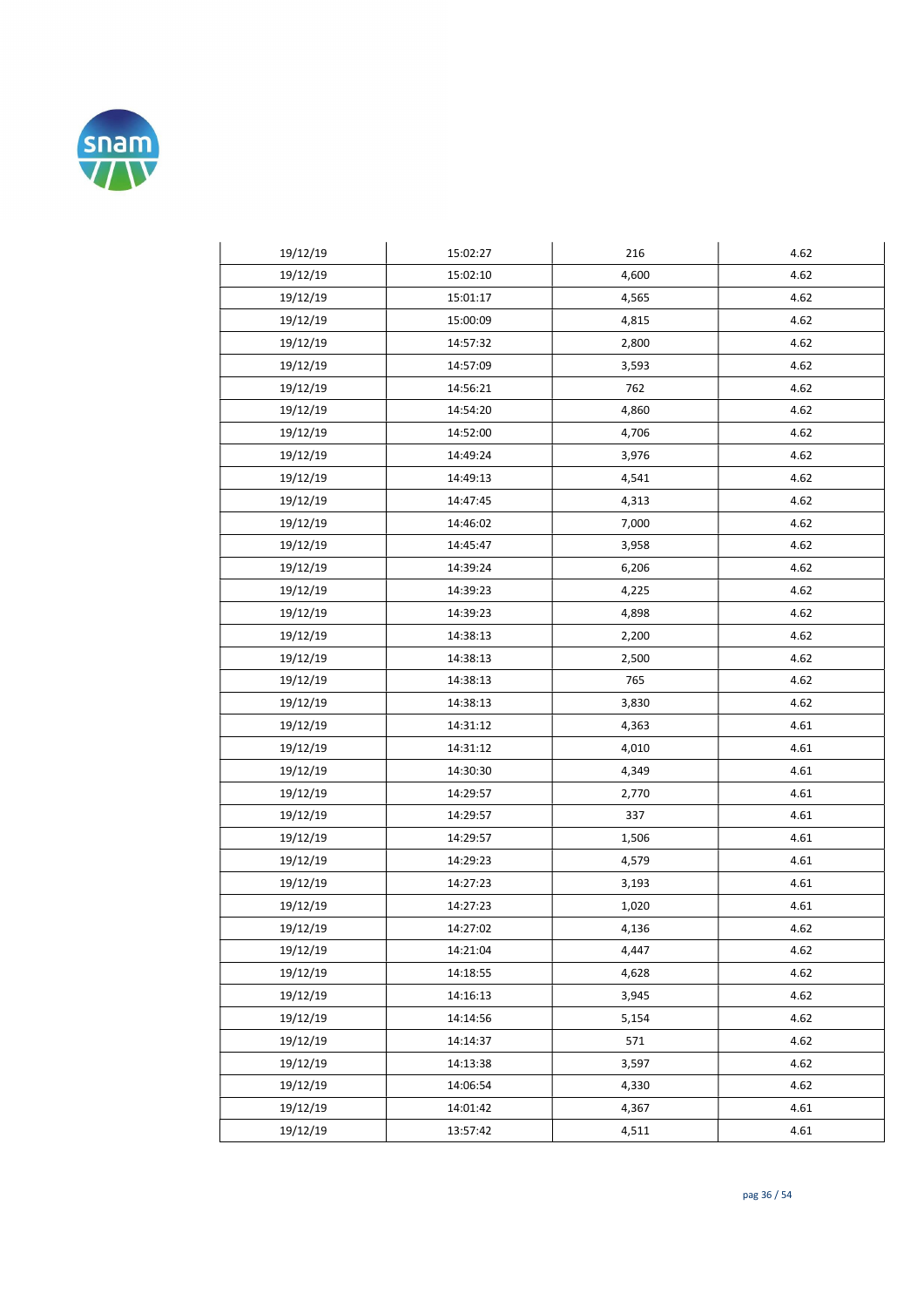

| 19/12/19 | 13:56:19 | 2,408 | 4.62 |
|----------|----------|-------|------|
| 19/12/19 | 13:56:19 | 1,553 | 4.62 |
| 19/12/19 | 13:56:19 | 4,216 | 4.62 |
| 19/12/19 | 13:52:38 | 4,851 | 4.61 |
| 19/12/19 | 13:50:18 | 4,700 | 4.61 |
| 19/12/19 | 13:47:33 | 4,020 | 4.61 |
| 19/12/19 | 13:41:46 | 4,027 | 4.61 |
| 19/12/19 | 13:39:46 | 2,163 | 4.61 |
| 19/12/19 | 13:39:46 | 2,000 | 4.61 |
| 19/12/19 | 13:35:06 | 4,548 | 4.61 |
| 19/12/19 | 13:32:38 | 2,600 | 4.61 |
| 19/12/19 | 13:32:38 | 2,160 | 4.61 |
| 19/12/19 | 13:28:59 | 4,880 | 4.61 |
| 19/12/19 | 13:21:47 | 1,897 | 4.61 |
| 19/12/19 | 13:21:47 | 2,250 | 4.61 |
| 19/12/19 | 13:18:36 | 4,791 | 4.61 |
| 19/12/19 | 13:15:55 | 3,787 | 4.61 |
| 19/12/19 | 13:13:34 | 1,096 | 4.61 |
| 19/12/19 | 13:13:07 | 2,974 | 4.61 |
| 19/12/19 | 13:13:07 | 1,707 | 4.61 |
| 19/12/19 | 13:09:05 | 1,098 | 4.62 |
| 19/12/19 | 13:09:05 | 2,900 | 4.62 |
| 19/12/19 | 13:09:05 | 4,677 | 4.62 |
| 19/12/19 | 12:59:48 | 4,884 | 4.61 |
| 19/12/19 | 12:57:21 | 2,289 | 4.61 |
| 19/12/19 | 12:57:21 | 1,122 | 4.61 |
| 19/12/19 | 12:57:21 | 1,380 | 4.61 |
| 19/12/19 | 12:56:44 | 4,395 | 4.61 |
| 19/12/19 | 12:56:44 | 4,268 | 4.61 |
| 19/12/19 | 12:54:46 | 214   | 4.61 |
| 19/12/19 | 12:54:46 | 3,933 | 4.61 |
| 19/12/19 | 12:54:24 | 4,758 | 4.61 |
| 19/12/19 | 12:45:14 | 4,121 | 4.61 |
| 19/12/19 | 12:44:36 | 3,929 | 4.61 |
| 19/12/19 | 12:35:51 | 1,828 | 4.61 |
| 19/12/19 | 12:35:49 | 2,500 | 4.61 |
| 19/12/19 | 12:32:55 | 4,614 | 4.61 |
| 19/12/19 | 12:28:36 | 4,868 | 4.61 |
| 19/12/19 | 12:28:06 | 4,701 | 4.61 |
| 19/12/19 | 12:20:28 | 3,987 | 4.61 |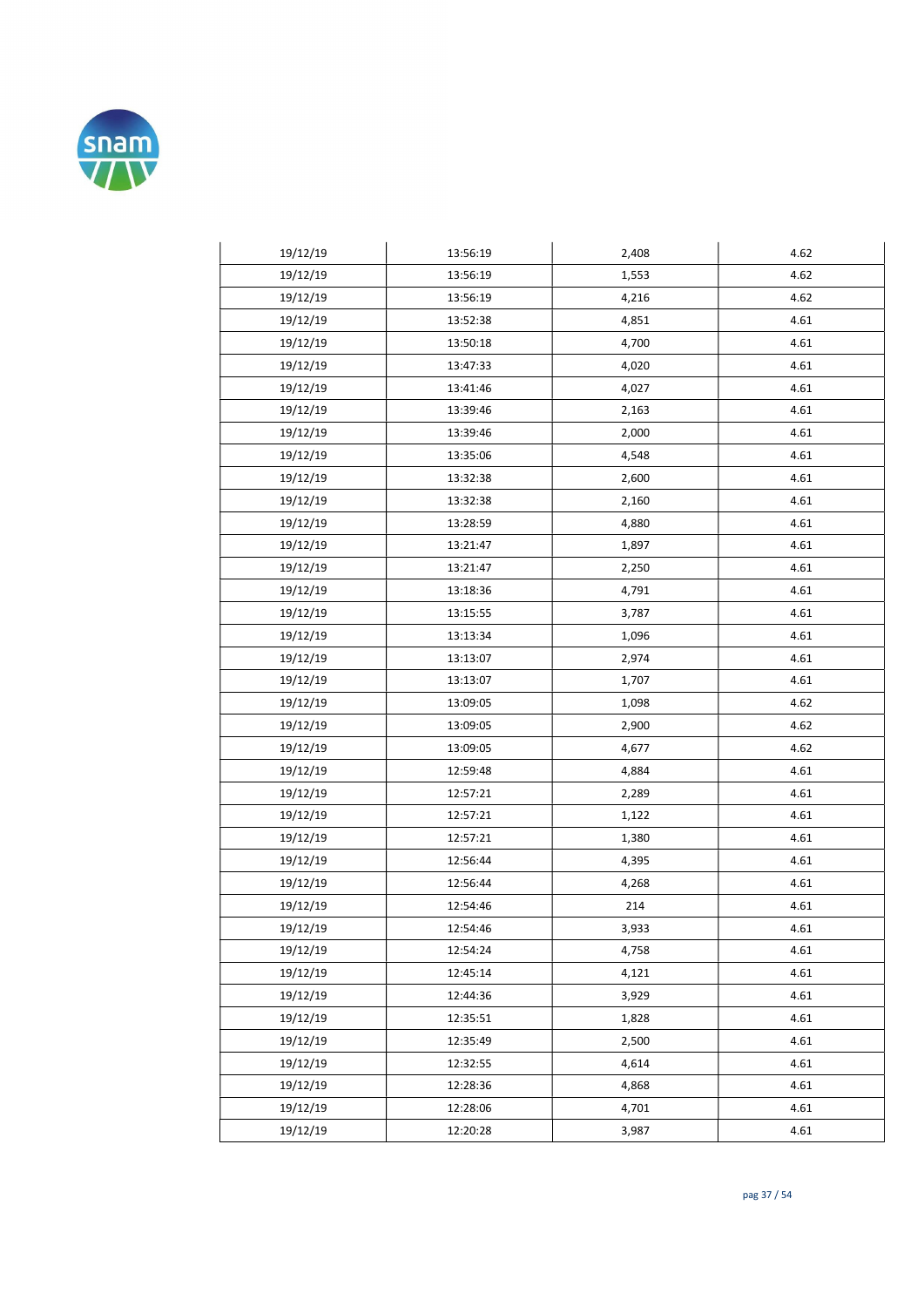

| 19/12/19 | 12:20:28 | 4,731 | 4.61 |
|----------|----------|-------|------|
| 19/12/19 | 12:20:28 | 4,262 | 4.61 |
| 19/12/19 | 12:20:28 | 5,262 | 4.61 |
| 19/12/19 | 12:20:28 | 48    | 4.61 |
| 19/12/19 | 12:16:43 | 1,092 | 4.62 |
| 19/12/19 | 12:16:43 | 3,510 | 4.62 |
| 19/12/19 | 12:11:45 | 4,499 | 4.61 |
| 19/12/19 | 12:07:49 | 4,499 | 4.62 |
| 19/12/19 | 12:02:23 | 4,371 | 4.61 |
| 19/12/19 | 11:57:35 | 4,357 | 4.62 |
| 19/12/19 | 11:53:58 | 4,423 | 4.62 |
| 19/12/19 | 11:50:46 | 4,168 | 4.62 |
| 19/12/19 | 11:50:20 | 4,001 | 4.62 |
| 19/12/19 | 11:47:16 | 1,781 | 4.62 |
| 19/12/19 | 11:47:16 | 2,342 | 4.62 |
| 19/12/19 | 11:40:14 | 4,810 | 4.62 |
| 19/12/19 | 11:37:18 | 1,601 | 4.62 |
| 19/12/19 | 11:34:57 | 4,480 | 4.62 |
| 19/12/19 | 11:28:56 | 4,569 | 4.62 |
| 19/12/19 | 11:25:15 | 4,731 | 4.62 |
| 19/12/19 | 11:18:09 | 2,700 | 4.62 |
| 19/12/19 | 11:18:09 | 1,313 | 4.62 |
| 19/12/19 | 11:18:06 | 4,219 | 4.62 |
| 19/12/19 | 11:16:30 | 4,449 | 4.63 |
| 19/12/19 | 11:13:32 | 4,902 | 4.63 |
| 19/12/19 | 11:09:57 | 2,637 | 4.63 |
| 19/12/19 | 11:09:57 | 1,880 | 4.63 |
| 19/12/19 | 11:03:47 | 867   | 4.62 |
| 19/12/19 | 11:03:46 | 1,196 | 4.62 |
| 19/12/19 | 11:03:45 | 2,500 | 4.62 |
| 19/12/19 | 11:01:39 | 4,083 | 4.62 |
| 19/12/19 | 10:56:24 | 2,347 | 4.63 |
| 19/12/19 | 10:56:24 | 2,473 | 4.63 |
| 19/12/19 | 10:53:41 | 4,252 | 4.62 |
| 19/12/19 | 10:49:21 | 4,520 | 4.62 |
| 19/12/19 | 10:43:04 | 3,516 | 4.62 |
| 19/12/19 | 10:43:04 | 1,161 | 4.62 |
| 19/12/19 | 10:41:56 | 4,643 | 4.62 |
| 19/12/19 | 10:39:47 | 3,828 | 4.62 |
| 19/12/19 | 10:39:47 | 546   | 4.62 |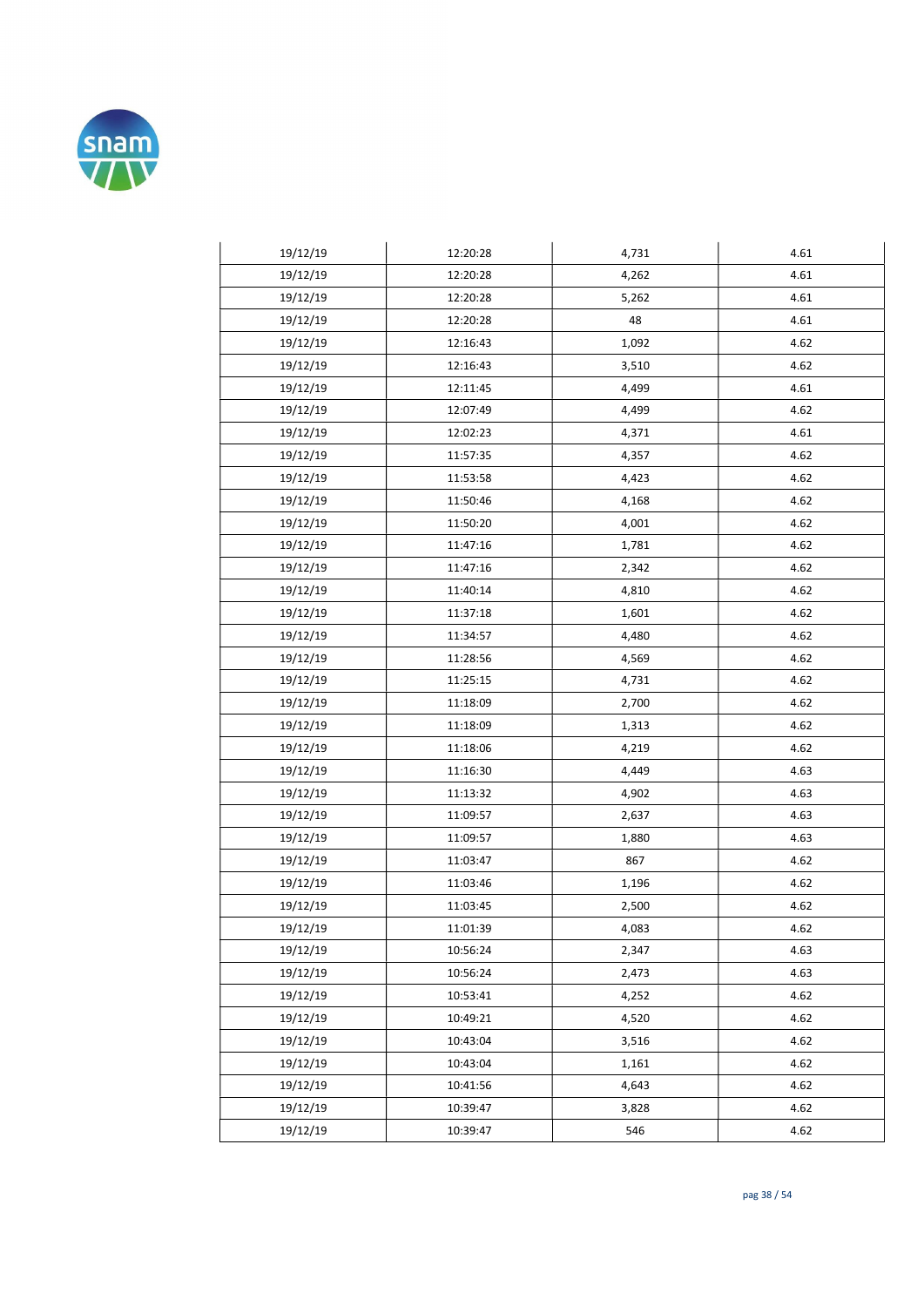

| 19/12/19 | 10:37:58 | 2,700 | 4.62 |
|----------|----------|-------|------|
| 19/12/19 | 10:37:58 | 1,226 | 4.62 |
| 19/12/19 | 10:37:58 | 1,411 | 4.62 |
| 19/12/19 | 10:37:58 | 3,051 | 4.62 |
| 19/12/19 | 10:30:37 | 4,706 | 4.61 |
| 19/12/19 | 10:27:13 | 4,733 | 4.61 |
| 19/12/19 | 10:25:04 | 3,474 | 4.61 |
| 19/12/19 | 10:25:04 | 1,006 | 4.61 |
| 19/12/19 | 10:25:04 | 89    | 4.61 |
| 19/12/19 | 10:22:57 | 6,135 | 4.61 |
| 19/12/19 | 10:22:56 | 2,296 | 4.61 |
| 19/12/19 | 10:20:39 | 739   | 4.60 |
| 19/12/19 | 10:13:34 | 4,715 | 4.60 |
| 19/12/19 | 10:11:07 | 4,005 | 4.59 |
| 19/12/19 | 10:10:19 | 3,716 | 4.60 |
| 19/12/19 | 10:10:19 | 4,563 | 4.60 |
| 19/12/19 | 10:10:19 | 491   | 4.60 |
| 19/12/19 | 10:10:19 | 4,002 | 4.60 |
| 19/12/19 | 10:10:19 | 176   | 4.60 |
| 19/12/19 | 10:08:26 | 4,452 | 4.61 |
| 19/12/19 | 10:07:00 | 3,981 | 4.61 |
| 19/12/19 | 10:05:16 | 81    | 4.61 |
| 19/12/19 | 10:04:40 | 4,093 | 4.61 |
| 19/12/19 | 10:01:18 | 4,638 | 4.61 |
| 19/12/19 | 09:53:40 | 1,481 | 4.60 |
| 19/12/19 | 09:53:40 | 2,974 | 4.60 |
| 19/12/19 | 09:53:40 | 4,579 | 4.60 |
| 19/12/19 | 09:48:56 | 4,025 | 4.60 |
| 19/12/19 | 09:48:56 | 4,490 | 4.60 |
| 19/12/19 | 09:47:29 | 3,506 | 4.60 |
| 19/12/19 | 09:47:29 | 1,026 | 4.60 |
| 19/12/19 | 09:43:27 | 4,606 | 4.60 |
| 19/12/19 | 09:43:27 | 3,868 | 4.60 |
| 19/12/19 | 09:43:27 | 167   | 4.60 |
| 19/12/19 | 09:41:15 | 616   | 4.60 |
| 19/12/19 | 09:41:15 | 3,356 | 4.60 |
| 19/12/19 | 09:36:09 | 2,585 | 4.60 |
| 19/12/19 | 09:36:09 | 2,207 | 4.60 |
| 19/12/19 | 09:33:55 | 4,846 | 4.60 |
| 19/12/19 | 09:33:16 | 4,146 | 4.60 |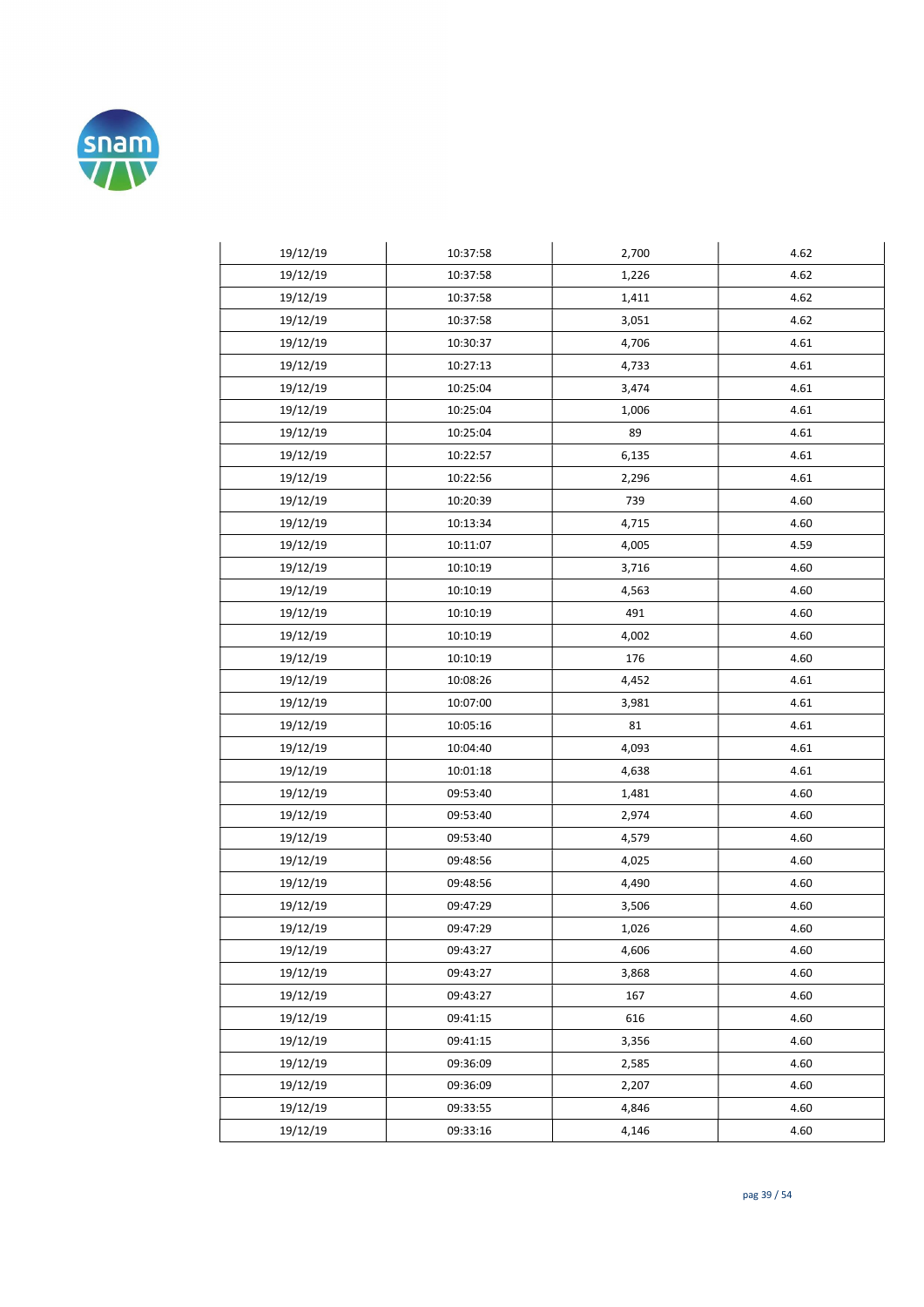

| 19/12/19 | 09:28:47 | 4,366 | 4.60 |
|----------|----------|-------|------|
| 19/12/19 | 09:24:10 | 1,726 | 4.61 |
| 19/12/19 | 09:24:10 | 2,987 | 4.61 |
| 19/12/19 | 09:21:59 | 1,674 | 4.61 |
| 19/12/19 | 09:21:59 | 2,412 | 4.61 |
| 19/12/19 | 09:18:53 | 3,336 | 4.61 |
| 19/12/19 | 09:18:43 | 1,261 | 4.61 |
| 19/12/19 | 09:16:52 | 3,978 | 4.62 |
| 19/12/19 | 09:16:44 | 804   | 4.62 |
| 19/12/19 | 09:16:31 | 4,312 | 4.62 |
| 19/12/19 | 09:13:24 | 1,800 | 4.63 |
| 19/12/19 | 09:13:24 | 2,960 | 4.63 |
| 19/12/19 | 09:10:13 | 2,516 | 4.63 |
| 19/12/19 | 09:10:13 | 1,579 | 4.63 |
| 19/12/19 | 09:09:56 | 4,261 | 4.63 |
| 19/12/19 | 09:05:17 | 3,970 | 4.63 |
| 19/12/19 | 09:01:47 | 824   | 4.63 |
| 19/12/19 | 09:01:46 | 3,712 | 4.63 |
| 19/12/19 | 08:59:54 | 4,399 | 4.63 |
| 19/12/19 | 08:57:21 | 2,500 | 4.62 |
| 19/12/19 | 08:55:32 | 2,886 | 4.62 |
| 19/12/19 | 08:54:07 | 1,135 | 4.62 |
| 19/12/19 | 08:53:12 | 3,564 | 4.62 |
| 19/12/19 | 08:50:55 | 4,042 | 4.62 |
| 19/12/19 | 08:49:53 | 4,112 | 4.62 |
| 19/12/19 | 08:45:01 | 4,792 | 4.62 |
| 19/12/19 | 08:42:30 | 3,450 | 4.62 |
| 19/12/19 | 08:40:57 | 751   | 4.63 |
| 19/12/19 | 08:40:57 | 2,600 | 4.63 |
| 19/12/19 | 08:40:57 | 732   | 4.63 |
| 19/12/19 | 08:39:49 | 4,636 | 4.63 |
| 19/12/19 | 08:36:30 | 2,734 | 4.63 |
| 19/12/19 | 08:36:30 | 1,272 | 4.63 |
| 19/12/19 | 08:34:57 | 4,438 | 4.63 |
| 19/12/19 | 08:31:12 | 4,321 | 4.62 |
| 19/12/19 | 08:30:47 | 3,615 | 4.62 |
| 19/12/19 | 08:30:30 | 514   | 4.62 |
| 19/12/19 | 08:28:54 | 3,966 | 4.63 |
| 19/12/19 | 08:25:38 | 3,541 | 4.64 |
| 19/12/19 | 08:25:38 | 570   | 4.64 |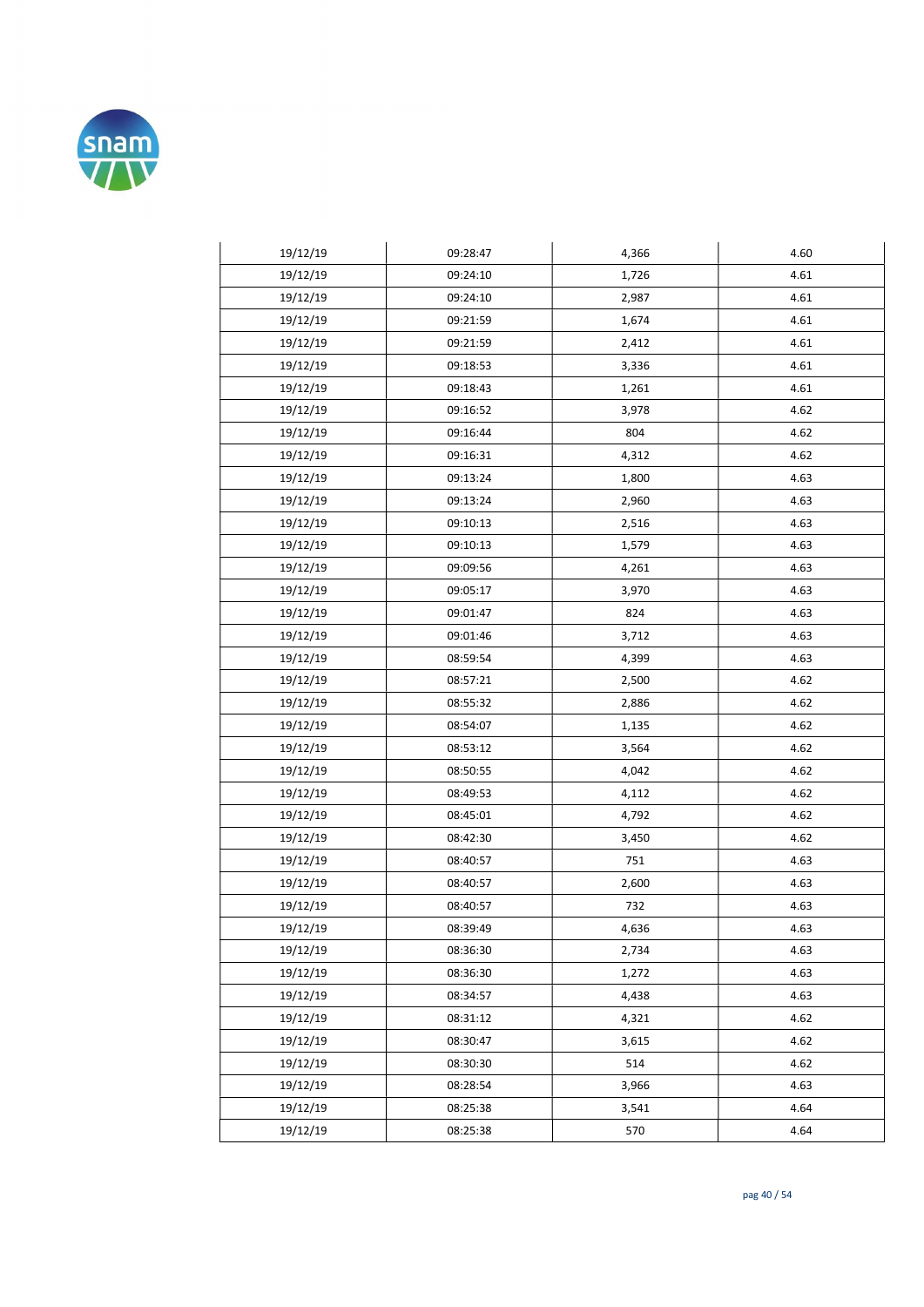

| 19/12/19 | 08:25:14 | 4,663 | 4.64 |
|----------|----------|-------|------|
| 19/12/19 | 08:24:51 | 6,074 | 4.64 |
| 19/12/19 | 08:24:45 | 3,232 | 4.64 |
| 19/12/19 | 08:24:45 | 4,693 | 4.64 |
| 19/12/19 | 08:24:34 | 1,500 | 4.64 |
| 19/12/19 | 08:20:09 | 3,970 | 4.63 |
| 19/12/19 | 08:19:15 | 1,399 | 4.64 |
| 19/12/19 | 08:19:15 | 2,800 | 4.64 |
| 19/12/19 | 08:16:02 | 2,157 | 4.63 |
| 19/12/19 | 08:16:02 | 1,900 | 4.63 |
| 19/12/19 | 08:15:56 | 4,410 | 4.64 |
| 19/12/19 | 08:13:22 | 4,752 | 4.63 |
| 19/12/19 | 08:12:30 | 4,183 | 4.63 |
| 20/12/19 | 16:07:14 | 1,672 | 4.69 |
| 20/12/19 | 16:07:14 | 2,516 | 4.69 |
| 20/12/19 | 16:02:27 | 4,209 | 4.69 |
| 20/12/19 | 16:00:40 | 200   | 4.69 |
| 20/12/19 | 16:00:32 | 700   | 4.69 |
| 20/12/19 | 15:59:59 | 128   | 4.69 |
| 20/12/19 | 15:59:34 | 2,038 | 4.69 |
| 20/12/19 | 15:59:34 | 539   | 4.69 |
| 20/12/19 | 15:54:44 | 4,773 | 4.69 |
| 20/12/19 | 15:54:44 | 69    | 4.69 |
| 20/12/19 | 15:52:36 | 4,009 | 4.69 |
| 20/12/19 | 14:34:30 | 4,954 | 4.68 |
| 20/12/19 | 14:31:32 | 4,584 | 4.68 |
| 20/12/19 | 14:30:06 | 4,452 | 4.68 |
| 20/12/19 | 14:26:32 | 4,347 | 4.68 |
| 20/12/19 | 14:19:58 | 4,062 | 4.68 |
| 20/12/19 | 14:14:22 | 4,215 | 4.68 |
| 20/12/19 | 14:09:05 | 4,045 | 4.68 |
| 20/12/19 | 14:08:27 | 4,330 | 4.68 |
| 20/12/19 | 14:00:38 | 1,992 | 4.68 |
| 20/12/19 | 14:00:38 | 2,919 | 4.68 |
| 20/12/19 | 13:55:42 | 4,814 | 4.67 |
| 20/12/19 | 13:50:37 | 4,963 | 4.68 |
| 20/12/19 | 13:43:39 | 4,760 | 4.68 |
| 20/12/19 | 13:40:11 | 249   | 4.68 |
| 20/12/19 | 13:40:11 | 2,671 | 4.68 |
| 20/12/19 | 13:40:10 | 1,725 | 4.68 |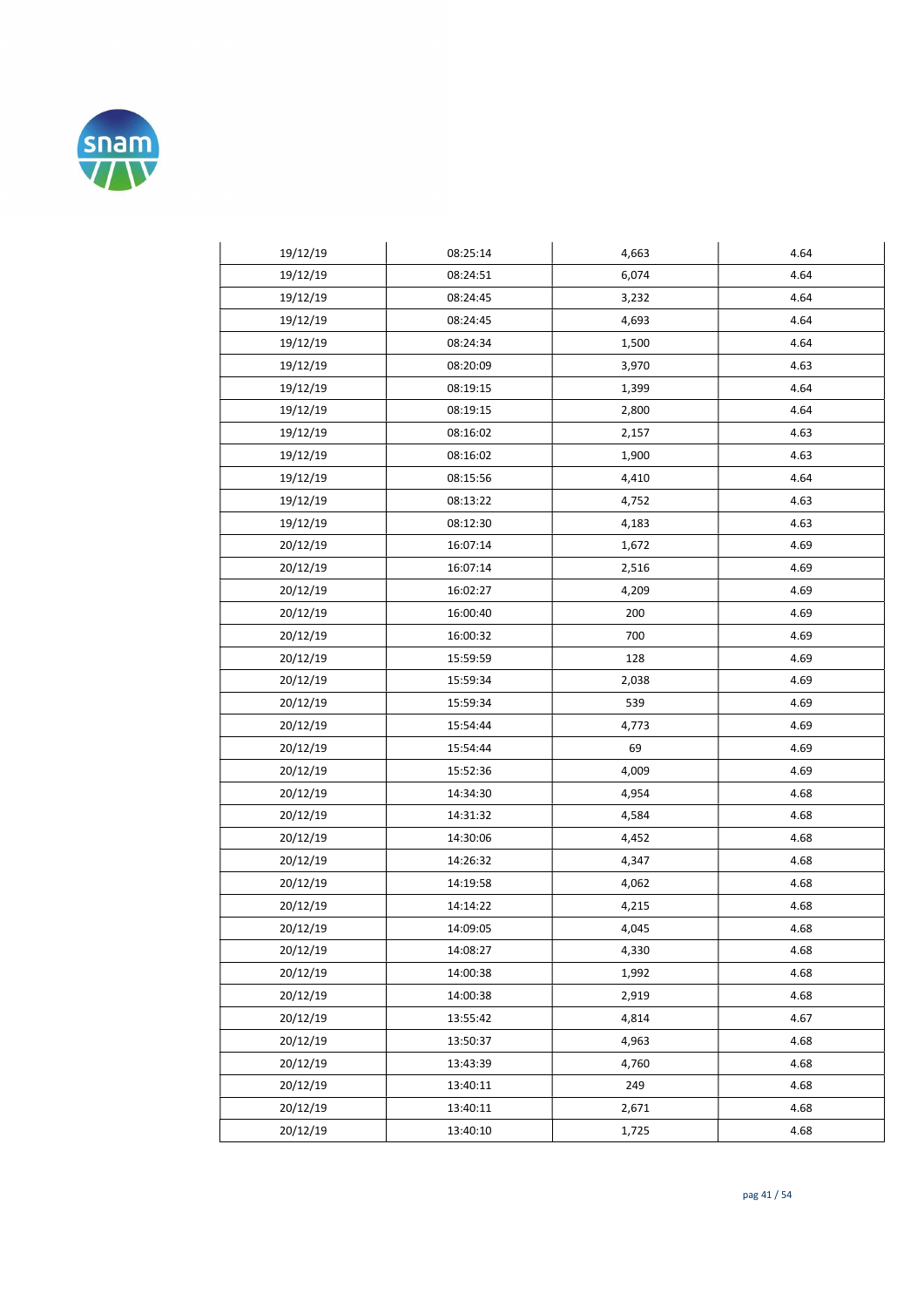

| 20/12/19 | 13:34:44 | 4,209          | 4.67 |
|----------|----------|----------------|------|
| 20/12/19 | 13:30:11 | 2,850          | 4.67 |
| 20/12/19 | 13:30:11 | 1,989          | 4.67 |
| 20/12/19 | 13:26:54 | 4,229          | 4.67 |
| 20/12/19 | 13:19:08 | 4,395          | 4.67 |
| 20/12/19 | 13:17:53 | 500            | 4.67 |
| 20/12/19 | 13:17:42 | 74             | 4.67 |
| 20/12/19 | 13:10:38 | 4,694          | 4.67 |
| 20/12/19 | 13:07:03 | 2,744          | 4.66 |
| 20/12/19 | 12:59:31 | $\overline{7}$ | 4.66 |
| 20/12/19 | 12:59:30 | 4,592          | 4.66 |
| 20/12/19 | 12:57:04 | 1,615          | 4.66 |
| 20/12/19 | 12:50:13 | 4,200          | 4.66 |
| 20/12/19 | 12:50:13 | 449            | 4.66 |
| 20/12/19 | 12:45:25 | 4,186          | 4.66 |
| 20/12/19 | 12:40:09 | 4,319          | 4.67 |
| 20/12/19 | 12:32:30 | 863            | 4.67 |
| 20/12/19 | 12:32:30 | 3,335          | 4.67 |
| 20/12/19 | 12:24:25 | 4,970          | 4.66 |
| 20/12/19 | 12:17:32 | 4,663          | 4.67 |
| 20/12/19 | 12:11:05 | 4,756          | 4.67 |
| 20/12/19 | 12:04:42 | 4,565          | 4.67 |
| 20/12/19 | 12:01:27 | 2,352          | 4.67 |
| 20/12/19 | 12:01:17 | 1,901          | 4.67 |
| 20/12/19 | 11:54:08 | 4,670          | 4.67 |
| 20/12/19 | 11:46:16 | 2,719          | 4.68 |
| 20/12/19 | 11:46:16 | 2,237          | 4.68 |
| 20/12/19 | 11:39:13 | 4,837          | 4.68 |
| 20/12/19 | 11:31:30 | 4,676          | 4.68 |
| 20/12/19 | 11:25:42 | 4,276          | 4.68 |
| 20/12/19 | 11:21:45 | 671            | 4.68 |
| 20/12/19 | 11:21:45 | 3,487          | 4.68 |
| 20/12/19 | 11:14:15 | 4,753          | 4.68 |
| 20/12/19 | 11:09:24 | 4,241          | 4.68 |
| 20/12/19 | 11:06:43 | 4,076          | 4.68 |
| 20/12/19 | 10:57:59 | 493            | 4.67 |
| 20/12/19 | 10:57:59 | 806            | 4.67 |
| 20/12/19 | 10:57:59 | 807            | 4.67 |
| 20/12/19 | 10:57:59 | 808            | 4.67 |
| 20/12/19 | 10:57:59 | 335            | 4.67 |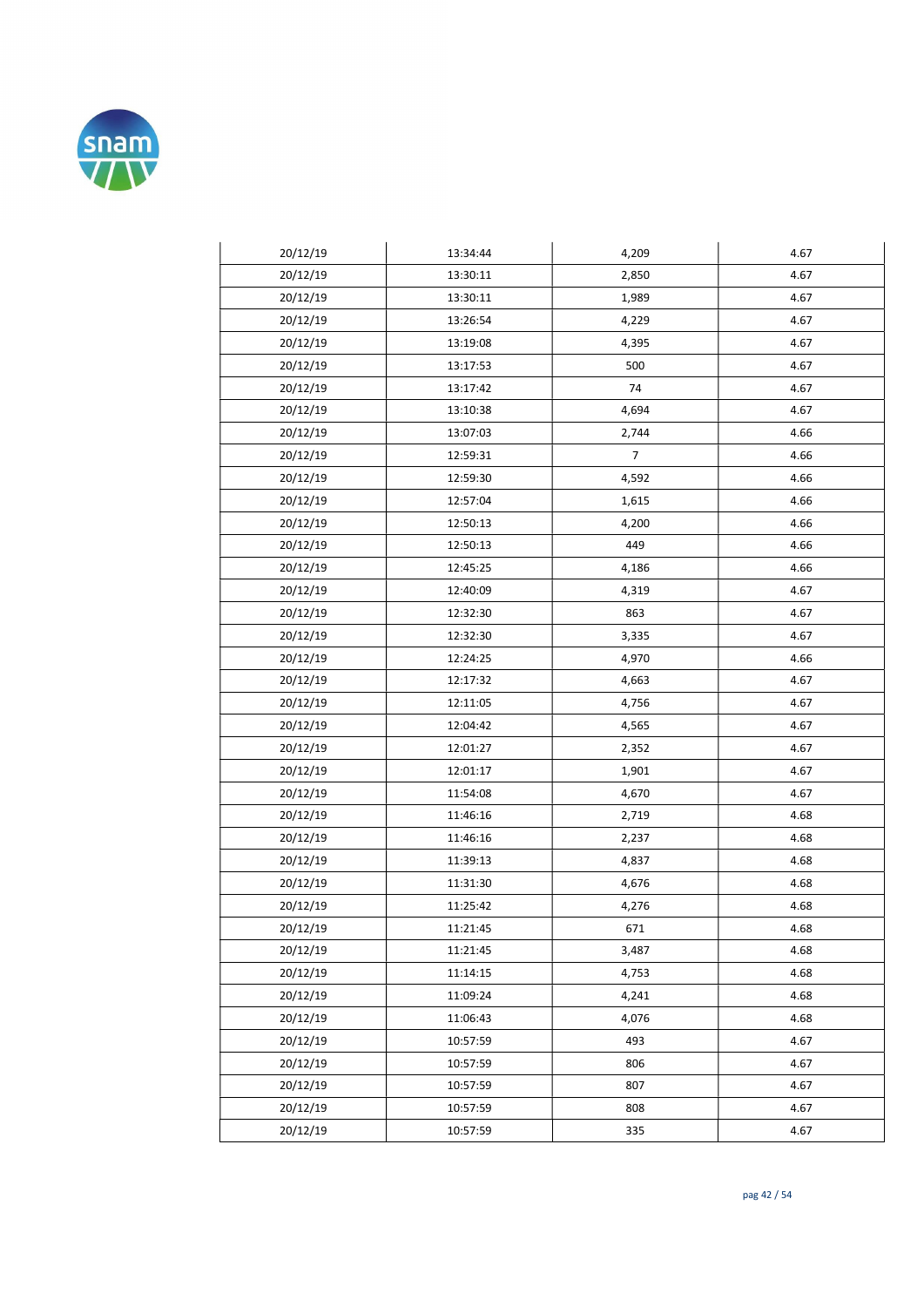

| 20/12/19 | 10:57:44 | 806   | 4.67 |
|----------|----------|-------|------|
| 20/12/19 | 10:53:44 | 472   | 4.68 |
| 20/12/19 | 10:53:44 | 814   | 4.68 |
| 20/12/19 | 10:53:44 | 814   | 4.68 |
| 20/12/19 | 10:53:44 | 808   | 4.68 |
| 20/12/19 | 10:53:44 | 809   | 4.68 |
| 20/12/19 | 10:53:44 | 592   | 4.68 |
| 20/12/19 | 10:51:18 | 4,301 | 4.68 |
| 20/12/19 | 10:49:14 | 4,831 | 4.67 |
| 20/12/19 | 10:46:58 | 1,563 | 4.66 |
| 20/12/19 | 10:42:11 | 4,930 | 4.67 |
| 20/12/19 | 10:38:41 | 4,765 | 4.67 |
| 20/12/19 | 10:34:50 | 4,666 | 4.67 |
| 20/12/19 | 10:32:08 | 4,164 | 4.67 |
| 20/12/19 | 10:28:57 | 4,498 | 4.67 |
| 20/12/19 | 10:26:54 | 2,500 | 4.67 |
| 20/12/19 | 10:26:54 | 3,648 | 4.67 |
| 20/12/19 | 10:26:54 | 823   | 4.67 |
| 20/12/19 | 10:20:42 | 4,979 | 4.66 |
| 20/12/19 | 10:16:49 | 4,780 | 4.66 |
| 20/12/19 | 10:14:18 | 4,098 | 4.66 |
| 20/12/19 | 10:09:35 | 1,155 | 4.66 |
| 20/12/19 | 10:09:35 | 2,101 | 4.66 |
| 20/12/19 | 10:09:34 | 888   | 4.66 |
| 20/12/19 | 10:09:33 | 383   | 4.66 |
| 20/12/19 | 10:09:20 | 4,995 | 4.66 |
| 20/12/19 | 10:05:36 | 4,282 | 4.66 |
| 20/12/19 | 10:05:06 | 4,620 | 4.66 |
| 20/12/19 | 09:57:08 | 4,895 | 4.65 |
| 20/12/19 | 09:55:41 | 3,411 | 4.66 |
| 20/12/19 | 09:55:41 | 1,097 | 4.66 |
| 20/12/19 | 09:52:26 | 3,367 | 4.66 |
| 20/12/19 | 09:52:26 | 1,238 | 4.66 |
| 20/12/19 | 09:50:51 | 4,185 | 4.66 |
| 20/12/19 | 09:48:19 | 4,695 | 4.66 |
| 20/12/19 | 09:44:12 | 2,794 | 4.65 |
| 20/12/19 | 09:44:12 | 4,886 | 4.65 |
| 20/12/19 | 09:40:09 | 4,766 | 4.65 |
| 20/12/19 | 09:36:48 | 4,878 | 4.65 |
| 20/12/19 | 09:34:05 | 4,242 | 4.65 |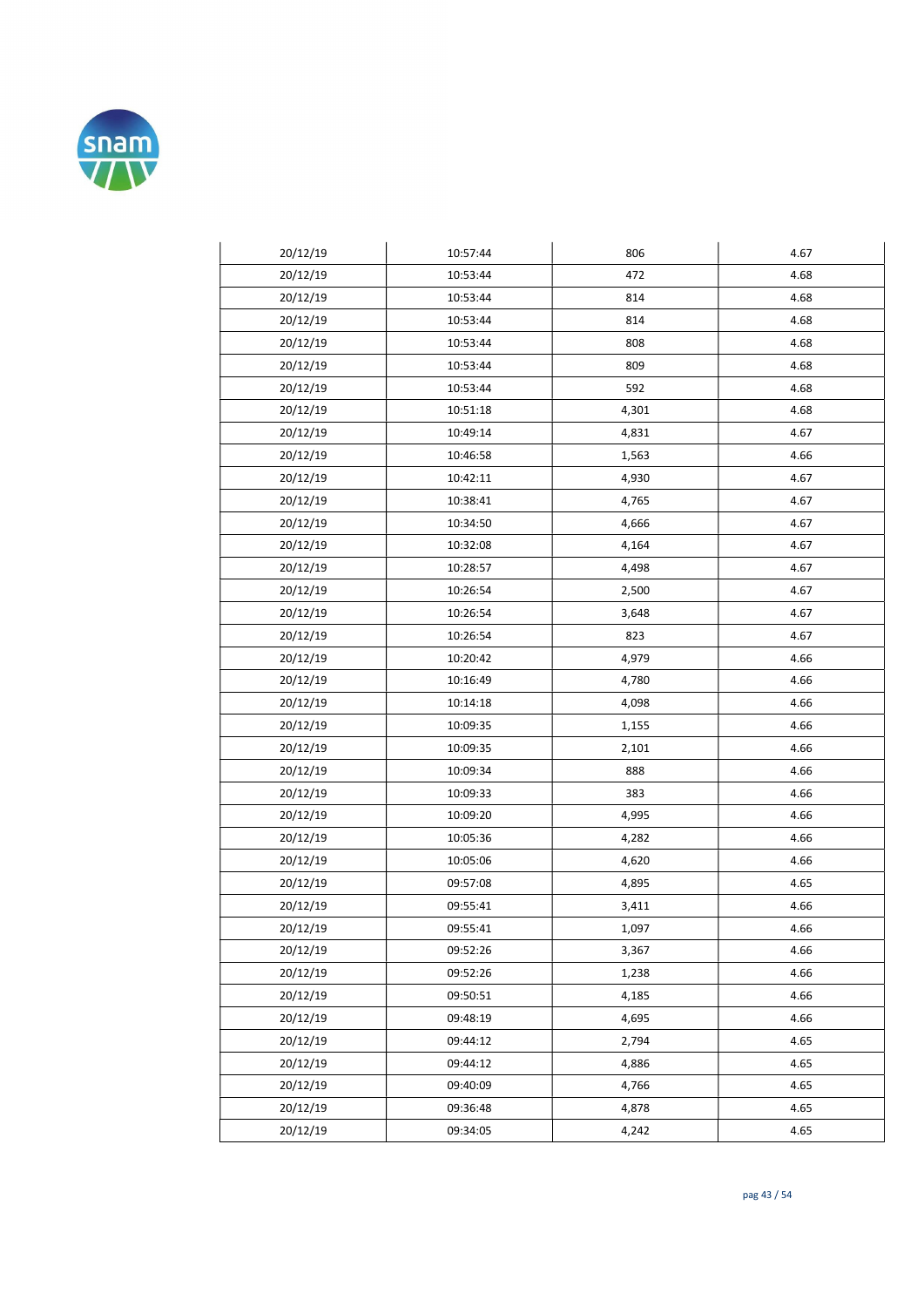

| 20/12/19 | 09:31:46 | 4,379 | 4.65 |
|----------|----------|-------|------|
| 20/12/19 | 09:28:09 | 4,880 | 4.65 |
| 20/12/19 | 09:27:04 | 4,939 | 4.65 |
| 20/12/19 | 09:22:38 | 4,285 | 4.65 |
| 20/12/19 | 09:22:23 | 4,644 | 4.65 |
| 20/12/19 | 09:20:32 | 3,580 | 4.65 |
| 20/12/19 | 09:20:32 | 1,297 | 4.65 |
| 20/12/19 | 09:14:22 | 4,386 | 4.65 |
| 20/12/19 | 09:12:31 | 4,112 | 4.65 |
| 20/12/19 | 09:10:25 | 2,199 | 4.65 |
| 20/12/19 | 09:10:25 | 1,982 | 4.65 |
| 20/12/19 | 09:08:04 | 4,876 | 4.65 |
| 20/12/19 | 09:07:00 | 3,980 | 4.65 |
| 20/12/19 | 09:07:00 | 46    | 4.65 |
| 20/12/19 | 09:05:17 | 469   | 4.65 |
| 20/12/19 | 09:03:44 | 2,700 | 4.65 |
| 20/12/19 | 09:02:53 | 3,436 | 4.65 |
| 20/12/19 | 09:02:53 | 1,000 | 4.65 |
| 20/12/19 | 08:59:31 | 2,391 | 4.65 |
| 20/12/19 | 08:59:31 | 2,275 | 4.65 |
| 20/12/19 | 08:56:40 | 4,895 | 4.65 |
| 20/12/19 | 08:53:48 | 883   | 4.65 |
| 20/12/19 | 08:53:47 | 3,805 | 4.65 |
| 20/12/19 | 08:51:26 | 4,430 | 4.65 |
| 20/12/19 | 08:49:51 | 4,242 | 4.65 |
| 20/12/19 | 08:47:10 | 2,092 | 4.65 |
| 20/12/19 | 08:47:10 | 2,907 | 4.65 |
| 20/12/19 | 08:44:07 | 4,400 | 4.65 |
| 20/12/19 | 08:44:07 | 474   | 4.65 |
| 20/12/19 | 08:42:15 | 1,256 | 4.65 |
| 20/12/19 | 08:42:14 | 1,043 | 4.65 |
| 20/12/19 | 08:41:55 | 1,905 | 4.65 |
| 20/12/19 | 08:39:28 | 4,639 | 4.65 |
| 20/12/19 | 08:37:39 | 4,817 | 4.65 |
| 20/12/19 | 08:36:57 | 1,546 | 4.65 |
| 20/12/19 | 08:36:57 | 2,525 | 4.65 |
| 20/12/19 | 08:33:21 | 4,674 | 4.64 |
| 20/12/19 | 08:33:21 | 4,167 | 4.64 |
| 20/12/19 | 08:32:41 | 4,706 | 4.64 |
| 20/12/19 | 08:28:17 | 2,000 | 4.63 |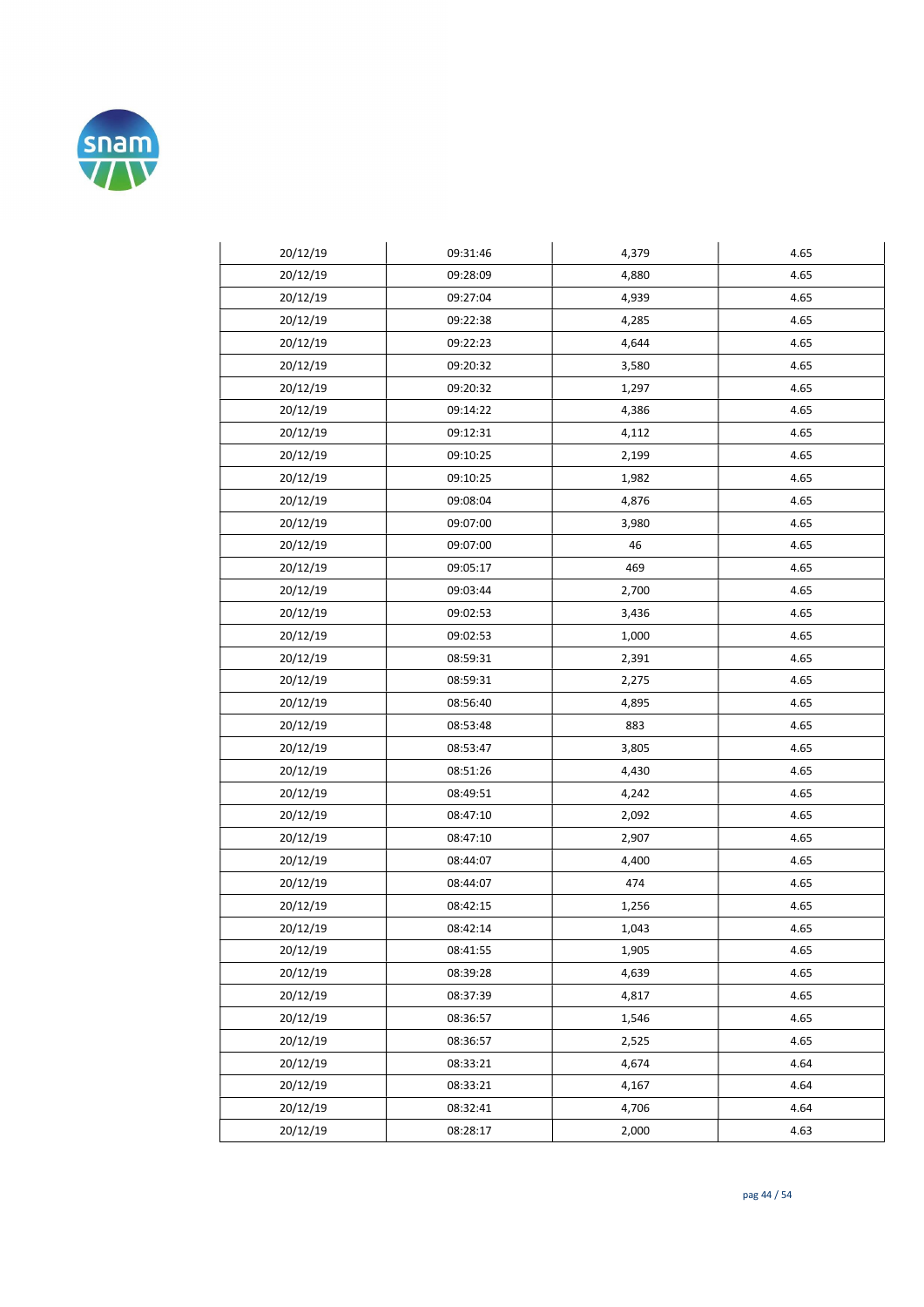

| 20/12/19 | 08:26:43 | 4,828  | 4.65 |
|----------|----------|--------|------|
| 20/12/19 | 08:24:53 | 4,085  | 4.65 |
| 20/12/19 | 08:24:33 | 4,818  | 4.65 |
| 23/12/19 | 16:29:30 | 5,554  | 4.69 |
| 23/12/19 | 16:29:30 | 4,046  | 4.69 |
| 23/12/19 | 16:29:30 | 578    | 4.69 |
| 23/12/19 | 16:29:30 | 344    | 4.69 |
| 23/12/19 | 16:28:59 | 600    | 4.69 |
| 23/12/19 | 16:28:59 | 4,940  | 4.69 |
| 23/12/19 | 16:28:50 | 122    | 4.69 |
| 23/12/19 | 16:28:41 | 1,916  | 4.69 |
| 23/12/19 | 16:27:53 | 860    | 4.69 |
| 23/12/19 | 16:27:53 | 4,988  | 4.69 |
| 23/12/19 | 16:27:53 | 3,477  | 4.69 |
| 23/12/19 | 16:27:53 | 4,209  | 4.69 |
| 23/12/19 | 16:27:53 | 4,898  | 4.69 |
| 23/12/19 | 16:27:53 | 1,304  | 4.69 |
| 23/12/19 | 16:27:48 | 1,000  | 4.69 |
| 23/12/19 | 16:27:09 | 2,010  | 4.69 |
| 23/12/19 | 16:27:09 | 4,183  | 4.69 |
| 23/12/19 | 16:27:09 | 6,661  | 4.69 |
| 23/12/19 | 16:26:49 | 10,924 | 4.69 |
| 23/12/19 | 16:26:47 | 598    | 4.69 |
| 23/12/19 | 16:26:47 | 9,040  | 4.69 |
| 23/12/19 | 16:26:47 | 2,201  | 4.69 |
| 23/12/19 | 16:26:47 | 25,730 | 4.69 |
| 23/12/19 | 16:26:47 | 193    | 4.69 |
| 23/12/19 | 16:26:47 | 1,648  | 4.69 |
| 23/12/19 | 16:26:47 | 2,246  | 4.69 |
| 23/12/19 | 16:26:40 | 229    | 4.69 |
| 23/12/19 | 16:26:34 | 376    | 4.69 |
| 23/12/19 | 16:26:34 | 1,559  | 4.69 |
| 23/12/19 | 16:25:43 | 3,757  | 4.69 |
| 23/12/19 | 16:25:36 | 4,994  | 4.69 |
| 23/12/19 | 16:25:36 | 4,467  | 4.69 |
| 23/12/19 | 16:25:22 | 809    | 4.69 |
| 23/12/19 | 16:25:22 | 173    | 4.69 |
| 23/12/19 | 16:25:22 | 1,786  | 4.69 |
| 23/12/19 | 16:25:22 | 341    | 4.69 |
| 23/12/19 | 16:25:22 | 2,335  | 4.69 |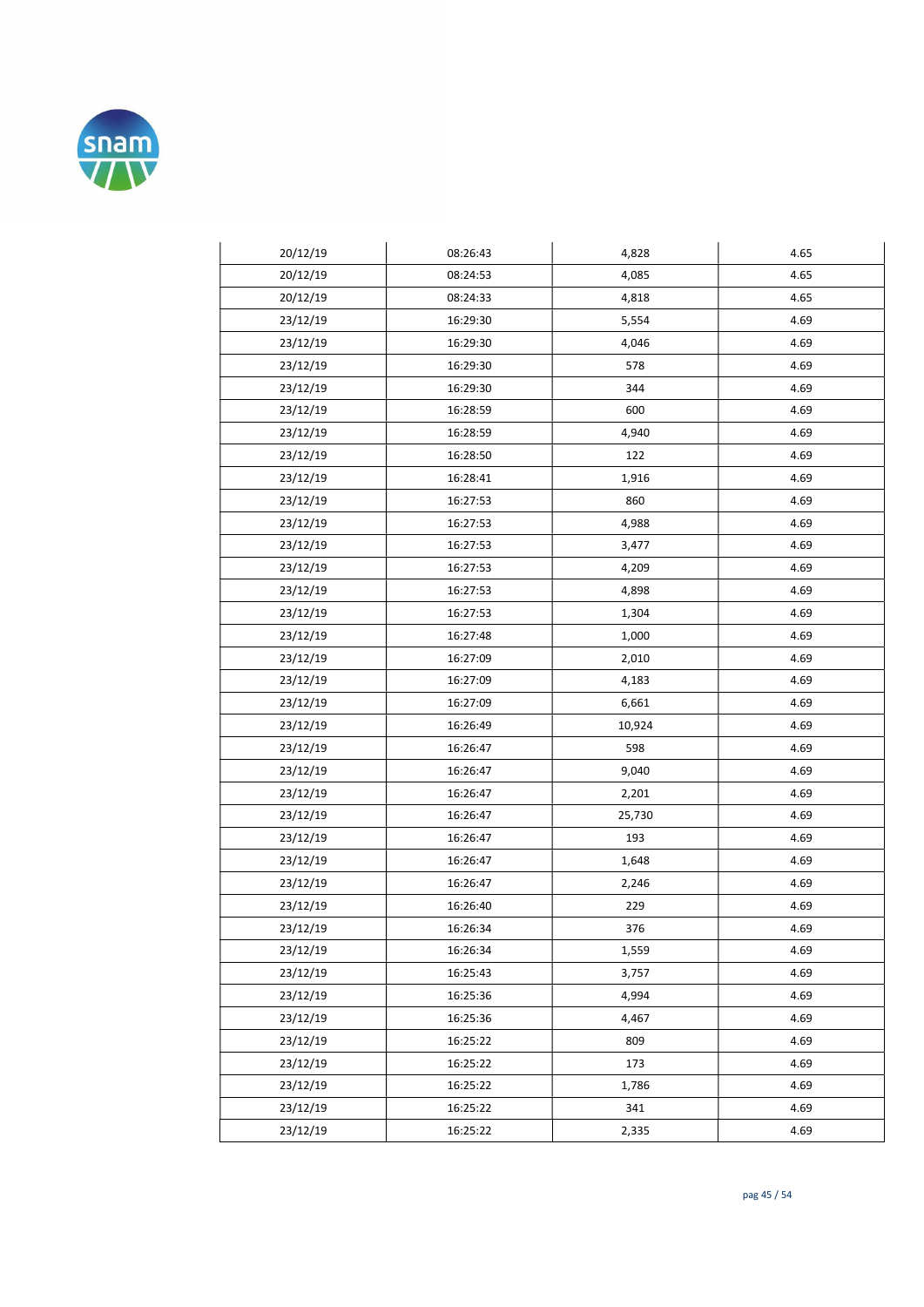

| 23/12/19 | 16:25:22 | 2,581 | 4.69 |
|----------|----------|-------|------|
| 23/12/19 | 16:25:22 | 2,765 | 4.69 |
| 23/12/19 | 16:25:14 | 8,623 | 4.69 |
| 23/12/19 | 16:25:14 | 9,023 | 4.69 |
| 23/12/19 | 16:24:00 | 4,592 | 4.69 |
| 23/12/19 | 16:24:00 | 4,961 | 4.69 |
| 23/12/19 | 16:22:45 | 2,151 | 4.69 |
| 23/12/19 | 16:22:43 | 2,500 | 4.69 |
| 23/12/19 | 16:22:43 | 2,500 | 4.69 |
| 23/12/19 | 16:20:40 | 4,498 | 4.69 |
| 23/12/19 | 16:20:40 | 229   | 4.69 |
| 23/12/19 | 16:19:17 | 1,086 | 4.69 |
| 23/12/19 | 16:19:17 | 353   | 4.69 |
| 23/12/19 | 16:19:17 | 2,306 | 4.69 |
| 23/12/19 | 16:18:11 | 7,376 | 4.69 |
| 23/12/19 | 15:43:45 | 4,342 | 4.71 |
| 23/12/19 | 15:43:45 | 244   | 4.71 |
| 23/12/19 | 15:42:57 | 4,164 | 4.71 |
| 23/12/19 | 15:41:37 | 1,254 | 4.71 |
| 23/12/19 | 15:41:37 | 2,761 | 4.71 |
| 23/12/19 | 15:41:37 | 2,086 | 4.71 |
| 23/12/19 | 15:40:37 | 1,318 | 4.71 |
| 23/12/19 | 15:40:37 | 125   | 4.71 |
| 23/12/19 | 15:40:37 | 2,840 | 4.71 |
| 23/12/19 | 15:40:37 | 2,428 | 4.71 |
| 23/12/19 | 15:40:37 | 531   | 4.71 |
| 23/12/19 | 15:40:05 | 400   | 4.71 |
| 23/12/19 | 15:40:05 | 2,210 | 4.71 |
| 23/12/19 | 15:37:40 | 146   | 4.71 |
| 23/12/19 | 15:35:42 | 2,500 | 4.71 |
| 23/12/19 | 15:32:04 | 4,834 | 4.71 |
| 23/12/19 | 15:31:59 | 5,090 | 4.71 |
| 23/12/19 | 15:31:25 | 2,389 | 4.71 |
| 23/12/19 | 15:31:25 | 330   | 4.71 |
| 23/12/19 | 15:29:54 | 3,689 | 4.71 |
| 23/12/19 | 15:29:54 | 1,484 | 4.71 |
| 23/12/19 | 15:28:30 | 4,722 | 4.71 |
| 23/12/19 | 15:25:10 | 5,752 | 4.71 |
| 23/12/19 | 15:22:32 | 3,481 | 4.71 |
| 23/12/19 | 15:22:27 | 500   | 4.71 |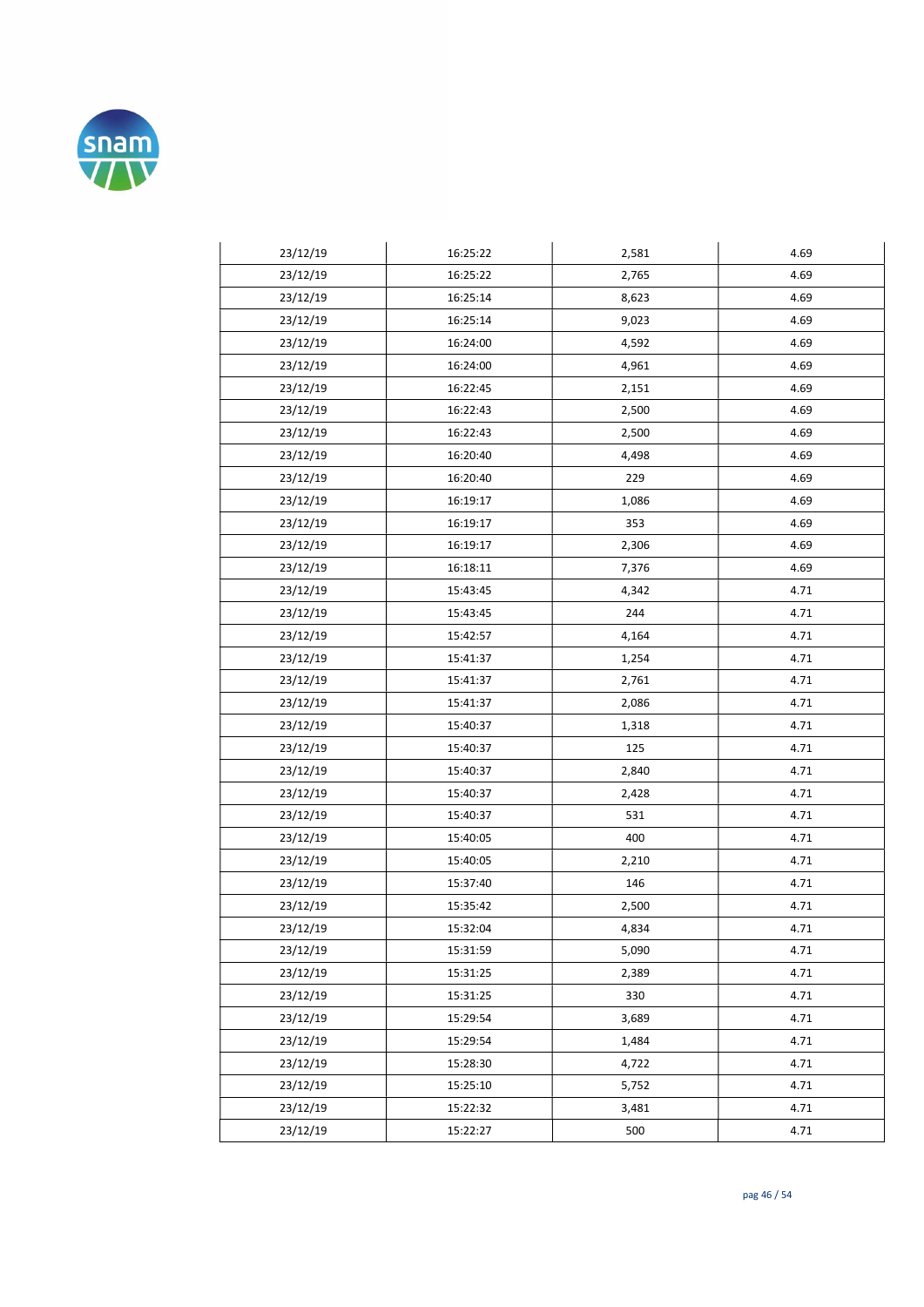

| 23/12/19 | 15:22:02 | 200   | 4.71 |
|----------|----------|-------|------|
| 23/12/19 | 15:20:00 | 2,298 | 4.71 |
| 23/12/19 | 15:20:00 | 1,956 | 4.71 |
| 23/12/19 | 15:18:08 | 5,286 | 4.71 |
| 23/12/19 | 15:16:30 | 4,168 | 4.71 |
| 23/12/19 | 15:15:25 | 2,500 | 4.71 |
| 23/12/19 | 15:15:25 | 4,079 | 4.71 |
| 23/12/19 | 15:15:25 | 2,220 | 4.71 |
| 23/12/19 | 15:12:39 | 4,489 | 4.70 |
| 23/12/19 | 15:12:39 | 43    | 4.70 |
| 23/12/19 | 15:09:07 | 1,296 | 4.70 |
| 23/12/19 | 15:09:07 | 2,963 | 4.70 |
| 23/12/19 | 15:07:05 | 4,898 | 4.70 |
| 23/12/19 | 15:05:46 | 2,700 | 4.70 |
| 23/12/19 | 15:05:46 | 1,411 | 4.70 |
| 23/12/19 | 15:05:46 | 5,100 | 4.70 |
| 23/12/19 | 15:04:44 | 3,021 | 4.70 |
| 23/12/19 | 15:04:44 | 1,252 | 4.70 |
| 23/12/19 | 15:04:44 | 1,866 | 4.70 |
| 23/12/19 | 15:04:44 | 4,600 | 4.70 |
| 23/12/19 | 15:04:43 | 367   | 4.70 |
| 23/12/19 | 15:03:02 | 4,248 | 4.70 |
| 23/12/19 | 15:03:02 | 287   | 4.70 |
| 23/12/19 | 15:00:54 | 2,299 | 4.70 |
| 23/12/19 | 14:59:23 | 2,668 | 4.70 |
| 23/12/19 | 14:57:41 | 798   | 4.70 |
| 23/12/19 | 14:57:41 | 189   | 4.70 |
| 23/12/19 | 14:57:41 | 3,434 | 4.70 |
| 23/12/19 | 14:57:41 | 4,400 | 4.70 |
| 23/12/19 | 14:55:30 | 1,042 | 4.70 |
| 23/12/19 | 14:55:30 | 827   | 4.70 |
| 23/12/19 | 14:55:30 | 1,345 | 4.70 |
| 23/12/19 | 14:55:30 | 2,224 | 4.70 |
| 23/12/19 | 14:55:30 | 924   | 4.70 |
| 23/12/19 | 14:53:30 | 1,022 | 4.70 |
| 23/12/19 | 14:53:30 | 1,572 | 4.70 |
| 23/12/19 | 14:53:30 | 839   | 4.70 |
| 23/12/19 | 14:53:30 | 1,770 | 4.70 |
| 23/12/19 | 14:51:01 | 1,737 | 4.70 |
| 23/12/19 | 14:51:01 | 5,052 | 4.70 |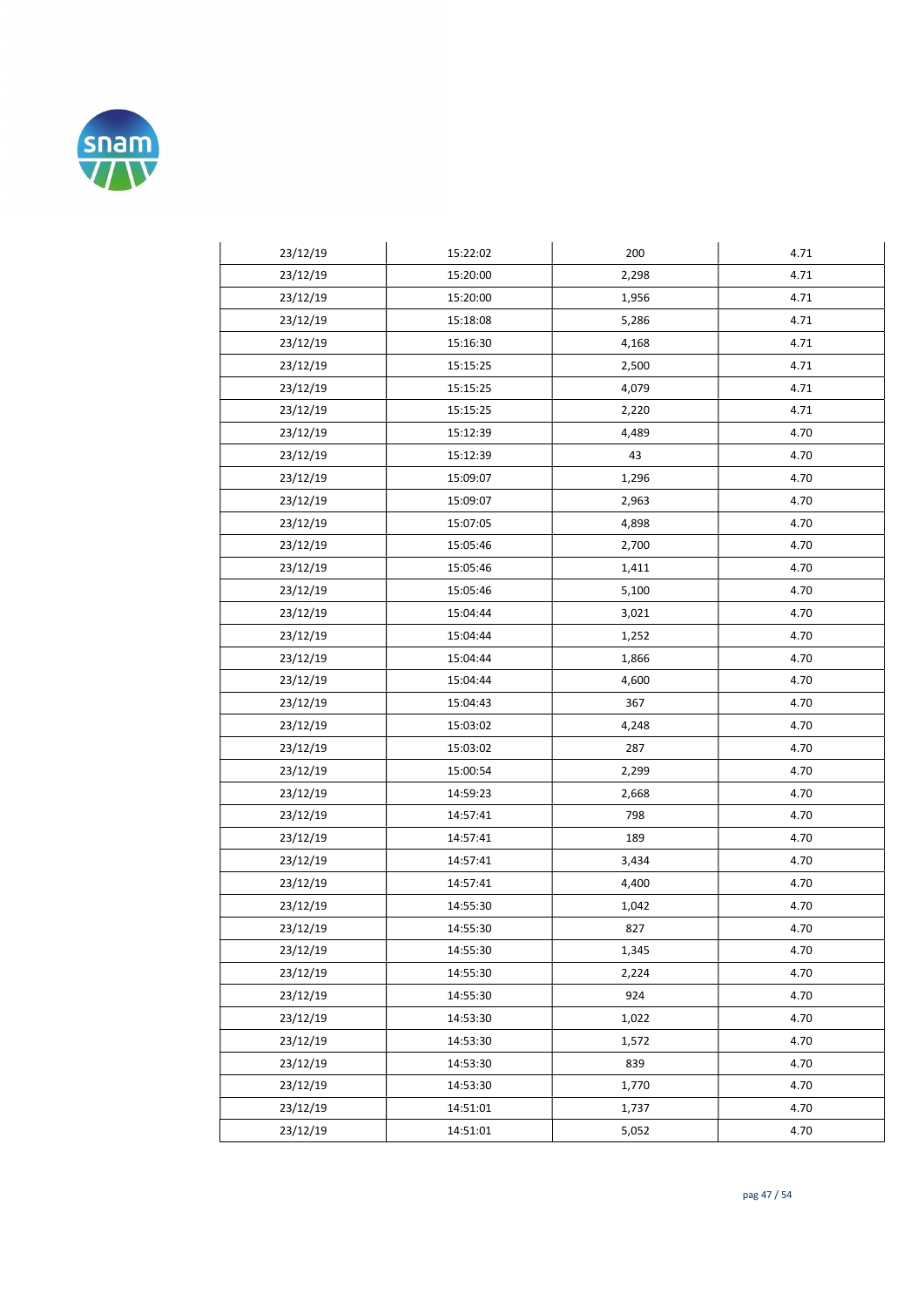

| 23/12/19 | 14:51:01 | 4,148 | 4.70 |
|----------|----------|-------|------|
| 23/12/19 | 14:51:01 | 4,700 | 4.70 |
| 23/12/19 | 14:51:01 | 1,944 | 4.70 |
| 23/12/19 | 14:48:23 | 4,275 | 4.70 |
| 23/12/19 | 14:47:12 | 4,606 | 4.70 |
| 23/12/19 | 14:44:22 | 4,292 | 4.70 |
| 23/12/19 | 14:44:22 | 313   | 4.70 |
| 23/12/19 | 14:42:12 | 2,348 | 4.70 |
| 23/12/19 | 14:42:08 | 2,209 | 4.70 |
| 23/12/19 | 14:42:08 | 478   | 4.70 |
| 23/12/19 | 14:41:57 | 4,626 | 4.70 |
| 23/12/19 | 14:41:22 | 5,096 | 4.70 |
| 23/12/19 | 14:41:22 | 725   | 4.70 |
| 23/12/19 | 14:40:35 | 485   | 4.70 |
| 23/12/19 | 14:37:20 | 3,015 | 4.70 |
| 23/12/19 | 14:33:56 | 4,502 | 4.71 |
| 23/12/19 | 14:33:17 | 700   | 4.70 |
| 23/12/19 | 14:33:07 | 5,029 | 4.71 |
| 23/12/19 | 14:32:30 | 2,500 | 4.71 |
| 23/12/19 | 14:32:30 | 4,600 | 4.71 |
| 23/12/19 | 14:32:30 | 5,861 | 4.71 |
| 23/12/19 | 14:30:45 | 2,016 | 4.71 |
| 23/12/19 | 14:24:55 | 643   | 4.70 |
| 23/12/19 | 14:23:43 | 4,240 | 4.70 |
| 23/12/19 | 14:20:57 | 3,283 | 4.70 |
| 23/12/19 | 14:17:20 | 5,081 | 4.70 |
| 23/12/19 | 14:16:25 | 3,861 | 4.70 |
| 23/12/19 | 14:16:11 | 403   | 4.70 |
| 23/12/19 | 14:16:11 | 1,597 | 4.70 |
| 23/12/19 | 14:15:25 | 2,300 | 4.70 |
| 23/12/19 | 14:13:04 | 1,000 | 4.70 |
| 23/12/19 | 14:10:07 | 658   | 4.70 |
| 23/12/19 | 14:09:36 | 616   | 4.70 |
| 23/12/19 | 14:09:34 | 3,270 | 4.70 |
| 23/12/19 | 14:08:42 | 5,095 | 4.71 |
| 23/12/19 | 14:08:30 | 7,172 | 4.71 |
| 23/12/19 | 14:03:14 | 147   | 4.70 |
| 23/12/19 | 14:03:14 | 4,250 | 4.70 |
| 23/12/19 | 14:01:32 | 4,843 | 4.70 |
| 23/12/19 | 13:56:37 | 1,905 | 4.70 |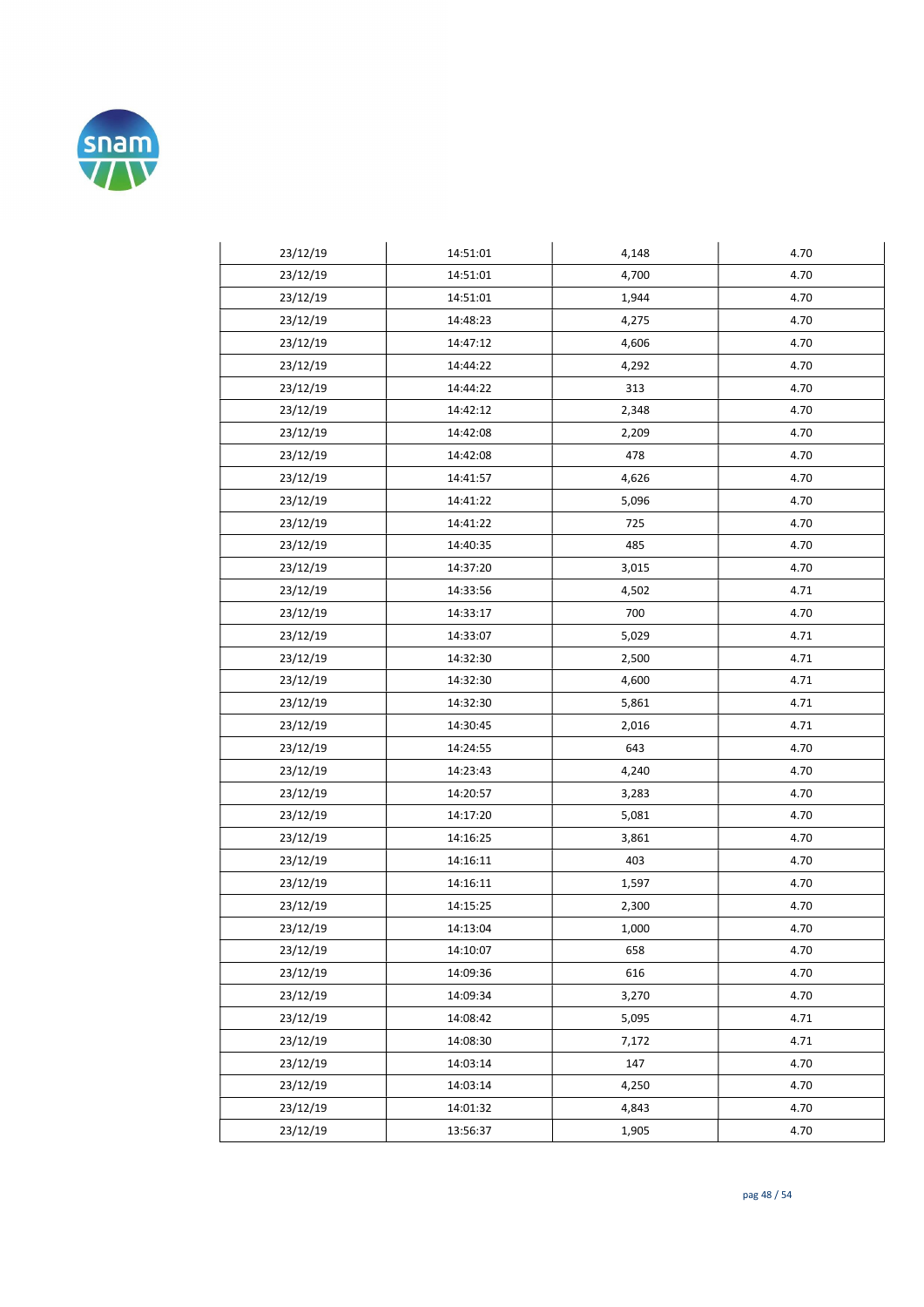

| 23/12/19 | 13:56:37 | 2,900 | 4.70 |
|----------|----------|-------|------|
| 23/12/19 | 13:55:16 | 4,209 | 4.70 |
| 23/12/19 | 13:53:24 | 1,392 | 4.70 |
| 23/12/19 | 13:51:55 | 1,250 | 4.70 |
| 23/12/19 | 13:51:40 | 703   | 4.70 |
| 23/12/19 | 13:51:39 | 1,830 | 4.70 |
| 23/12/19 | 13:50:25 | 4,434 | 4.70 |
| 23/12/19 | 13:50:11 | 5,213 | 4.70 |
| 23/12/19 | 13:46:14 | 2,536 | 4.70 |
| 23/12/19 | 13:42:58 | 1,464 | 4.70 |
| 23/12/19 | 13:42:58 | 4,086 | 4.70 |
| 23/12/19 | 13:42:13 | 598   | 4.70 |
| 23/12/19 | 13:42:13 | 2,355 | 4.70 |
| 23/12/19 | 13:42:13 | 920   | 4.70 |
| 23/12/19 | 13:34:54 | 2,877 | 4.70 |
| 23/12/19 | 13:32:25 | 4,534 | 4.70 |
| 23/12/19 | 13:29:00 | 2,144 | 4.70 |
| 23/12/19 | 13:29:00 | 2,505 | 4.70 |
| 23/12/19 | 13:26:57 | 4,230 | 4.70 |
| 23/12/19 | 13:24:47 | 4,986 | 4.70 |
| 23/12/19 | 13:24:28 | 4,837 | 4.70 |
| 23/12/19 | 13:21:32 | 500   | 4.70 |
| 23/12/19 | 13:18:27 | 2,500 | 4.70 |
| 23/12/19 | 13:16:47 | 3,730 | 4.70 |
| 23/12/19 | 13:16:44 | 665   | 4.70 |
| 23/12/19 | 13:10:37 | 3,639 | 4.70 |
| 23/12/19 | 13:10:37 | 1,392 | 4.70 |
| 23/12/19 | 13:08:15 | 1,397 | 4.70 |
| 23/12/19 | 13:08:15 | 2,800 | 4.70 |
| 23/12/19 | 13:08:15 | 4,421 | 4.70 |
| 23/12/19 | 13:05:41 | 4,924 | 4.70 |
| 23/12/19 | 13:01:25 | 1,452 | 4.70 |
| 23/12/19 | 13:01:25 | 2,835 | 4.70 |
| 23/12/19 | 12:56:22 | 5,173 | 4.70 |
| 23/12/19 | 12:56:21 | 5,197 | 4.70 |
| 23/12/19 | 12:49:22 | 4,864 | 4.70 |
| 23/12/19 | 12:46:31 | 296   | 4.70 |
| 23/12/19 | 12:46:31 | 4,376 | 4.70 |
| 23/12/19 | 12:41:41 | 4,197 | 4.69 |
| 23/12/19 | 12:41:24 | 4,628 | 4.70 |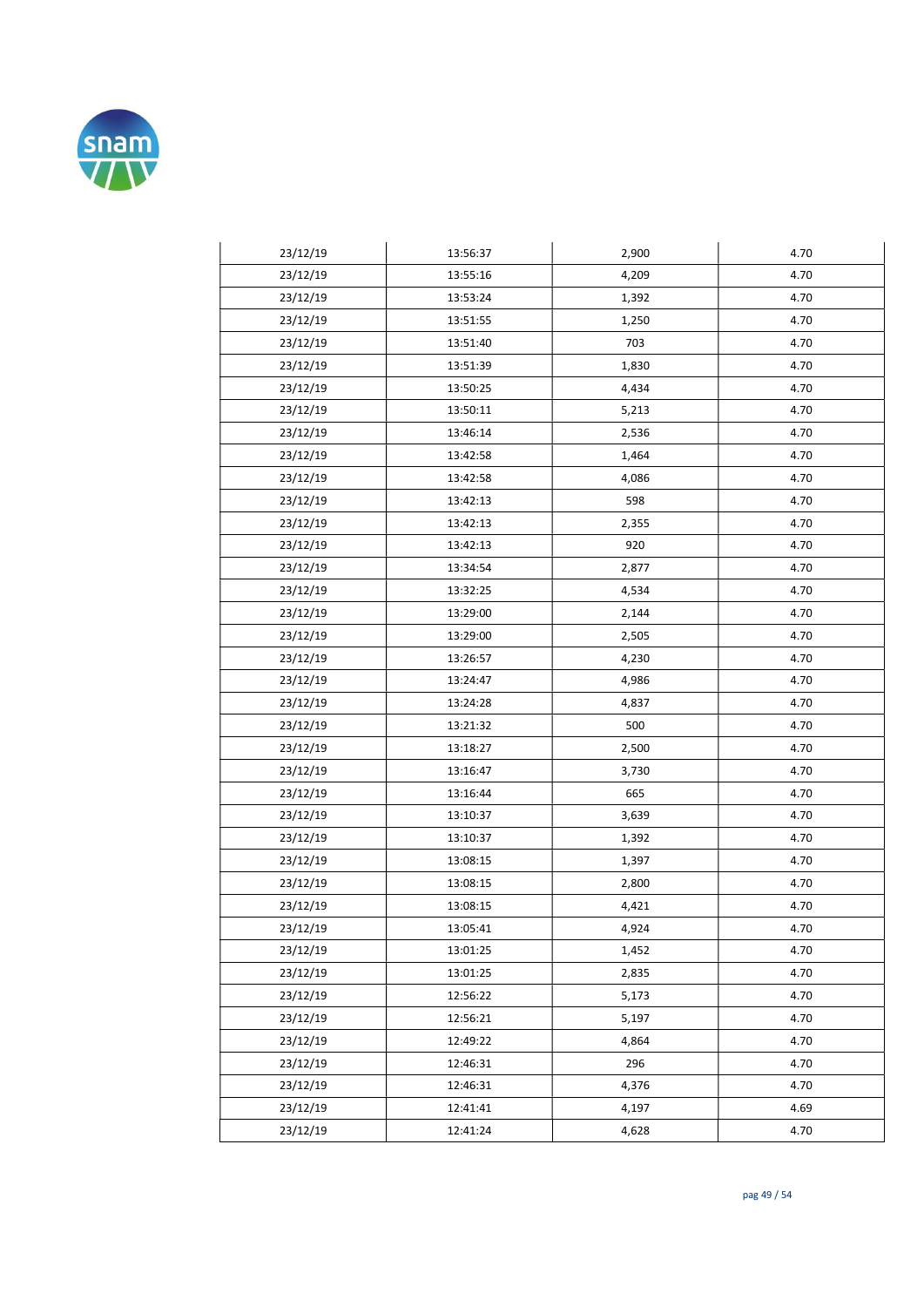

| 23/12/19 | 12:40:23 | 4,777 | 4.70 |
|----------|----------|-------|------|
| 23/12/19 | 12:36:48 | 407   | 4.70 |
| 23/12/19 | 12:36:48 | 4,257 | 4.70 |
| 23/12/19 | 12:32:55 | 4,475 | 4.70 |
| 23/12/19 | 12:31:22 | 1,758 | 4.70 |
| 23/12/19 | 12:31:22 | 2,500 | 4.70 |
| 23/12/19 | 12:31:22 | 264   | 4.70 |
| 23/12/19 | 12:31:22 | 4,600 | 4.70 |
| 23/12/19 | 12:29:06 | 4,668 | 4.70 |
| 23/12/19 | 12:17:45 | 4,238 | 4.70 |
| 23/12/19 | 12:17:30 | 2,478 | 4.70 |
| 23/12/19 | 12:17:15 | 4,768 | 4.70 |
| 23/12/19 | 12:09:16 | 5,103 | 4.70 |
| 23/12/19 | 12:05:49 | 4,564 | 4.70 |
| 23/12/19 | 12:05:34 | 4,255 | 4.71 |
| 23/12/19 | 12:05:31 | 2,137 | 4.71 |
| 23/12/19 | 12:05:31 | 2,118 | 4.71 |
| 23/12/19 | 12:05:31 | 1,209 | 4.71 |
| 23/12/19 | 12:05:23 | 2,500 | 4.71 |
| 23/12/19 | 12:05:00 | 2,688 | 4.71 |
| 23/12/19 | 12:05:00 | 2,506 | 4.71 |
| 23/12/19 | 12:03:40 | 976   | 4.70 |
| 23/12/19 | 12:03:40 | 1,007 | 4.70 |
| 23/12/19 | 11:59:07 | 5,010 | 4.70 |
| 23/12/19 | 11:59:07 | 4,369 | 4.70 |
| 23/12/19 | 11:56:22 | 4,902 | 4.70 |
| 23/12/19 | 11:56:22 | 3,305 | 4.70 |
| 23/12/19 | 11:53:12 | 1,000 | 4.70 |
| 23/12/19 | 11:51:08 | 4,220 | 4.70 |
| 23/12/19 | 11:48:10 | 3,100 | 4.70 |
| 23/12/19 | 11:48:10 | 1,554 | 4.70 |
| 23/12/19 | 11:44:30 | 2,484 | 4.70 |
| 23/12/19 | 11:44:26 | 2,500 | 4.70 |
| 23/12/19 | 11:38:55 | 1,000 | 4.69 |
| 23/12/19 | 11:38:27 | 2,487 | 4.69 |
| 23/12/19 | 11:38:22 | 319   | 4.69 |
| 23/12/19 | 11:35:11 | 4,143 | 4.69 |
| 23/12/19 | 11:30:29 | 4,487 | 4.70 |
| 23/12/19 | 11:29:52 | 4,571 | 4.70 |
| 23/12/19 | 11:22:42 | 3,414 | 4.70 |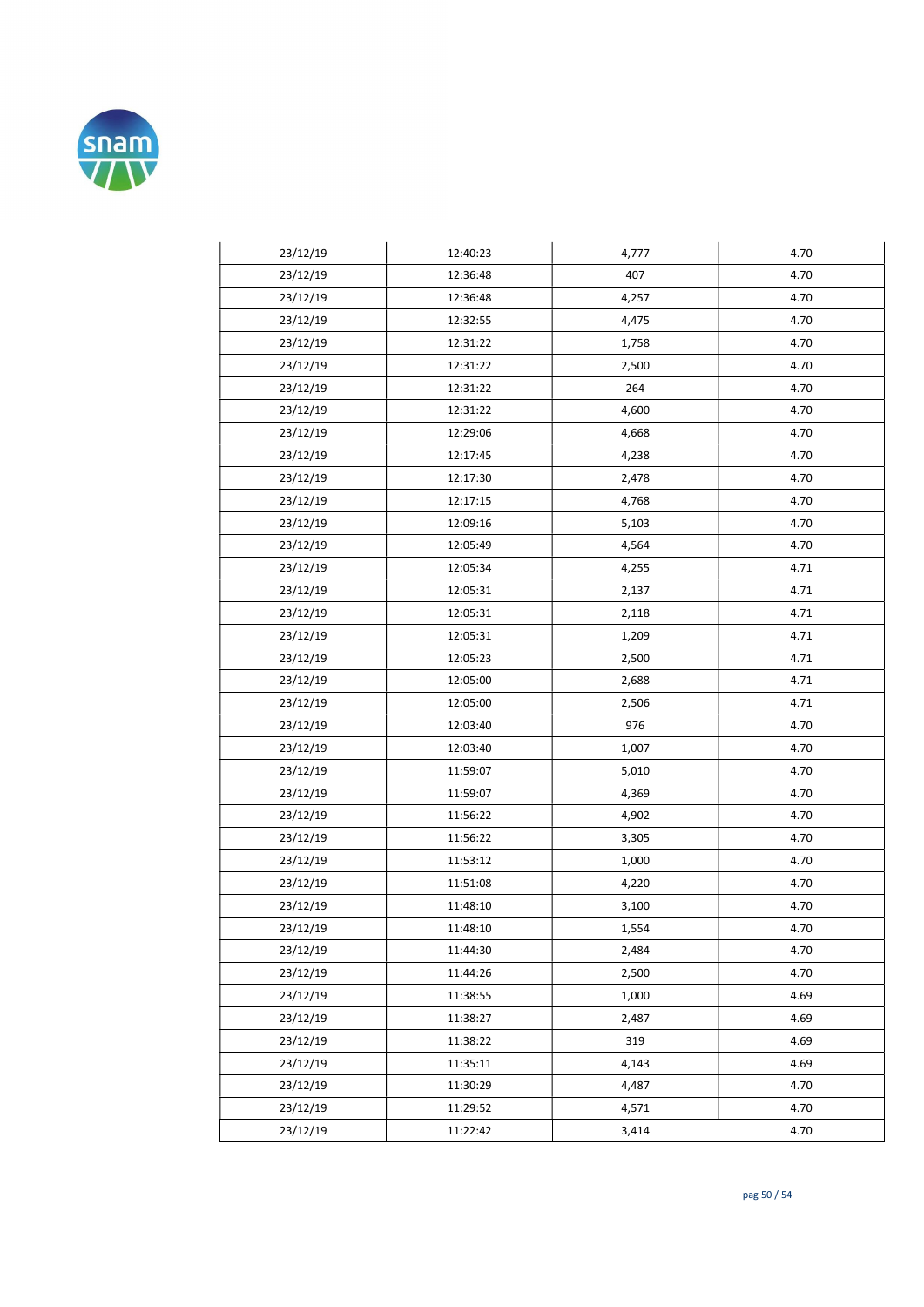

| 23/12/19 | 11:22:42 | 1,710 | 4.70 |
|----------|----------|-------|------|
| 23/12/19 | 11:21:41 | 4,430 | 4.70 |
| 23/12/19 | 11:17:49 | 4,150 | 4.70 |
| 23/12/19 | 11:16:26 | 4,462 | 4.70 |
| 23/12/19 | 11:15:23 | 1,172 | 4.70 |
| 23/12/19 | 11:14:59 | 3,342 | 4.70 |
| 23/12/19 | 11:14:59 | 3,000 | 4.70 |
| 23/12/19 | 11:12:19 | 4,308 | 4.69 |
| 23/12/19 | 11:12:19 | 992   | 4.69 |
| 23/12/19 | 11:09:45 | 3,200 | 4.69 |
| 23/12/19 | 11:08:10 | 2,900 | 4.69 |
| 23/12/19 | 11:08:10 | 2,061 | 4.69 |
| 23/12/19 | 11:08:10 | 2,500 | 4.69 |
| 23/12/19 | 11:01:34 | 4,556 | 4.69 |
| 23/12/19 | 11:00:48 | 1,782 | 4.69 |
| 23/12/19 | 11:00:48 | 3,380 | 4.69 |
| 23/12/19 | 10:57:41 | 845   | 4.69 |
| 23/12/19 | 10:57:41 | 3,904 | 4.69 |
| 23/12/19 | 10:57:19 | 2,400 | 4.69 |
| 23/12/19 | 10:53:20 | 4,220 | 4.69 |
| 23/12/19 | 10:50:43 | 1,876 | 4.69 |
| 23/12/19 | 10:50:43 | 2,614 | 4.69 |
| 23/12/19 | 10:48:25 | 4,441 | 4.69 |
| 23/12/19 | 10:45:01 | 4,681 | 4.69 |
| 23/12/19 | 10:44:16 | 4,143 | 4.69 |
| 23/12/19 | 10:44:16 | 532   | 4.69 |
| 23/12/19 | 10:44:16 | 4,738 | 4.69 |
| 23/12/19 | 10:43:01 | 1,745 | 4.69 |
| 23/12/19 | 10:43:01 | 2,801 | 4.69 |
| 23/12/19 | 10:37:15 | 4,280 | 4.68 |
| 23/12/19 | 10:35:18 | 5,065 | 4.69 |
| 23/12/19 | 10:31:48 | 4,808 | 4.68 |
| 23/12/19 | 10:29:21 | 4,388 | 4.68 |
| 23/12/19 | 10:29:21 | 1,619 | 4.68 |
| 23/12/19 | 10:29:21 | 2,600 | 4.68 |
| 23/12/19 | 10:27:47 | 4,637 | 4.68 |
| 23/12/19 | 10:27:06 | 4,291 | 4.68 |
| 23/12/19 | 10:22:00 | 3,643 | 4.68 |
| 23/12/19 | 10:22:00 | 754   | 4.68 |
| 23/12/19 | 10:20:14 | 4,345 | 4.68 |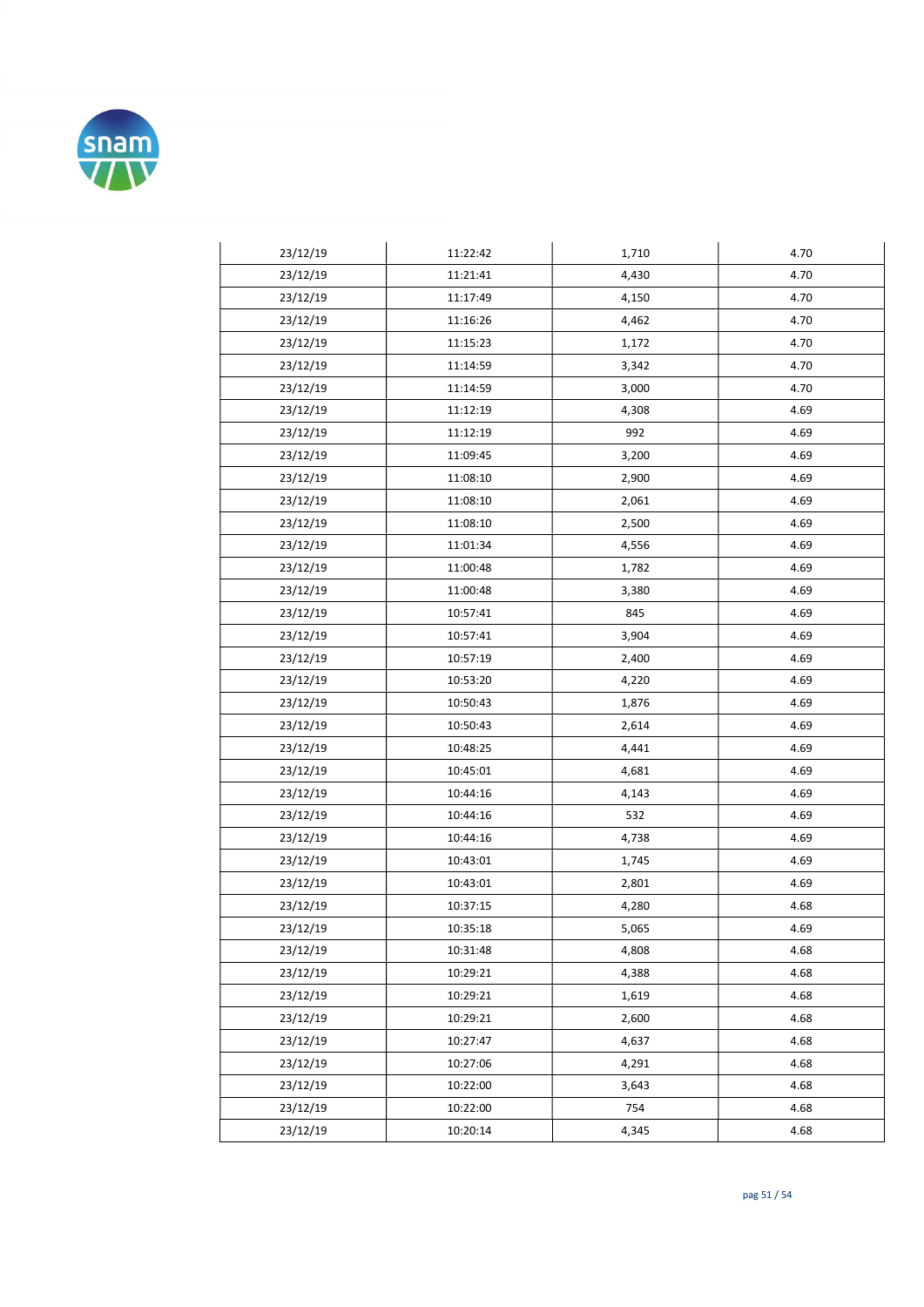

| 23/12/19 | 10:20:14 | 4,360 | 4.68 |
|----------|----------|-------|------|
| 23/12/19 | 10:18:06 | 5,021 | 4.68 |
| 23/12/19 | 10:18:06 | 4,584 | 4.68 |
| 23/12/19 | 10:15:05 | 3,901 | 4.68 |
| 23/12/19 | 10:14:14 | 1,011 | 4.68 |
| 23/12/19 | 10:13:37 | 4,742 | 4.69 |
| 23/12/19 | 10:13:17 | 2,153 | 4.69 |
| 23/12/19 | 10:13:17 | 2,500 | 4.69 |
| 23/12/19 | 10:11:38 | 2,119 | 4.69 |
| 23/12/19 | 10:10:59 | 4,964 | 4.69 |
| 23/12/19 | 10:10:38 | 4,888 | 4.69 |
| 23/12/19 | 10:10:38 | 250   | 4.69 |
| 23/12/19 | 10:06:48 | 4,621 | 4.69 |
| 23/12/19 | 10:05:21 | 6,459 | 4.69 |
| 23/12/19 | 10:05:21 | 4,575 | 4.69 |
| 23/12/19 | 10:05:20 | 5,221 | 4.69 |
| 23/12/19 | 10:05:19 | 246   | 4.69 |
| 23/12/19 | 10:00:07 | 540   | 4.69 |
| 23/12/19 | 10:00:07 | 3,683 | 4.69 |
| 23/12/19 | 09:54:29 | 4,380 | 4.69 |
| 23/12/19 | 09:52:43 | 2,500 | 4.69 |
| 23/12/19 | 09:52:33 | 1,753 | 4.69 |
| 23/12/19 | 09:52:33 | 2,500 | 4.69 |
| 23/12/19 | 09:51:47 | 4,953 | 4.69 |
| 23/12/19 | 09:50:35 | 31    | 4.69 |
| 23/12/19 | 09:50:35 | 4,465 | 4.69 |
| 23/12/19 | 09:50:22 | 4,470 | 4.69 |
| 23/12/19 | 09:47:25 | 4,721 | 4.69 |
| 23/12/19 | 09:45:52 | 1,783 | 4.69 |
| 23/12/19 | 09:45:49 | 2,500 | 4.69 |
| 23/12/19 | 09:45:46 | 5,149 | 4.69 |
| 23/12/19 | 09:45:46 | 4,687 | 4.69 |
| 23/12/19 | 09:44:03 | 4,861 | 4.69 |
| 23/12/19 | 09:42:31 | 4,740 | 4.69 |
| 23/12/19 | 09:41:41 | 4,395 | 4.69 |
| 23/12/19 | 09:38:45 | 159   | 4.70 |
| 23/12/19 | 09:38:45 | 4,241 | 4.70 |
| 23/12/19 | 09:38:45 | 3,664 | 4.70 |
| 23/12/19 | 09:38:45 | 673   | 4.70 |
| 23/12/19 | 09:37:01 | 4,730 | 4.70 |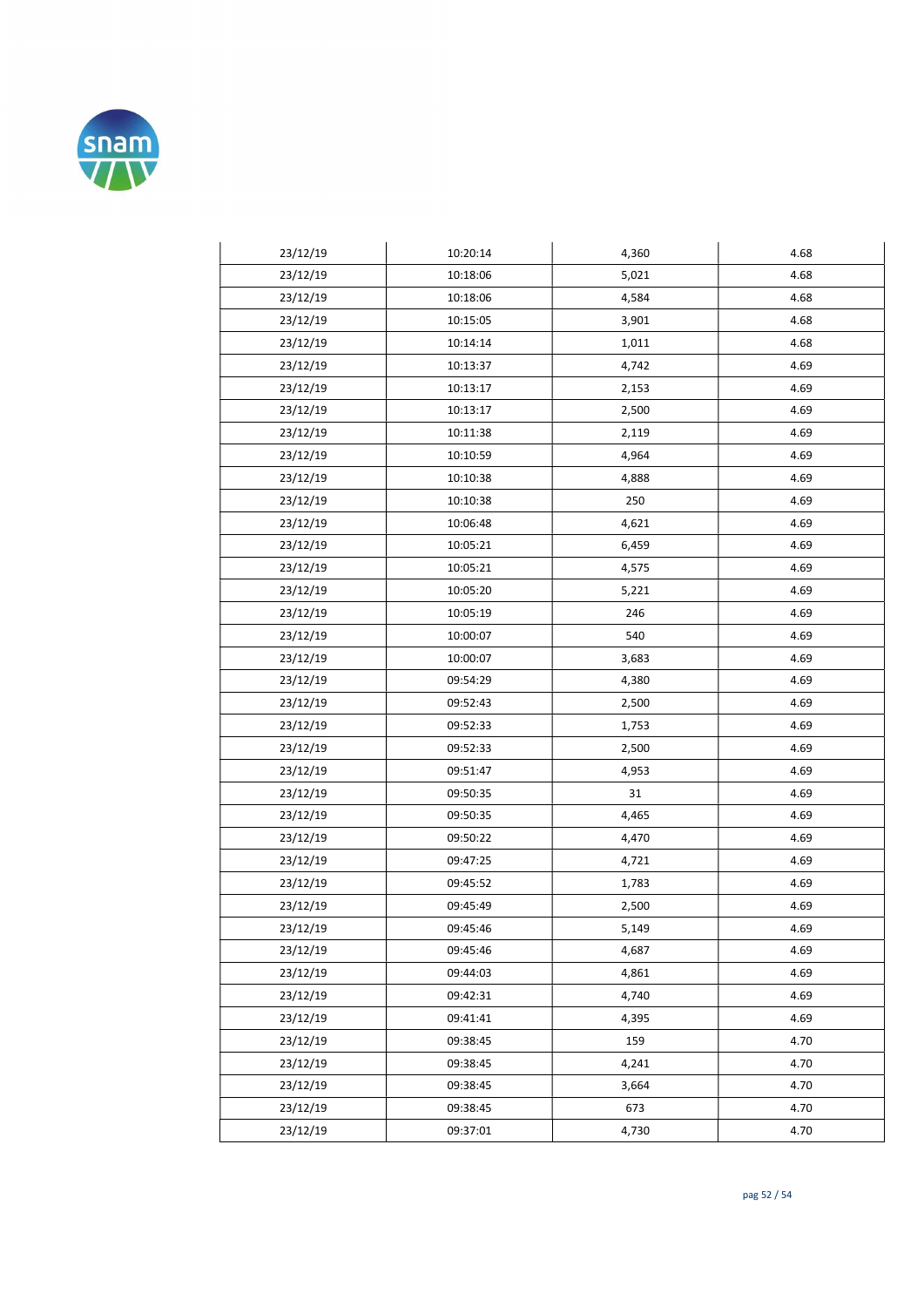

| 23/12/19 | 09:31:47 | 4,536 | 4.70 |
|----------|----------|-------|------|
| 23/12/19 | 09:28:23 | 1,524 | 4.70 |
| 23/12/19 | 09:28:23 | 3,403 | 4.70 |
| 23/12/19 | 09:26:02 | 491   | 4.69 |
| 23/12/19 | 09:25:57 | 4,651 | 4.69 |
| 23/12/19 | 09:21:10 | 4,730 | 4.69 |
| 23/12/19 | 09:18:01 | 4,597 | 4.69 |
| 23/12/19 | 09:17:47 | 4,828 | 4.69 |
| 23/12/19 | 09:16:50 | 4,371 | 4.69 |
| 23/12/19 | 09:11:48 | 4,942 | 4.69 |
| 23/12/19 | 09:10:35 | 3,702 | 4.68 |
| 23/12/19 | 09:10:08 | 940   | 4.68 |
| 23/12/19 | 09:08:37 | 4,729 | 4.69 |
| 23/12/19 | 09:08:37 | 4,371 | 4.69 |
| 23/12/19 | 09:05:17 | 613   | 4.70 |
| 23/12/19 | 09:05:17 | 4,400 | 4.70 |
| 23/12/19 | 09:04:19 | 3,358 | 4.69 |
| 23/12/19 | 09:04:19 | 616   | 4.69 |
| 23/12/19 | 09:04:19 | 3,053 | 4.69 |
| 23/12/19 | 09:04:19 | 48    | 4.69 |
| 23/12/19 | 09:03:59 | 498   | 4.69 |
| 23/12/19 | 09:02:03 | 107   | 4.69 |
| 23/12/19 | 08:59:41 | 4,921 | 4.69 |
| 23/12/19 | 08:56:57 | 1,421 | 4.68 |
| 23/12/19 | 08:55:56 | 500   | 4.68 |
| 23/12/19 | 08:55:54 | 1,142 | 4.68 |
| 23/12/19 | 08:55:54 | 3,666 | 4.68 |
| 23/12/19 | 08:53:31 | 4,343 | 4.69 |
| 23/12/19 | 08:49:56 | 5,012 | 4.69 |
| 23/12/19 | 08:46:32 | 2,129 | 4.69 |
| 23/12/19 | 08:46:32 | 2,500 | 4.69 |
| 23/12/19 | 08:46:32 | 4,076 | 4.69 |
| 23/12/19 | 08:46:32 | 4,560 | 4.69 |
| 23/12/19 | 08:46:32 | 524   | 4.69 |
| 23/12/19 | 08:46:14 | 490   | 4.69 |
| 23/12/19 | 08:45:41 | 2,705 | 4.68 |
| 23/12/19 | 08:45:41 | 5,064 | 4.68 |
| 23/12/19 | 08:45:41 | 4,906 | 4.68 |
| 23/12/19 | 08:42:51 | 4,714 | 4.68 |
| 23/12/19 | 08:40:38 | 4,479 | 4.68 |